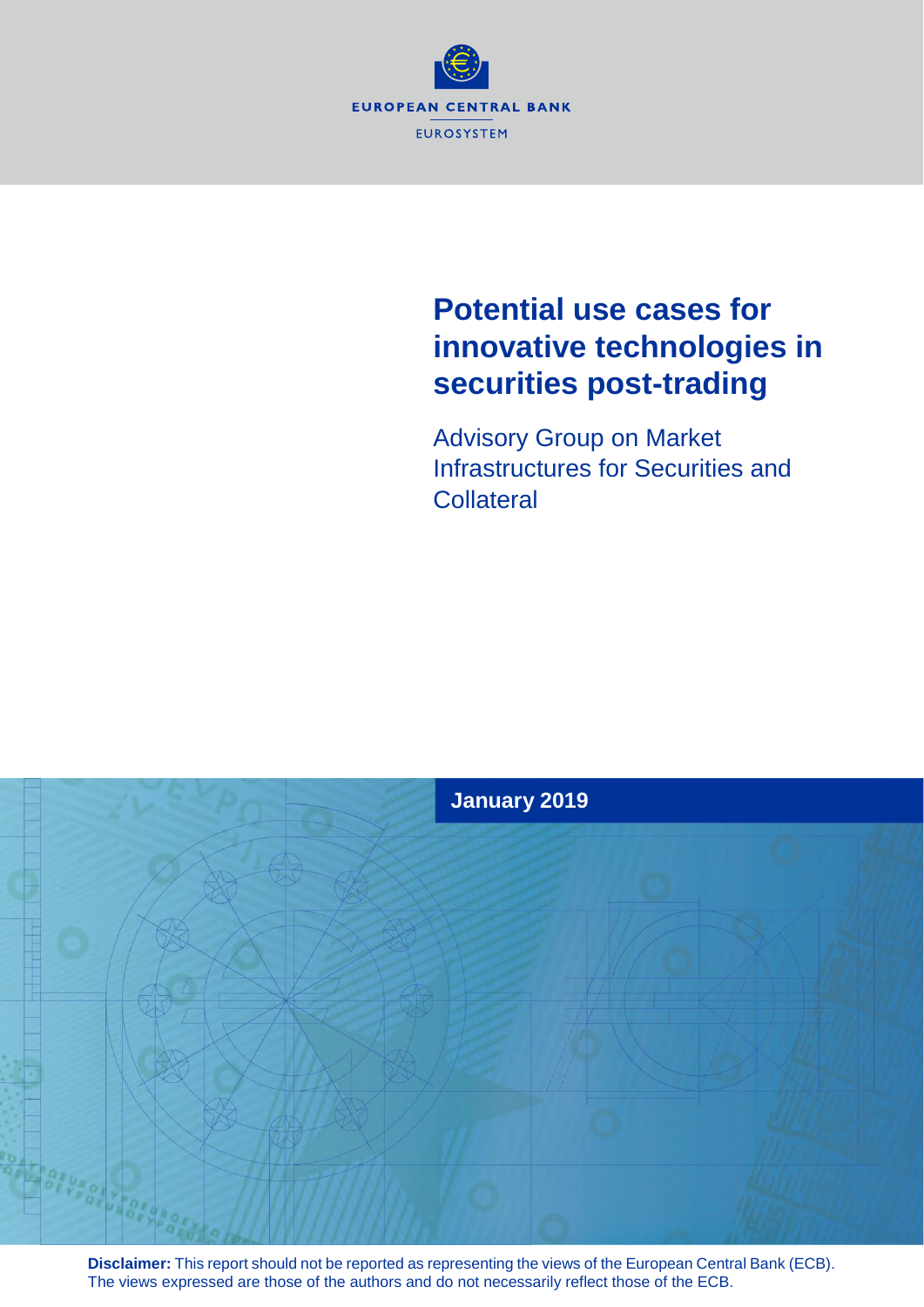## **Contents**

| <b>Executive Summary</b><br>3                                                                                   |                                                                                      |                |
|-----------------------------------------------------------------------------------------------------------------|--------------------------------------------------------------------------------------|----------------|
| 1                                                                                                               | <b>Relevant regulatory background</b>                                                | 7              |
| 1.1                                                                                                             | The European Post-Trade Forum (EPTF)                                                 | $\overline{7}$ |
| 1.2                                                                                                             | <b>Shareholder Rights Directive 2</b>                                                | $\overline{7}$ |
| 1.3                                                                                                             | Code of Conduct on Withholding Tax                                                   | 10             |
| 1.4                                                                                                             | FinTech Action Plan of the European Commission                                       | 11             |
| $\mathbf{2}$                                                                                                    | <b>Governance of DLT environments</b>                                                | $12 \,$        |
| 2.1                                                                                                             | Introduction                                                                         | 12             |
| 2.2                                                                                                             | Approaches to governance models for establishment of a DLT network                   | 14             |
| 2.3                                                                                                             | Second level of governance model of DLT framework application:<br>platform           | 15             |
| 2.4                                                                                                             | The liability dilemma                                                                | 17             |
| Transparency of holdings: a possible basis for reaping the benefits<br>3<br>of innovation in post-trading<br>21 |                                                                                      |                |
| 3.1                                                                                                             | Introduction                                                                         | 21             |
| 3.2                                                                                                             | Overview of current processes in the field of shareholder transparency               | 21             |
| 3.3                                                                                                             | Fintech-TF suggestions to address open issues via use of technological<br>innovation | 23             |
| 3.4                                                                                                             | Conclusions and way forward                                                          | 32             |
| 4                                                                                                               | <b>Corporate actions information</b>                                                 | 34             |
| 4.1                                                                                                             | Introduction                                                                         | 34             |
| 4.2                                                                                                             | Overview of current processes in the field of CA information                         | 34             |
| 4.3                                                                                                             | Fintech-TF suggestions to address open issues via use of technological<br>innovation | 35             |
| 4.4                                                                                                             | Conclusions and way forward                                                          | 42             |
| 5                                                                                                               | <b>Electronic voting</b>                                                             | 43             |
| 5.1                                                                                                             | Overview of current processes in the field of voting                                 | 43             |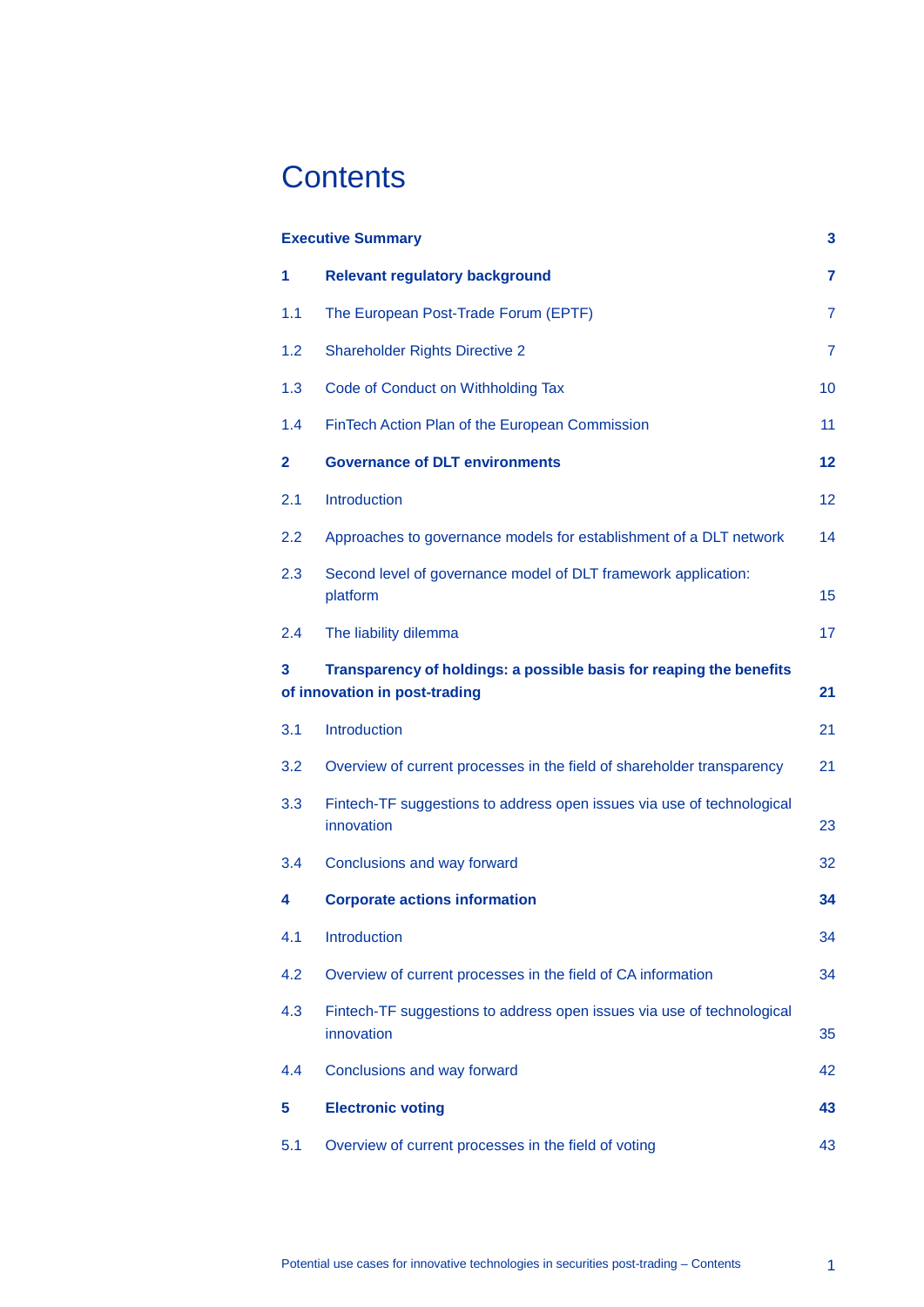| <b>Annex 3: List of contributors</b><br>61                                                                                   |                                                                                      |    |
|------------------------------------------------------------------------------------------------------------------------------|--------------------------------------------------------------------------------------|----|
| Annex 2: Proposals made by the ST-TF to address issues related to<br>shareholder registration process and transparency<br>56 |                                                                                      |    |
| Annex 1: Sketch of starting point for discussion of a Fintech-TF proposal<br>on Investor Data Directory (IDD)<br>54          |                                                                                      |    |
| 7                                                                                                                            | Overall conclusion and the way forward                                               | 52 |
| 6.4                                                                                                                          | Conclusions and way forward                                                          | 51 |
| 6.3                                                                                                                          | Fintech-TF suggestions to address open issues via use of technological<br>innovation | 48 |
| 6.2                                                                                                                          | Overview of current processes in the field of WHT procedures                         | 47 |
| 6.1                                                                                                                          | <b>Introduction</b>                                                                  | 47 |
| 6                                                                                                                            | <b>Withholding tax procedures</b>                                                    | 47 |
| 5.3                                                                                                                          | Conclusions and way forward                                                          | 46 |
| 5.2                                                                                                                          | Fintech-TF suggestions to address open issues via use of technological<br>innovation | 45 |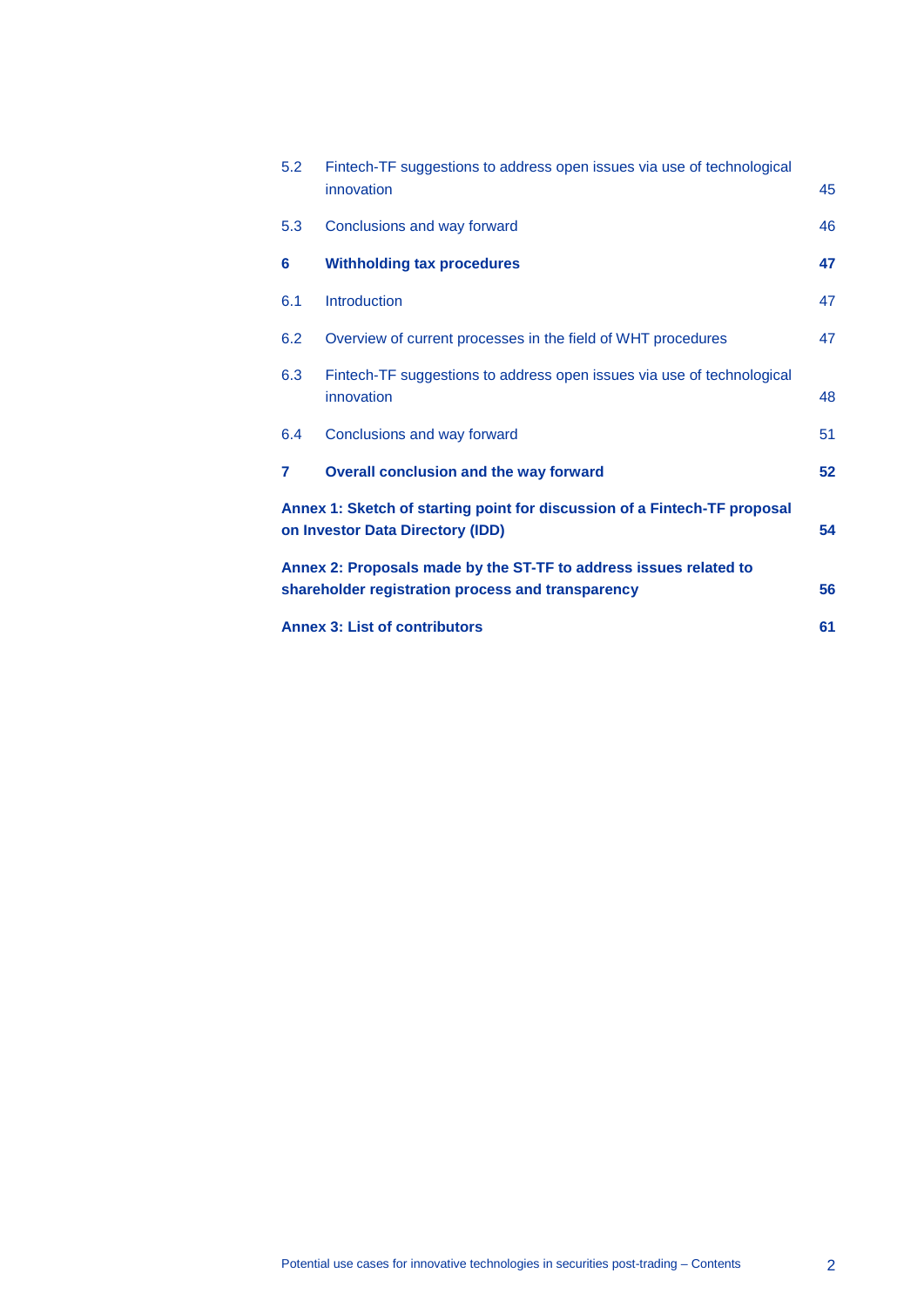## <span id="page-3-0"></span>Executive Summary

Technological innovation has greatly improved the safety and efficiency of securities post-trading over the last few decades and it holds the potential to resolve open issues, as well as to address new market and regulatory needs. This prompted the Advisory Group on Market Infrastructures for Securities and Collateral (AMI-SeCo) to launch an analysis within its community of stakeholders from the European post-trade industry. In January 2018, the AMI-SeCo Harmonisation Steering Group (HSG) established a Fintech Task Force (Fintech-TF) that continued the work conducted by its former Task Force on Distributed Ledger Technology (DLT-TF) and widened its scope to other innovative technologies that could be useful in securities post-trading.

**The Fintech-TF has taken into account the harmonisation and integration activities included in the agenda of the HSG to assess whether the adoption of such solutions may promote harmonisation and integration.** To this end, the Fintech-TF focused on post-trade processes: (i) which are currently supported less by technology, (ii) where the technical solutions implemented are fragmented and/or (iii) which are challenged by recent or upcoming regulatory requirements.

**This report contains the Fintech-TF's assessment of the feasibility and practical interest of possible use cases for technological innovation that its participants identified in the area of post-trading.**

The aim of the analysis is not to recommend the use of specific technologies but to establish a common background that could be leveraged by different actors to implement system-wide solutions where needed or to develop their own applications.

A background to the analysis of use cases is provided in the first two chapters of the report. They give an overview of two different topics which are relevant across different use cases; (i) regulatory environment and (ii) governance of DLT/Fintech solutions.

Chapter 1 introduces selected recent regulatory developments and broader EU initiatives relevant for each use case that contribute to the objectives of the Capital Market Union (CMU). Regulation influences the development of financial technologies solutions to the extent that: (i) new requirements might create the case to use new technologies to improve the efficiency of the current post-trade processes and/or systems (ii) harmonisation and standardisation of certain aspects of post-trade processes would foster the implementation of new solutions.

**The Fintech-TF also identified regulatory elements that can hinder adoption of the proposed use cases, some of which stem from remaining regulatory barriers already identified by the European Post-Trade Forum (EPTF)**[1](#page-3-1) . Regulatory developments warrant re-evaluation of the current procedures and practices in a number of areas. Current procedures and practices may either be

<span id="page-3-1"></span><sup>1</sup> EPTF is the informal expert group established by the European Commission that assessed the remaining Giovannini barriers and priorities in addressing obstacles arising from them on the way to the CMU. See th[e EPTF report.](https://ec.europa.eu/info/sites/info/files/170515-eptf-report_en.pdf)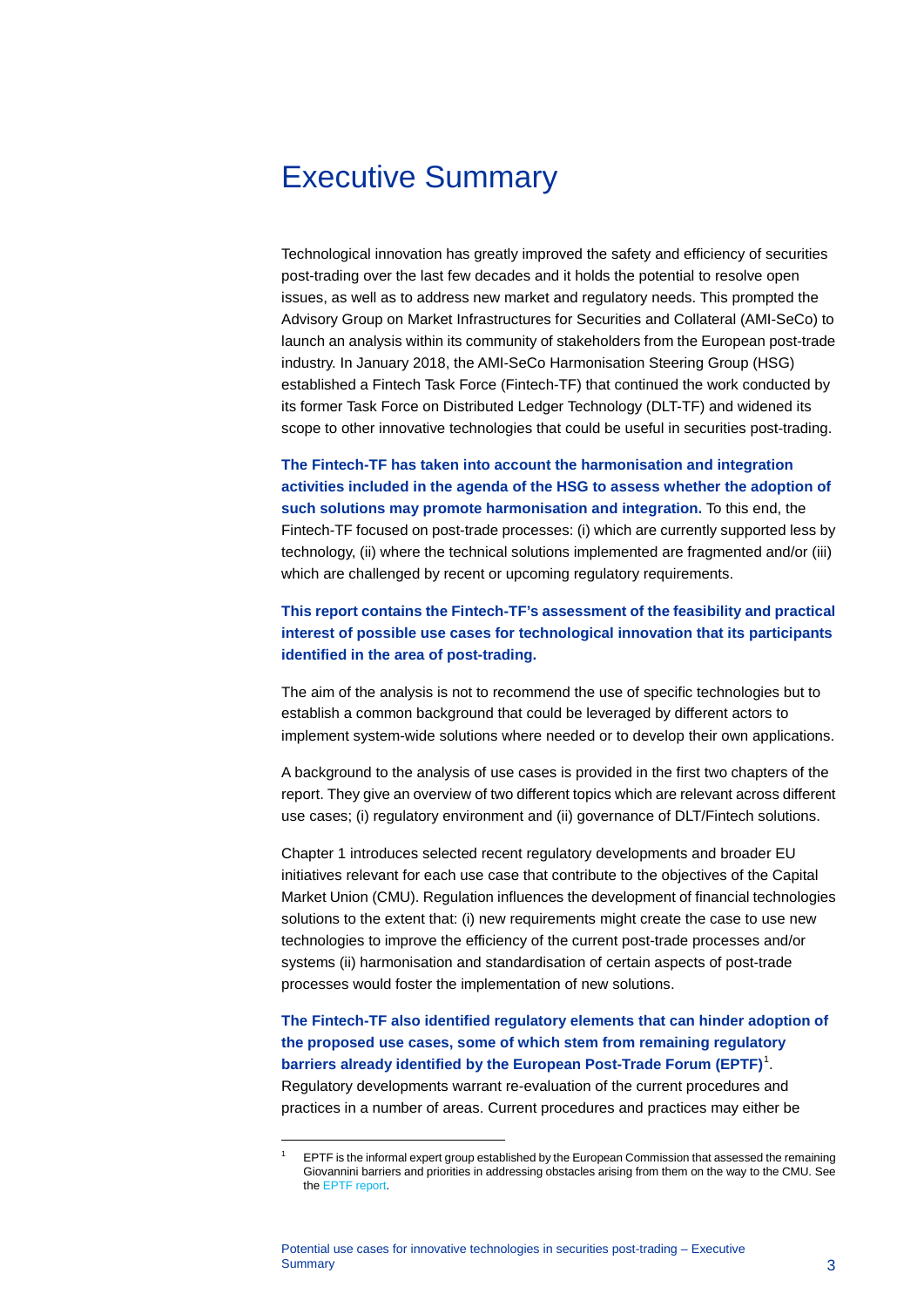inefficient, or they may not meet the requirements of the future landscape. The EPTF also took the view that developments in the Fintech / Distributed Ledger Technology (DLT) domain could have a significant impact on post trade services, related operational processes and regulatory requirements.

#### **Two significant regulatory initiatives that may elicit the development of solutions based on new technologies are the recast of the Shareholder Rights Directive (SRD2) and the Code of Conduct on Withholding Tax (CoC).** SRD2

aims at improving the process for the exercise of shareholders' rights and its efficiency, including the possibility for European issuers to have a transparent view of shareholders and therefore be able to involve them in company decision-making that includes corporate actions (CAs). The CoC aims at improving the efficiency of current withholding tax (WHT) procedures across EU Member States.

#### **Challenges posed by emerging users' needs and regulatory requirements may warrant industry-wide responses to avoid fragmentation, including the provision of services based on new technologies that need clear governance.**

That is particularly the case in the DLT environments, which pose some overarching challenges (Chapter [2\)](#page-12-0) as well as additional requirements that need to be addressed separately for each use case and DLT framework. Whereas governance of DLT network and applications may differ in some respects from that typical of arrangements where a single authorised operator validates transactions in a centralised database, the topics that it needs to address are largely the same as those involved in the governance of any centralised Financial Market Infrastructure (FMI), network or system. These include the allocation of responsibilities for maintenance of the network and the relevant applications, the definition of standards, change management and liability for mishaps. There are areas where the governance arrangements used for centralised systems may need innovative approaches to meet the specificities arising from the non-centralised character of the DLT network and of any distributed applications. Further analysis is warranted on the extent to which the most common DLT network governance models described in this report fit into the regulatory environment, and on what the appropriate incentives would be to reinforce the clear split of responsibilities characteristic of a DLT network.

Following the description of these background topics the following chapters present **the use cases focusing on post-trade processes that are going to be impacted by recent regulatory developments and that would benefit from prompt communication of information through the holding chain, between issuers and end beneficiaries, in both directions.** These four use cases are shareholder identification and transparency, transmission of information on corporate actions, electronic voting and withholding tax procedures.

**For every use case considered, this report suggests some general objectives and proposes a high-level conceptual framework that uses new technologies to possibly achieve them.** The intent of the analysis is to assess the general feasibility and practical interest of such technologies as one of the possible ways to tackle the issue at stake. The Fintech-TF has purposefully refrained from producing any detailed designs of technical solutions and cost-benefit analysis of them.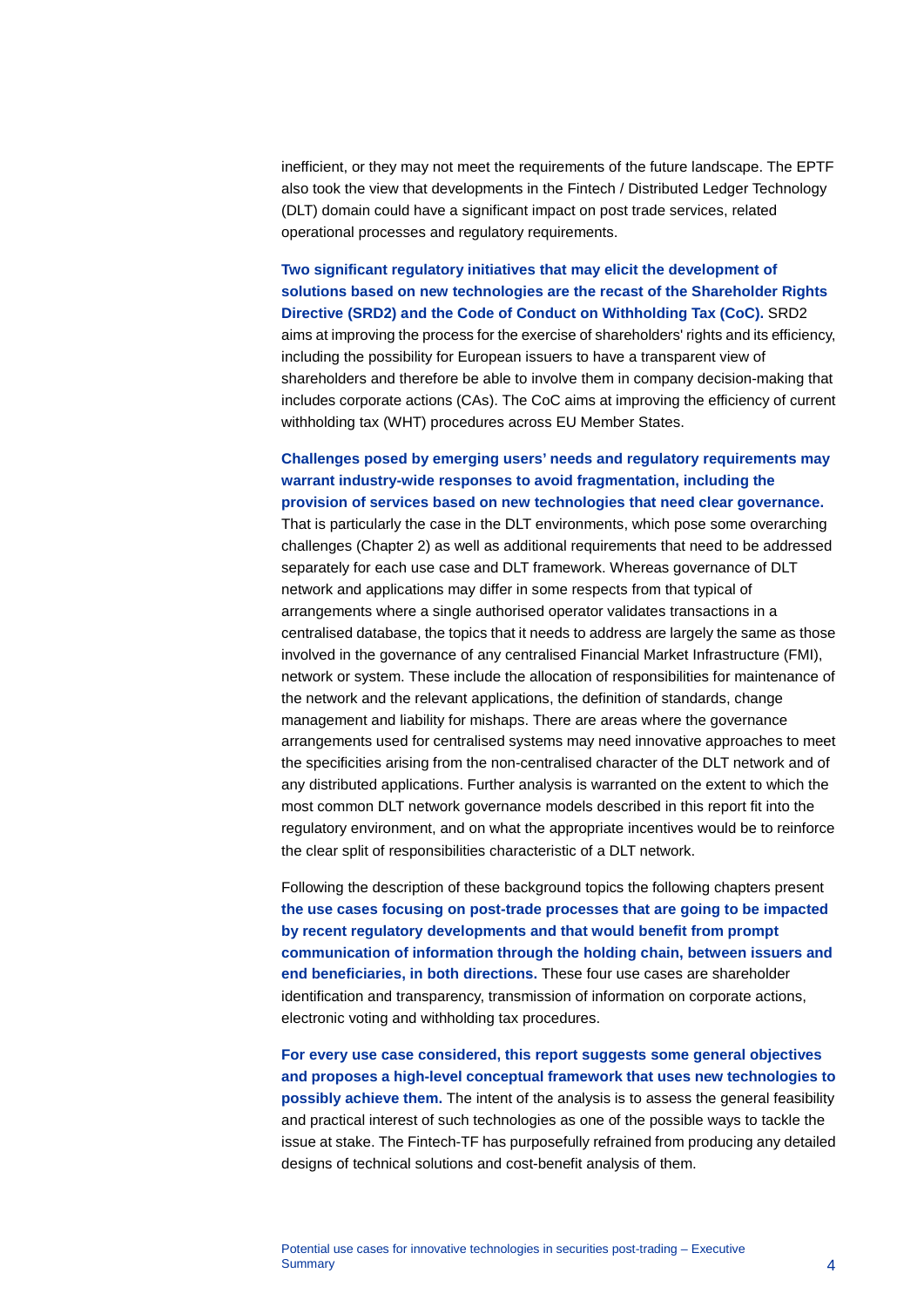**It is important to stress that the high-level solutions described to tackle each use case are by no means unique in their ability to meet the stated objectives.** Issues addressed via each of the technological solutions proposed could well be solved by other means, including possibly via more traditional technologies. The report shows why a specific new technology has been favoured over a more traditional approach, but the analysis clearly covers only a small part of the requirements and constraints that would need to be considered if a choice had to be made on how to tackle the use cases in practice.

**The use case on shareholder identification is motivated by SRD2 requirements on shareholder transparency. A conceptual framework is provided to use DLT to update the information on beneficiary owners of a security, or the details of who holds such information, automatically while maintaining privacy at the level of individual account relationships.** The suggested approach (Chapter 3) could allow issuers to identify holders of their securities when warranted, while every market participant would continue seeing only the information related to the accounts it uses and provides. Smart contracts deployed by intermediaries at each level of the holding chain would allow their nodes to reflect, in synchronised bilateral ledgers, changes of holdings which occurred as a result of confirmed settlement instructions. This use of synchronised bilateral ledgers, a type of DLT, could avoid an issuer or its agent seeing all account relationships and settled transactions at every level of the holding chain, while all intermediaries involved in a change of holdings would vet updates at their respective levels of the holding chain to ensure that mishaps could still be identified and reconciled.

#### **In the area of corporate actions and general meeting announcements, SRD2 requirements could be tackled by developing a 'trusted' source of information.**

Market stakeholders, through the custody chain, would contribute to maintaining such 'trusted' copy (Chapter 4) before the so-called 'golden' copy of information is provided by the issuer or its agent. Market participants could use DLT to exploit the visibility of tampering in a distributed ledger and develop over time the 'trusted' copy of information. The use of new technologies in the field of corporate actions was also considered useful to facilitate compliance with standards and automation of manual processes: either the definition of industry-agreed 'smart contract templates' or the use of artificial intelligence in the field of natural language processing (NLP) could make it possible to automatically translate decisions communicated by an issuer via legal documentation into formatted and machine-executable instructions.

**The approach identified to improve the involvement of shareholders in the company decision-making is through electronic voting. This use case builds on top of the one on shareholder identification:** once beneficiary owners (or their voting agents) are identified in the distributed ledger used for shareholder information, new technologies allow issuers to allocate the tokens required to vote to the owners or agents and let them cast their vote for their preferred option, including receiving a confirmation (Chapter 5).

**To tackle inefficiencies in withholding tax procedures in the European Union, the AMI-SeCo explored areas where innovative technologies could provide answers and support the effective implementation of the best practices**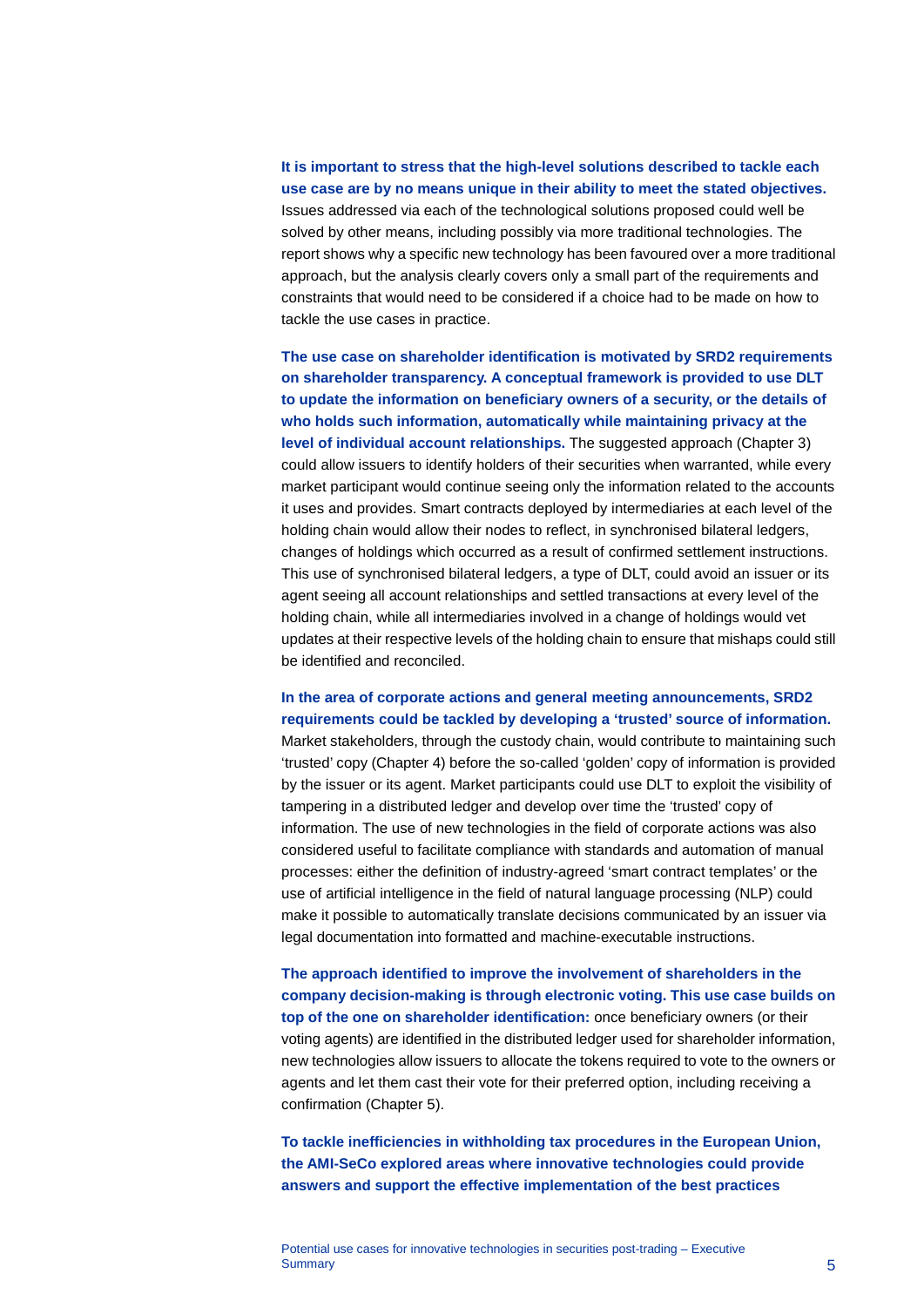**identified in the CoC.** Technologies that are deemed relevant for this use case (Chapter 6) include the use of Digital Identities in line with the eIDAS regulation and the use of DLT to allow the creation of an EU-wide repository of Certificates of Residence. The combination of these could pave the way to further automation in the WHT collection process. Finally, the last chapter (Chapter 7) provides TF members with conclusions and proposals for the way forward.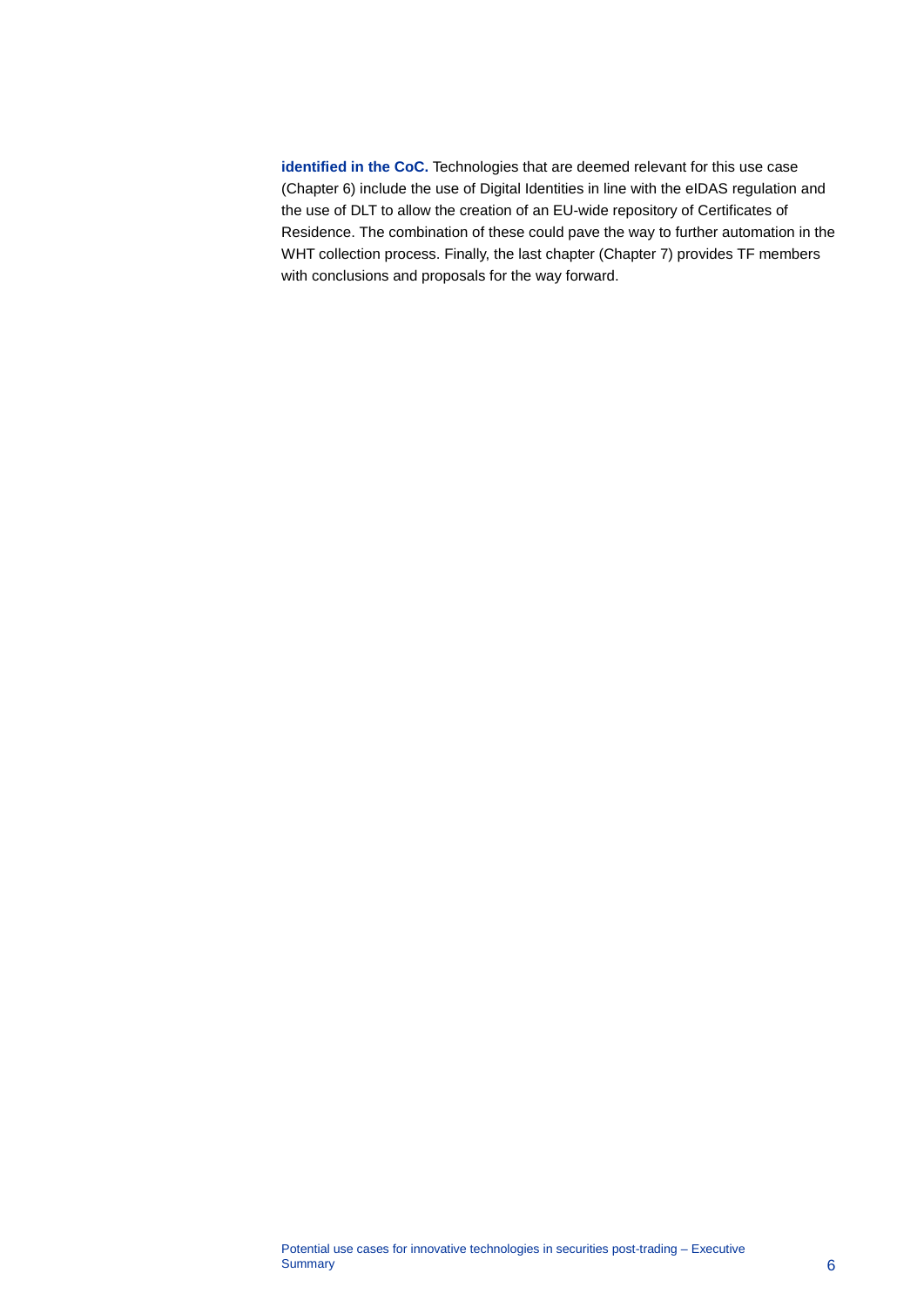## 1 Relevant regulatory background

<span id="page-7-0"></span>Recent regulatory developments are expected to impact several actors in the post-trade area. Three developments that the Fintech-TF deemed particularly relevant for post-trade services and for the use cases included in the report are the work of the [European Post-Trade Forum \(EPTF\),](http://ec.europa.eu/transparency/regexpert/index.cfm?do=groupDetail.groupDetail&groupID=3394) which fed into the Capital Markets Union (CMU) initiative of the EC; the Shareholder Rights Directive II (SRD2) and the Code of Conduct on Withholding Tax. Significant improvements on the harmonisation challenges described in the use case for Corporate Actions Information (Chapter 4) will be delivered by the SRD2 and its implementing regulation.

As part of its FinTech Action Plan the European Commission (EC) has also taken measures to assess the existing regulation and determine whether there are any regulatory obstacles or gaps that may hinder the development of Fintech or the use of innovative technologies. This work is done by the EC "Working Group on Regulatory obstacles to financial innovation" (ROFIEG).

## 1.1 The European Post-Trade Forum (EPTF)

<span id="page-7-1"></span>The EPTF was set up as an informal expert group to support the work of the EC in reviewing the developments in post-trading in line with the CMU. To meet this objective the EPTF published a report to list those Giovannini Barriers that have not yet been dismantled and to identify new barriers and bottlenecks in post-trade<sup>[2](#page-7-3)</sup>. In the report, the EPTF also established priorities and time criticality in addressing the perceived obstacles on the way to a true CMU. The work of the EPTF in the context of achieving a CMU was supported by the AMI-SeCo which provided the T2S harmonisation perspective.

In its report, the EPTF highlighted the usefulness and value of FinTech and DLT as well as their potential impact on post trade services, related operational processes and regulatory requirements. Furthermore, the EPTF stressed the need to check possible, challenges of e.g. legal, technical and functional nature in particular to the post-trading sector.

## <span id="page-7-4"></span><span id="page-7-3"></span>1.2 Shareholder Rights Directive 2

<span id="page-7-2"></span>In order for issuers, intermediaries and investors to fulfil their tasks in a stable legal and cost environment across Member States, the 2017 recast of the Shareholder Rights Directive (SRD2) and its implementing  $acts<sup>3</sup>$  $acts<sup>3</sup>$  $acts<sup>3</sup>$  set out common requirements in terms of content, format and deadlines relevant for the transmission of information on shareholder identification, corporate actions and the exercise of shareholders rights.

<sup>2</sup> [EPTF report.](https://ec.europa.eu/info/sites/info/files/170515-eptf-report_en.pdf)

<sup>3</sup> The Implementing Acts of SRD2 were adopted on 3 September 2018 and it shall apply 24 months after publication in the OJ i.e. in September 2020.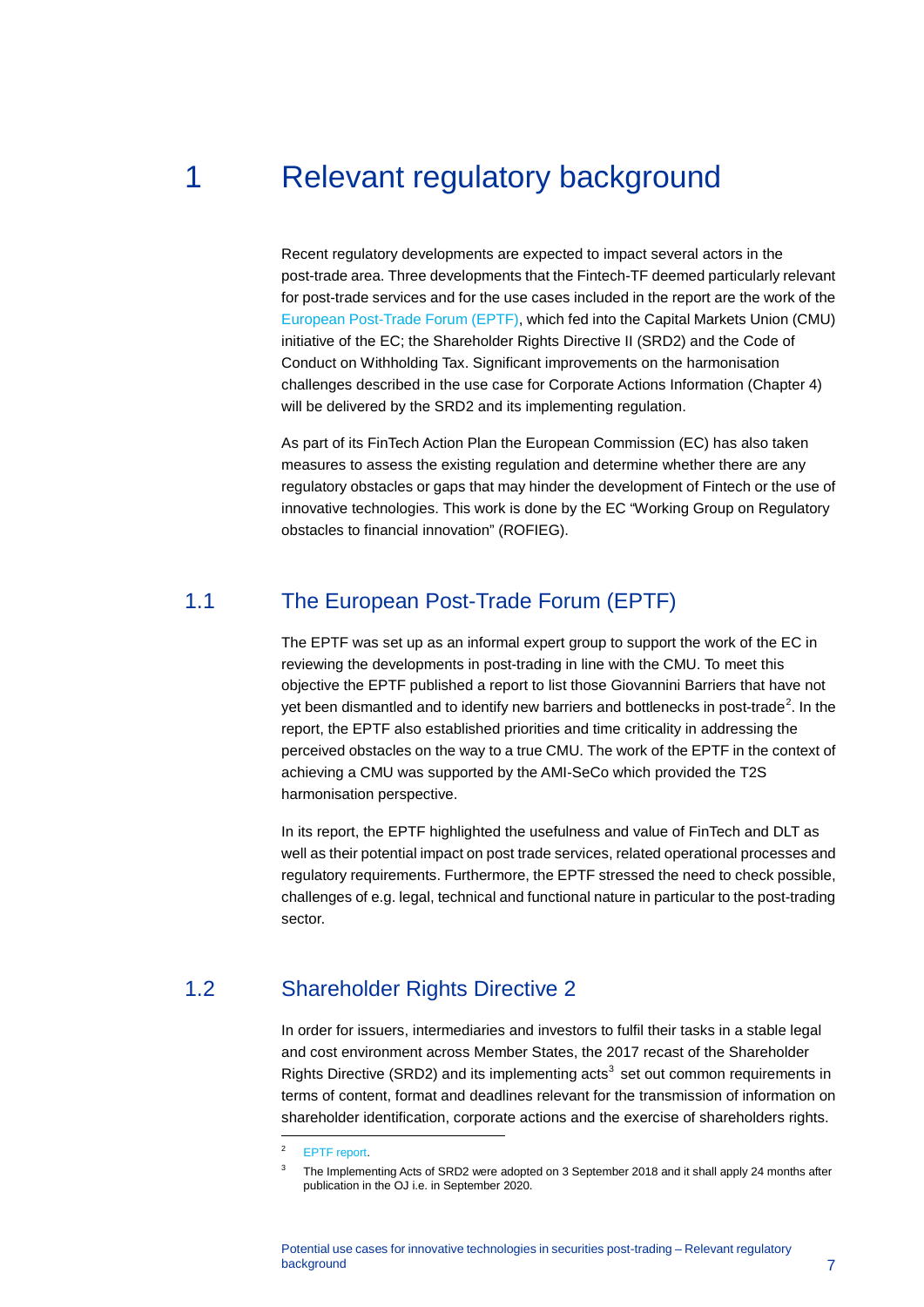To this end, the Implementing Acts of the  $SRD2<sup>4</sup>$  $SRD2<sup>4</sup>$  $SRD2<sup>4</sup>$  state that "In order to facilitate and make the exercise of shareholders rights more efficient, particularly cross-border, the use of modern technologies in communication between issuers and their shareholders and by intermediaries, including other service providers which are deployed for these processes, should be encouraged".

## 1.2.1 Solutions provided in the recast Shareholder Rights Directive in the area of shareholder transparency

In holding chains, the SRD2 requires that information requests regarding shareholder identity must be transmitted between intermediaries without delay. The relevant information must then be shared directly by the intermediary who holds the requested information, either to the company or to a third party nominated by the company.<sup>[5](#page-8-1)</sup> An intermediary that discloses information regarding shareholder identity according to the Directive is not considered to be in breach of any restriction on disclosure of information imposed by contract or by any legislative, regulatory or administrative provision. That substantially improves the legal certainty over the possibility for cross-border holding chains to channel the information needed by European issuers.

In addition, the recast SRD addresses the protection of shareholders' personal data. Such personal data shall be processed free from national provisions on data confidentiality. Its purpose is to enable any company to identify its existing shareholders and communicate with them directly to facilitate the exercise of shareholders' rights and their engagement. Companies and intermediaries shall not store the personal data of shareholders transmitted for the purpose of shareholder identification for longer than 12 months after they become aware that the person concerned has ceased to be a shareholder.

The implementing Act includes technical standards covering the format of information to be transmitted, the format of the request, including their security and interoperability, and the deadlines to be complied with. In the light of this standardisation of information and processing that will support further engagement in shareholder transparency by different stakeholders, the TF considered it appropriate to explore possible technical solutions dealing with the new shareholder transparency regime $^6$  $^6$ .

## <span id="page-8-2"></span><span id="page-8-1"></span><span id="page-8-0"></span>1.2.2 Solutions provided in the recast Shareholder Rights directive in the area of voting

The challenges faced today for a shareholder wishing to cast its vote, particularly cross-border, are caused by the manual, non-standardised process which, amongst

<sup>4</sup> [Commission Implementing Regulation \(EU\) 2018/1212 of 3 September 2018.](https://eur-lex.europa.eu/legal-content/EN/TXT/?uri=uriserv:OJ.L_.2018.223.01.0001.01.ENG&toc=OJ:L:2018:223:TOC)

<sup>5</sup> Member States are allowed to introduce a threshold not exceeding 0,5% for companies having a registered office on their territory, i.e. companies may only be allowed to request the identification of shareholders holding more than the above percentage of shares or voting rights.

It is worth noting that SRD2 shall be transposed by Member States by 10 June 2019, with the exception of Articles 3a,3b and 3c which will have a 2-year phase implementation from the adoption date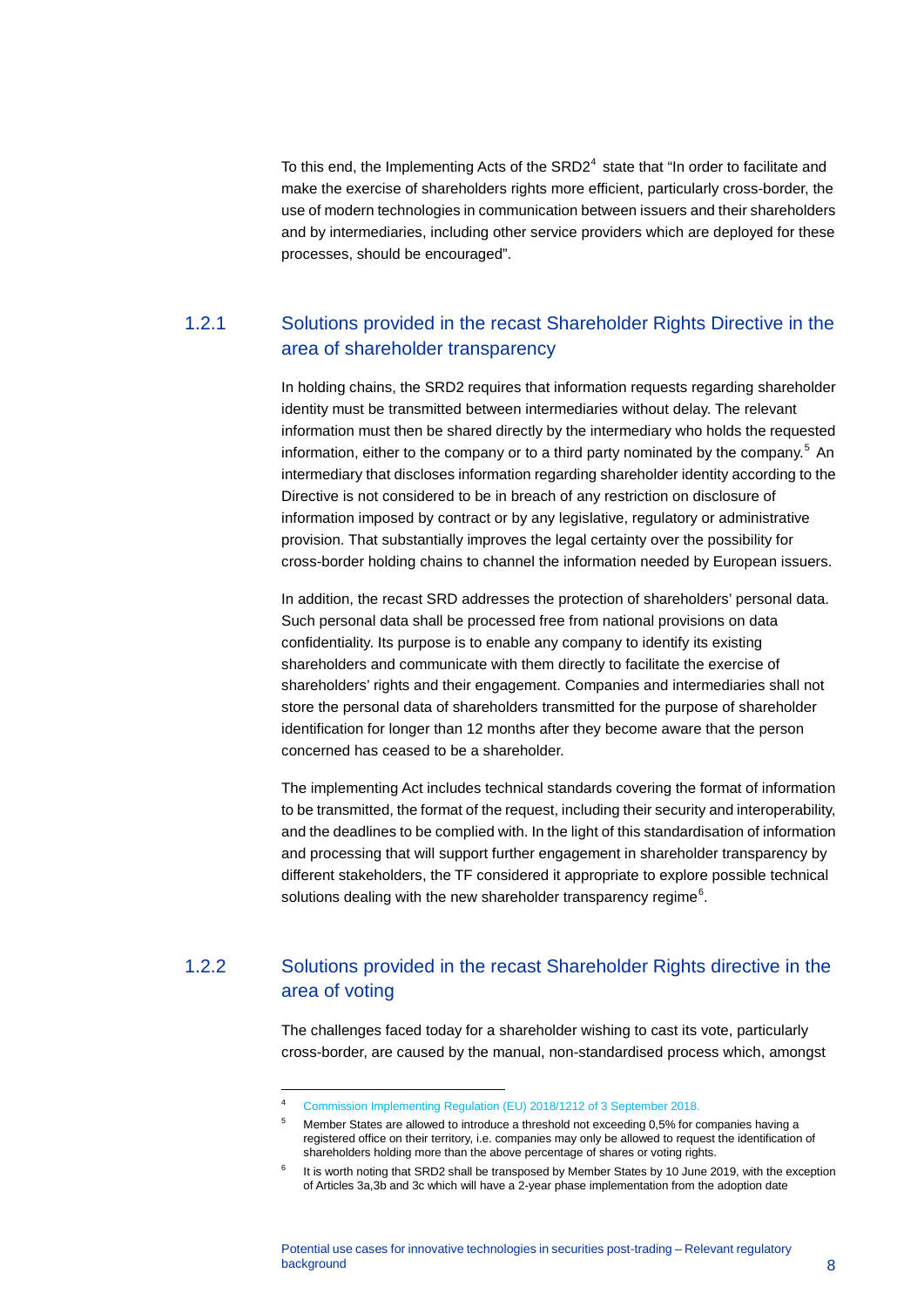other things, makes it difficult for shareholders to (i) receive meeting agendas and resolutions (and any update thereof) soon after they have been published, (ii) participate in the general meeting electronically and (iii) obtain confirmation that votes have been cast at the general meeting. Member States must ensure that the intermediaries are required to transmit from the company to the shareholder or to a third party nominated by the shareholder, the information (or public repository of information) which the company is required to provide to the shareholder to enable the exercise of rights flowing from its shares.

Member States shall oblige intermediaries to transmit, without delay, to the company, in accordance with the instructions received from the shareholders, the information received from the shareholders related to the exercise of the rights flowing from their shares.

All information shall be transmitted between intermediaries without delay, unless the information can be directly transmitted by the intermediary to the company or to the shareholder or to a third party nominated by the shareholder.

Member States shall ensure that the intermediaries either exercise the rights flowing from the shares, upon the explicit authorisation and instruction of the shareholder, or make the necessary arrangements for the shareholder or a third party nominated by the shareholder to be able to exercise the rights themselves.

For general meetings, companies shall provide confirmation that shareholders' votes have been recorded and counted. Where the intermediary receives such confirmation, it shall transmit it without delay to the shareholder or a third party nominated by the shareholder or to other intermediaries able to provide such confirmation to them. This applies unless the confirmation can be directly transmitted to the shareholder or a third party nominated by the shareholder.

The same Implementing Act specifies the minimum requirements to transmit this information.

### 1.2.3 Shareholder Rights Directive recast in the area of Corporate Actions information

The SRD2 Article 2 imposes a number of requirements on intermediaries passing on the information of corporate actions through the chain of intermediaries to the shareholders in standardised formats. The requirements on the format of announcements are not applicable to issuers and issuer agents. As there is no clear statement on the format that issuers or their agents are required to use, there is a risk that the current situation will not change significantly.

The announcements process set out in the recently adopted Implementing Act is based on the principle established in the SRD that all intermediaries must pass on down the chain of custody to the end investor a notification that contains all relevant operational information about a corporate action or a general meeting. The newly adopted rules must complement the existing market standards for corporate actions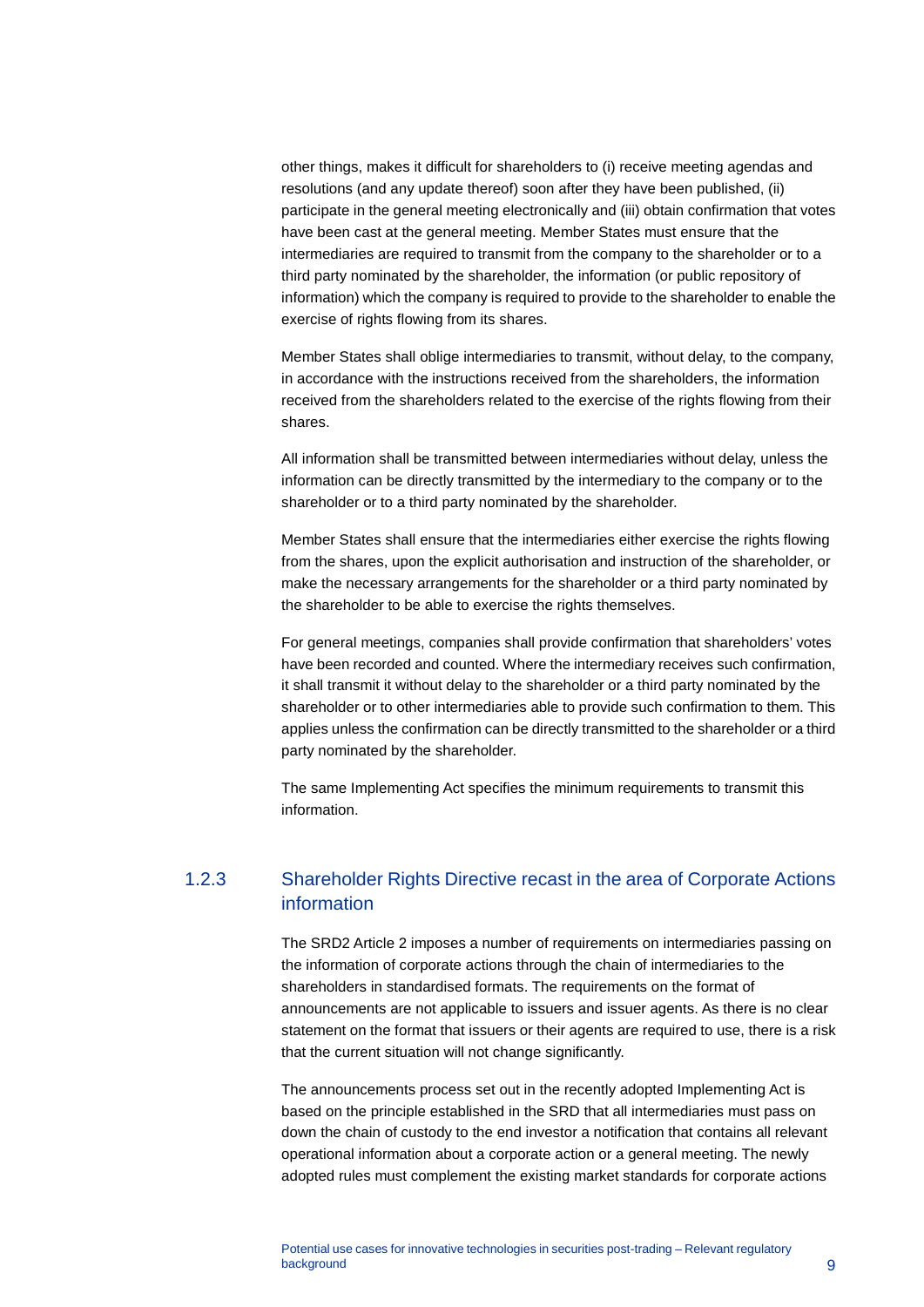<span id="page-10-0"></span>issued by the Corporate Actions Joint Working Group, being one stepping stone where the EU addresses the EPTF Barrier 1 on Fragmented corporate actions and general meeting processes.

## 1.3 Code of Conduct on Withholding Tax

Work done on the field of tax processing as of 2016 includes contributions by the EPTF, European Commission (EC) and the EU Member States. The EPTF identified inefficient withholding tax collection procedures as one of the barriers<sup>[7](#page-10-1)</sup> to efficient cross-border investment and securities, and identified the EC and all Member States as parties responsible for taking action and initiating change. The EPTF also found additional pain points such as the absence of a level playing field between local and non-domestic players, demonstrated by mandatory use of local tax advisory firms and national rules that reserve tax withholding responsibilities for local intermediaries, leading to inefficiencies (particularly in the case of cross-border investments). The EPTF report stresses the importance of harmonisation of tax collection and relief procedures together with the need for more standardisation and for higher levels of electronic processing.

As one of the CMU actions, the EC has adopted [a WHT Code of Conduct \(CoC\),](https://ec.europa.eu/taxation_customs/sites/taxation/files/code_of_conduct_on_witholding_tax.pdf) which is a non-binding document calling for voluntary commitment by the Member States. The CoC is a proportionate and balanced tool to promote convergence around a set of principles for a simpler system of withholding tax. The code provides a set of pragmatic approaches to improve the efficiency of current WHT procedures, in particular for refunds but also including procedures for relief at source.

As some of its key objectives, the CoC aims to promote the following principles:

- entitlement to submit refund claims or apply for relief;
- efficient and user-friendly digital WHT procedures and internal IT Systems;
- effective relief and provision of refunds in a short period;
- user-friendly forms and documentation requirements;
- setting up a single point of contact;
- relief at source.

-

The voluntary nature of the CoC to address the inefficiencies identified by the EPTF depends on the commitment by EU Member States. As provided for in the CoC, the EC is currently monitoring effective implementation of the Code through meetings with Member States. Member States are encouraged to collect and share information about progress achieved and possible obstacles encountered. While no major legal impediments have been identified so far, the challenges identified by Member States seem mostly to be on the IT and administrative sides e.g. lack of digital WTH tax

<span id="page-10-1"></span>EPTF Barrier 12 and Former Giovannini Barrier 11 (see the [EPTF report\)](https://ec.europa.eu/info/sites/info/files/170515-eptf-report_en.pdf).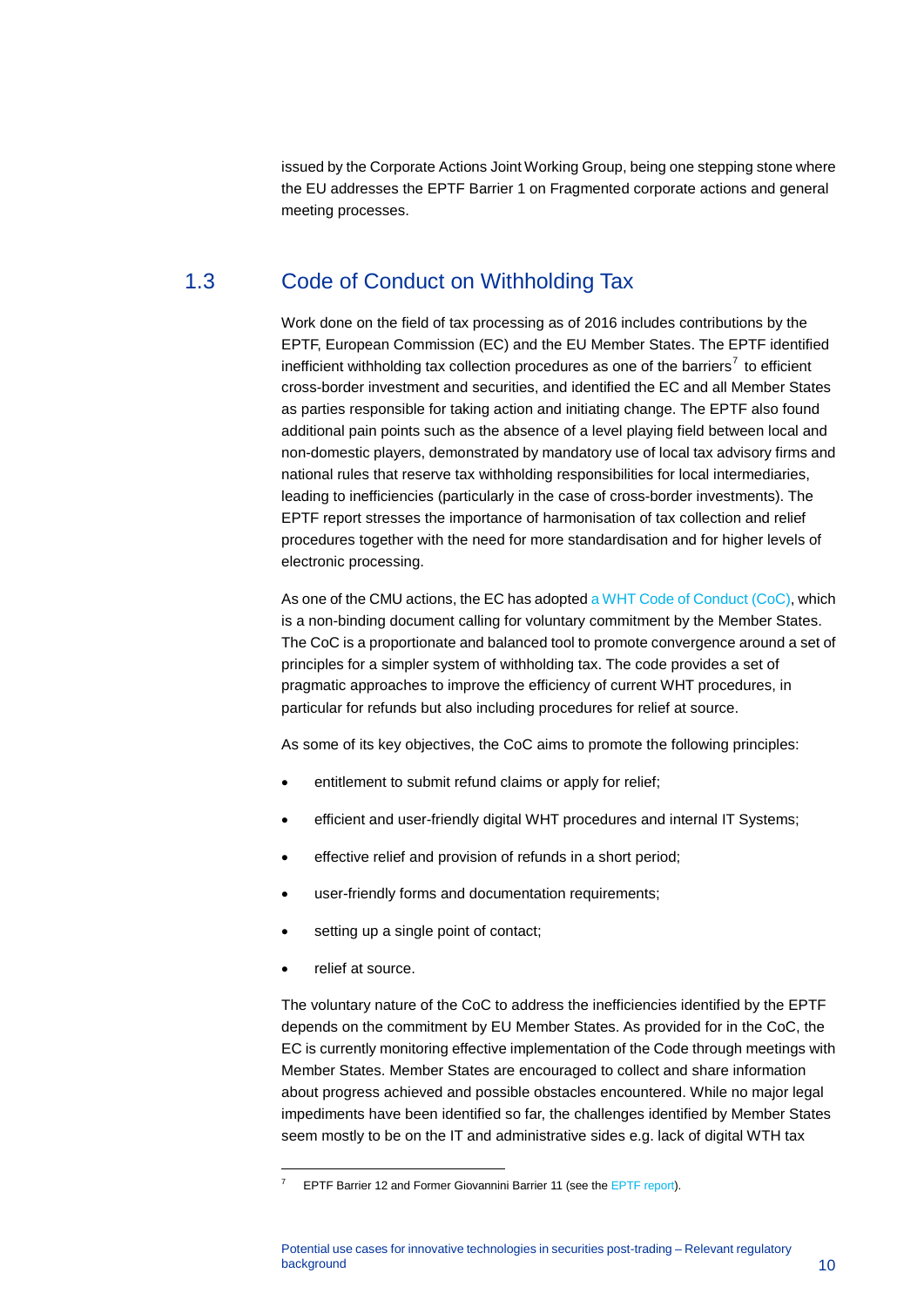procedures (such as no option to fill in a claim online); some Member States have different IT systems which require adaptations; a few Member States have significant backlogs in processing claims although most Member States can handle claims within 6 months. The CoC is planning a further review after 2019 or future action taking into account any significant changes.

Harmonisation is one dimension that is missing from the CoC. In its letter to the  $EC^8$  $EC^8$ , AMI-SeCo stressed the importance of harmonisation of WHT procedures across the EU Member States on areas such as identification of taxpayers, the process of certification of residence and following-up on proposals set for consistent application by tax authorities of the record date principle already set out by the AG in 2016 $^{\circ}$ . This could be done at industry level and by engaging the tax authorities in further discussions at an appropriate stage.

## 1.4 FinTech Action Plan of the European Commission

<span id="page-11-0"></span>As part of a European Commission objective to explore how the financial sector can benefit from developments in Financial Technologies, the EC published its FinTech Action plan in March 2018. As part of follow-up work on the FinTech Action plan relevant to the post-trade sphere, the EC set up a group of experts on "Regulatory obstacles to financial innovation" (ROFIEG), which commenced its work in the summer of 2018. ROFIEG will assist the EC by providing high-level expertise on EU financial services legislation in relation to financial technology including post-trade. The mandate of the ROFIEG is to identify whether there are obstacles or gaps in the current regulatory framework that should be looked at, as they could be impediments to effective take-up of financial innovation. This work done at the level of the EC is crucial to identify and eventually to dismantle possible barriers for adopting usage and utilisation of innovative technologies in the field of post-trade. ROFIEG expects to finalise its report by June 2019.

<span id="page-11-1"></span><sup>8</sup> *Harmonisation of withholding tax procedures* – letter from AMI-SeCo Chair to directors of DG-TAXUD and DG-FISMA, dated 18 June, 2018.

<span id="page-11-2"></span>Discussion Note on Harmonisation of tax processing, 2016.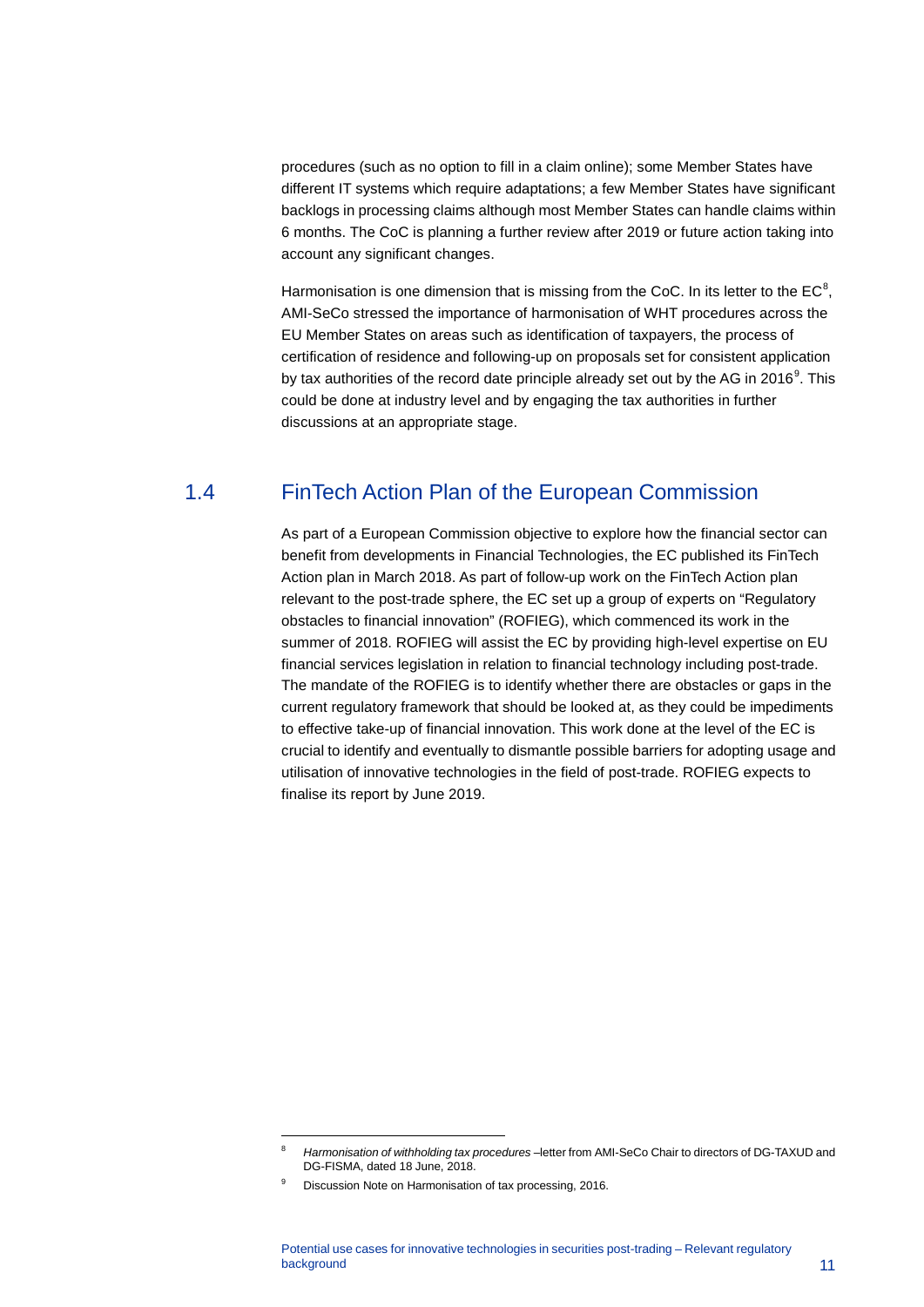## <span id="page-12-0"></span>2 Governance of DLT environments

### 2.1 Introduction

<span id="page-12-1"></span>Proper governance of any market infrastructure is important to ensure its safety and efficiency. Any post-trade arrangement can only work on the basis of pre-established principles and procedures aiming at ensuring its smooth functioning as user requirements, participation, and external threats and opportunities evolve.

In the early stages of the discussion around DLT solutions (e.g. Bitcoin) the impression exists that in DLT networks, thanks to their distributed nature, there is no (or only a minimal) need for a governance structure, and the network would be self-managed. Actually this "decentralised model" is not exempt from issues related to the management of the interactions among nodes participating in the network and a well-defined governance structure to manage and control aspects such as access requirements, risk management, processing rules, compliance with regulatory requirements, investor protection etc.

The potential application of DLT to particular use cases in the post-trade area requires the adoption of appropriate governance models to ensure that responsibilities regarding data handling are clearly allocated to different parties involved in the functioning of a DLT network. Further, since implementation of the DLT solution comes with interdependencies between technology and business development, this might transform the interaction between the incumbent market infrastructure and intermediaries.

Post-trade services are provided by and via a network of trusted parties whose governance frameworks derive from financial regulation requirements (i.e. mainly organisational requirements and conduct of business rules) as well as formalised agreements between participants. Within these systems, participating entities are regulated and supervised. Since any DLT application relies on the proper functioning of the technology and protocol to ensure its correct functioning, with no room for a single entity to intervene in case of issues, a governance model for DLT applications would need to reach more deeply into the use and management of technology by participants in the system.

The question of how DLT solutions shall be governed may need to be considered as a matter of platform governance (which refers to the DLT hardware and software development), application governance (including organisational aspects of a DLT network in relation to any specific use cases), and governance of intellectual property (IP) rights associated with the design of the solution used to provide a service through the platform and with the data recorded/shared through it.

The governance model would need to ensure clear change management and would have to establish mechanisms for: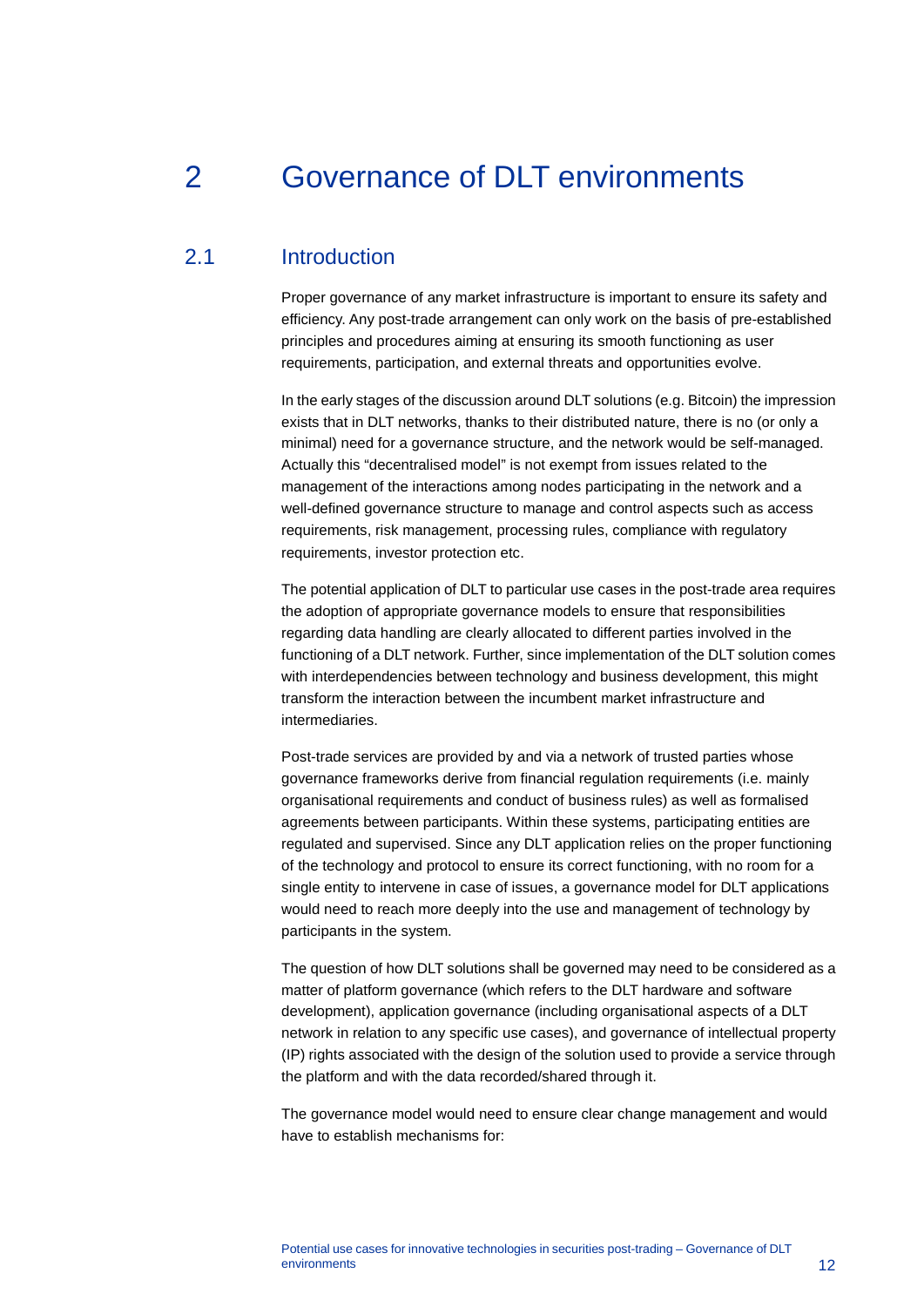- standardising procedures for established products deployed as certified code libraries;
- implementing standardised monitoring, reporting, and fraud prevention mechanisms;
- establishing rules to approve/reject authorised nodes;
- identifying if a correction is required and, if so, intervene;
- enforcing agreed standards;

-

- managing conflict or disputes on a cross-border basis;
- establishing liability and accountability of the nodes.

In addition to the elements listed above, it is also necessary to envisage some controls to monitor, and in some cases to certify, the quality of the programming underlying the structure of the DLT and of any automated logic applied to the information recorded in the DLT. This is also to be associated with the concept of responsibility and liability for what happens inside the code. In a "distributed" governance environment, there are key questions such as "who must be held responsible in the case of failure or problems?", that might be answered differently depending on the different Distributed Ledger platforms under consideration.

In the case of a restricted<sup>[10](#page-13-0)</sup> DLT network, the contractual membership arrangements among the participants will probably include clauses to cover these aspects, while for an unrestricted DLT model it would be important to identify mechanisms to ensure if and how the underlying code can be verifiable by participants (though this task may in fact be rather impracticable, due to lack of adequate skills).

The software should be continuously tested, improved and updated in order to minimise risks. Even if the system structure and code take care of 99.9% of governance and are considered error-free, the evolution of technology and the changing context require that any other risks should be covered through contracts or an organisation that can handle the residual 0.1%. In order to cover this residual risk it is crucial to ensure proper governance.

However, the governance model and its details would depend on the concrete application of the DLT. Next to describing different forms of governance of a DLT network, the implementation of specific use cases cannot be underestimated. Defining a target operating model, viability (expected return), feasibility (ability to deliver) and desirability (alignment with business) should be considered.

<span id="page-13-0"></span>Instead of referring to "permissioned" and "permissionless" nature of DLT networks, the terms "restricted" and "unrestricted" have been preferred to avoid confusion among inconsistent DLT jargon, consistently with the glossary included in the AMI-SeCo publication "The potential impact of DLTs on securities [post-trading harmonisation and on the wider EU financial market integration"](https://www.ecb.europa.eu/paym/intro/governance/shared/pdf/201709_dlt_impact_on_harmonisation_and_integration.pdf). According to definition, a DLT network can be considered: "restricted", when "it can be accessed only by a specified set of participants, who can then be assigned different roles (in this specific case, the colloquial term "permissioned network" is often used)", and "unrestricted", when there is no restriction on participation and any entity has the possibility to become a participant without having to link its identity to its network address or public key in the network".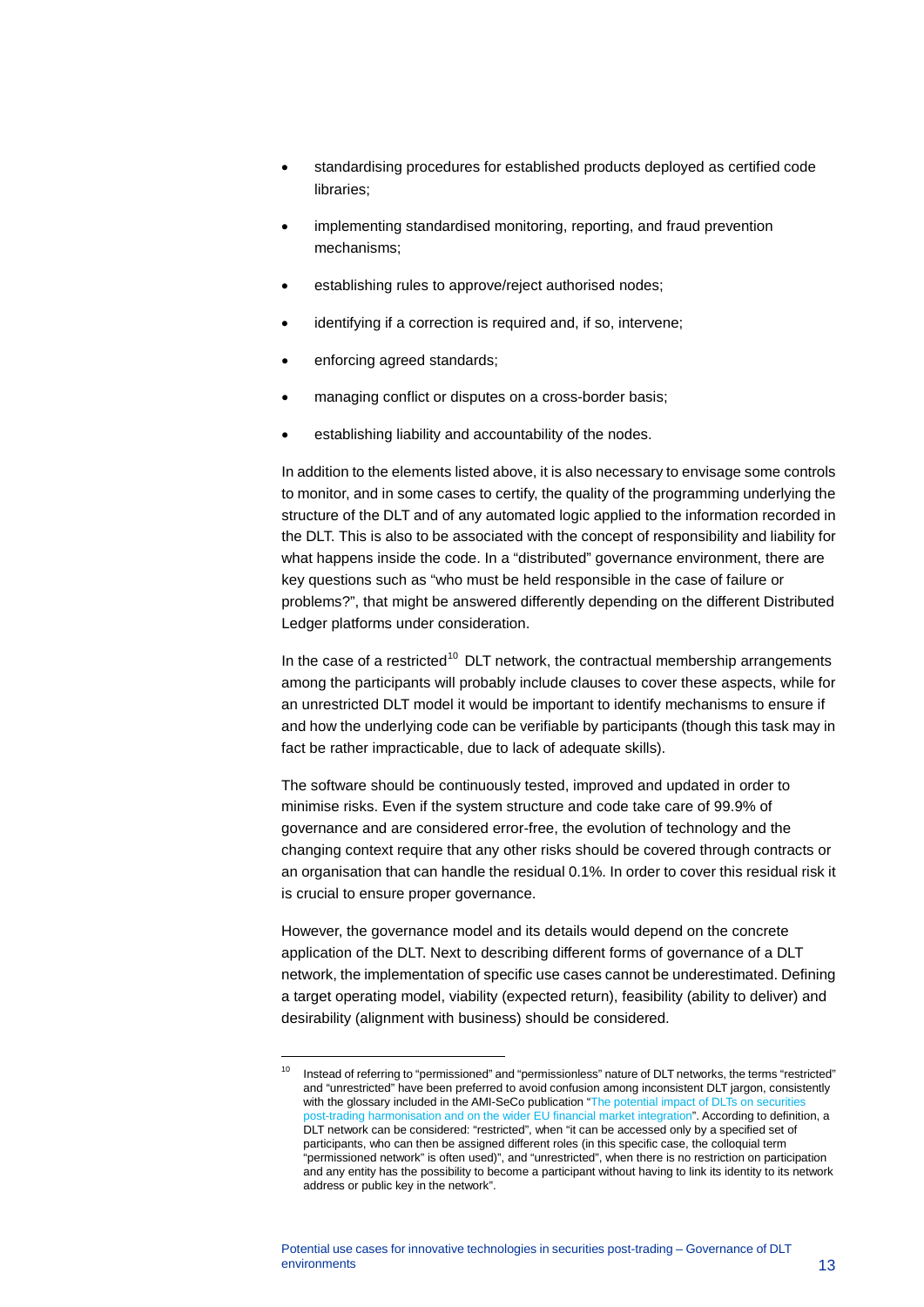## 2.2 Approaches to governance models for establishment of a DLT network

<span id="page-14-0"></span>Looking at the current market practice, several governance models are being considered for DLT adoption within the financial services industry. Among them, and without being exhaustive, some recurrent governance models for developing DLT networks stand out: consortia, joint ventures and statutory organisations. In all cases, proper internal governance as well as protocols around decision-making need to be defined and agreed at the outset, to reduce the likelihood of disagreements occurring in the long term $11$ .

A **consortium** is established by several industry players and or/Fintech companies that decide to join forces and form together a working group for achieving a common goal but without creating a separate legal entity or independent management structure. This has been a popular choice within the banking sector given its flexibility and ease of set-up. Consortium members share set-up and maintenance costs, pool resources, perform research, and establish the operational and process standards required to implement the DLT solution within their existing infrastructure. Each member has a representative on a steering committee who negotiates and makes decisions on behalf of the company. The consortium model allows members to easily opt in or out without committing capital or requiring the set-up of a formal independent legal entity, independent management, governance, regulatory licences etc. Leading the project effort and decision-making can be time-consuming, and holding specific entities and members accountable may sometimes cause internal conflict between members, particularly in times of uncertainty. This is a business issue that cannot be solved by technology, including DLT.

A **joint venture (JV)** foresees the creation of a separate, autonomous entity established by two or more companies who share ownership, return, risk and governance. Consensus on critical decisions can be achieved more easily, thus resulting in a faster time to market. Since JVs are considered legal entities, accountability protocols and guidelines are defined at the outset and the likelihood of internal conflict is lower than with other governance models. The JV model focuses on pursuing activities that will maximise financial profitability.

A **statutory organisation (SO)** is an independent body whose funding and operations are controlled by a regulatory authority. Participating members will follow the SO's directives and contribute to common objectives. This governance model offers the benefits of transparency and data governance under a regulator that provides transparency, has authority over the process for endorsing standards and monitoring compliance, and ensures that the standards are in line with regulations.

Depending on the governance model selected, different governance questions may arise. In this regard, it's worth noting that the above-mentioned models are referring almost entirely to the DLT technical development but do not necessarily address the organisational governance of a DLT network, which would be essential when shaping DLT for its adoption in financial services. Given the systemic importance of securities

<span id="page-14-1"></span><sup>&</sup>lt;sup>11</sup> Deloitte[, Six Control Principles for Financial Services Blockchains,](https://www2.deloitte.com/content/dam/Deloitte/de/Documents/financial-services/Blockchain-Control-Principles-in-Financial-Services.pdf) 2017.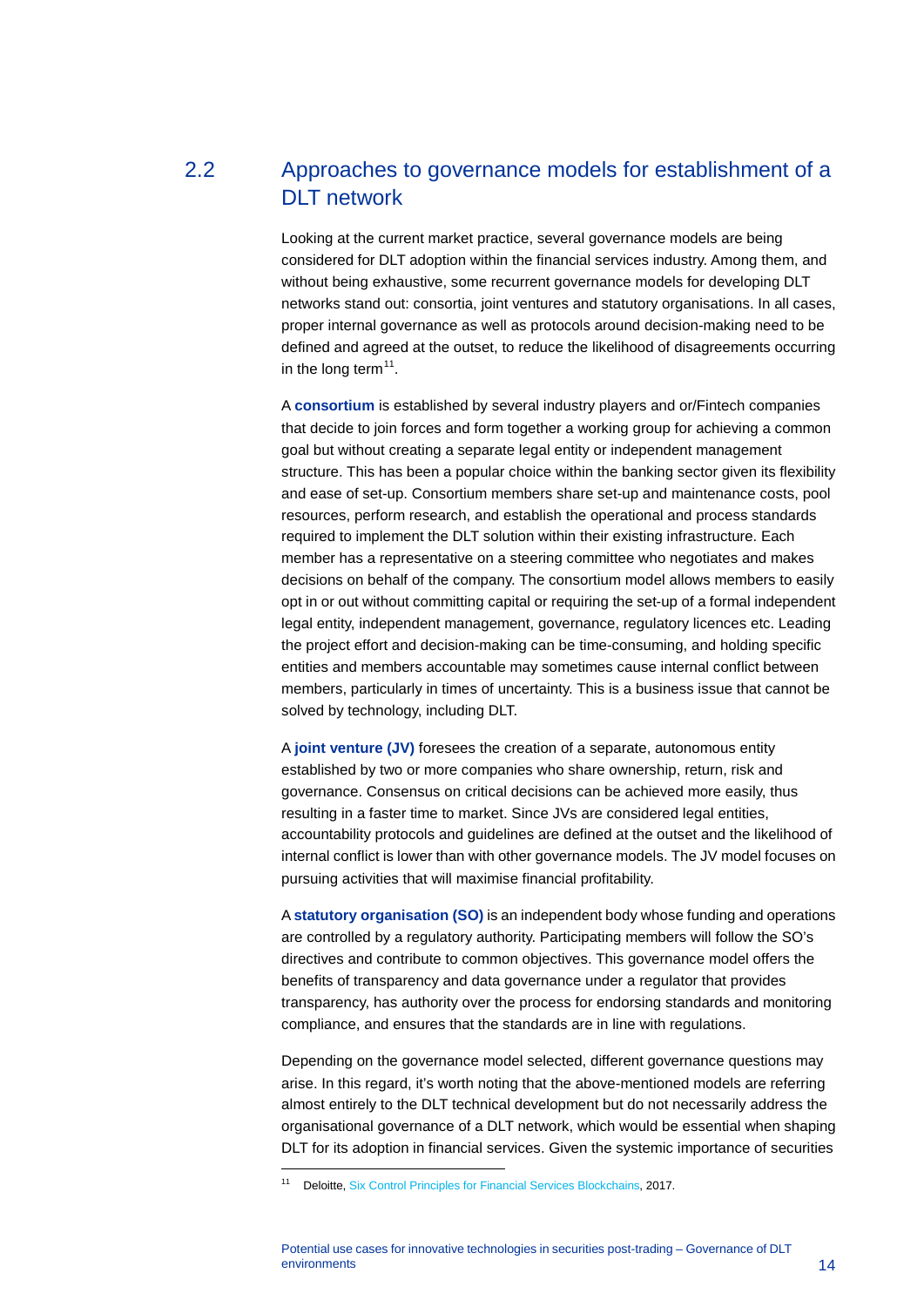post trade services, regulatory requirements, and the need for adequate investor protection, some form of governance structure for DLT networks providing services in that space will likely be needed.

<span id="page-15-0"></span>Each of the three models outlined above will clearly need to be fully in line with the applicable legal and regulatory framework.

## 2.3 Second level of governance model of DLT framework application: platform

#### 2.3.1 Restricted vs. unrestricted

-

The mode of participation, restricted or unrestricted, has a profound impact on how the network maintains consensus around the information recorded on the ledger despite faults $12$ . How this consensus is achieved impacts the security and economic parameters of the protocol. In a restricted network all participants have been identified and allowed to join the network and it can be assumed that it is in each entity's interest to operate honestly. As such there is less need to employ a capital intensive consensus mechanism to maintain the integrity of the network.

The classic, Bitcoin-like, unrestricted Blockchain model differs substantially from the type of restricted scheme that is likely to be used in financial markets. Participants have to reach consensus over the order of all transactions that have taken place, even when they were not involved as a sender or receiver. Any participant can decide to actively participate in this process and propose batches of ledger updates to the rest of the network. As the network is open to mutually distrusting and anonymous parties, a consensus mechanism has to be employed that protects the ledger against fraudulent or adverse participants that attempt double-spends. In certain cases, this mechanism was established by mining based on the proof-of-work (PoW) scheme. PoW is a probabilistic consensus algorithm that uses economic incentives to encourage validators to update the ledger only with licit transactions. In practice, it requires participants to bear the cost of electricity and hardware to validate transactions. It remunerates such effort only if validated transactions are confirmed as licit by other participants ex post.<sup>[13](#page-15-2)</sup> All participants have to agree upon a common ledger<sup>[14](#page-15-3)</sup> and all participants have access to all entries ever recorded. Since the PoW scheme has

<span id="page-15-1"></span>The consensus algorithm of a distributed ledger system can be subjected to a variety of threats, regardless of whether or not malicious, which may affect processes and machines. In this regard, an appropriate level of resiliency should be guaranteed. Crash fault tolerance (CFT) is one level of resiliency that is common in traditional computer systems spread across multiple sites, where the system can still correctly reach consensus, even if components fail. On the other hand, consensus algorithms used in DLT applications are often required to resolve more complex conflicts, such as the Byzantine Fault Tolerance (BFT) problem. This refers to a situation in which some nodes may try to strategically gain from its participation in the network, to the expenses of other participants. The BFT algorithms are designed to formulate methods for reaching agreement in such a situation within the ledger, under some assumptions.

<span id="page-15-2"></span><sup>&</sup>lt;sup>13</sup> See AMI-SeCo report "The potential impact of DLTs on securities post-trading harmonisation and on the [wider EU financial market integration"](https://www.ecb.europa.eu/paym/intro/governance/shared/pdf/201709_dlt_impact_on_harmonisation_and_integration.pdf).

<span id="page-15-3"></span><sup>14</sup> For efficiency reasons, transactions are often validated in batches ("blocks") forming a blockchain.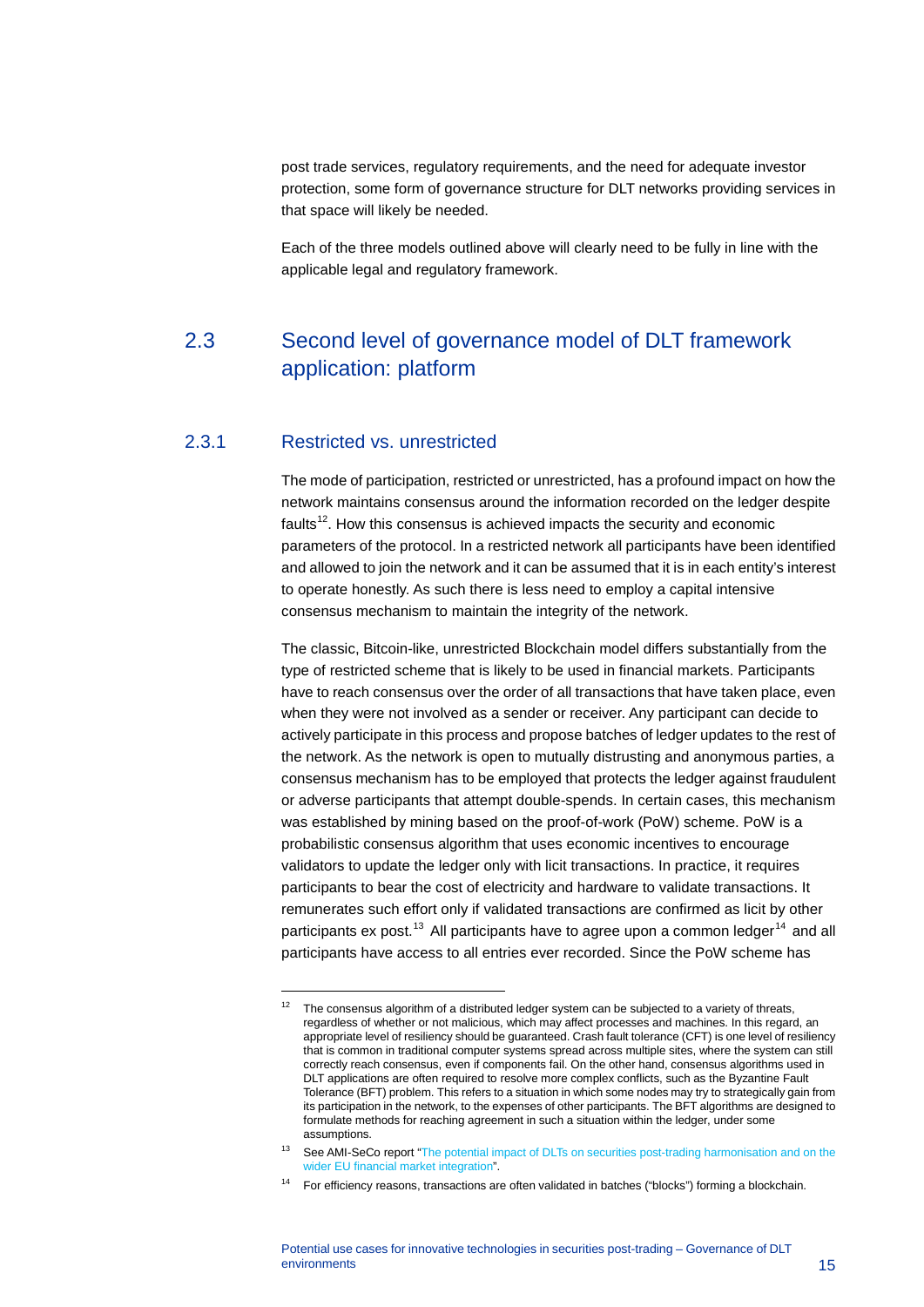proved to be inefficient in terms of performance of transactions and energy consumption, developers also consider the proof-of-stake (PoS) and delegated PoS model, where the creator of the next block is chosen depending on its stake in the network (e.g. number of assets owned, collateral, reputation etc.) and can in some cases be chosen (delegated) by other network participants to perform such a role. In practice, participants receive voting rights after posting some collateral either inside the DLT network (native assets) or outside. Such collateral is forfeited if a validated transaction is found to be illicit ex post.<sup>[15](#page-16-0)</sup>

Concerning the data stored on the ledger, privacy can be achieved by means of cryptographic techniques (full anonymisation as in zero-knowledge proof), mixing of multiple transactions (creating confusion over what participants sent/received what amount of an asset), or simple use of pseudonymous identities (participants could then be identified by tracing back their transactions). All these solutions are problematic for applications that require a higher degree of privacy.

Restricted DLT networks have a number of advantages compared to unrestricted systems when it comes to governance issues, scalability or the risk of illicit activities, which makes them more suitable for securities markets. They provide a more fine-grained access control to records and thus enhance privacy while keeping track, in the local node of any participant, of any counterparty they transacted with.

In some restricted models, participation is tiered and the provision of different roles, including reaching consensus and acting on behalf of an end-user to create and thereby invoke transactions, is restricted to specific nodes<sup>[16](#page-16-1)</sup> that check the validity of transactions and maintain a synchronised ledger in accordance with the rules of the scheme.

It is, however, important to clarify that according to the communities involved (open source communities or companies) there are different kinds of consensus on the governance of DLT network which not only implies consensus by validating the nodes but also consensus among the users on the network. There can be, for example, mechanisms for governance developed that will encourage voters to act for the common interest instead of self-interest.

Questions remain regarding the governance standards and they need to be explored further to evaluate how standards are agreed upon and how they are enforced (e.g. messaging, DvP models, account/users' identifiers, product identifiers and reporting).

<span id="page-16-0"></span><sup>&</sup>lt;sup>15</sup> See AMI-SeCo report "The potential impact of DLTs on securities post-trading harmonisation and on the [wider EU financial market integration"](https://www.ecb.europa.eu/paym/intro/governance/shared/pdf/201709_dlt_impact_on_harmonisation_and_integration.pdf).

<span id="page-16-1"></span>Special nodes are often required to vet the validity of a transaction by checking whether it fulfils necessary conditions (e.g. the provision of required signatures). These nodes can also provide a communication channel to clients over which messages containing transactions can be broadcasted consistently across peers and with exactly the same logical order.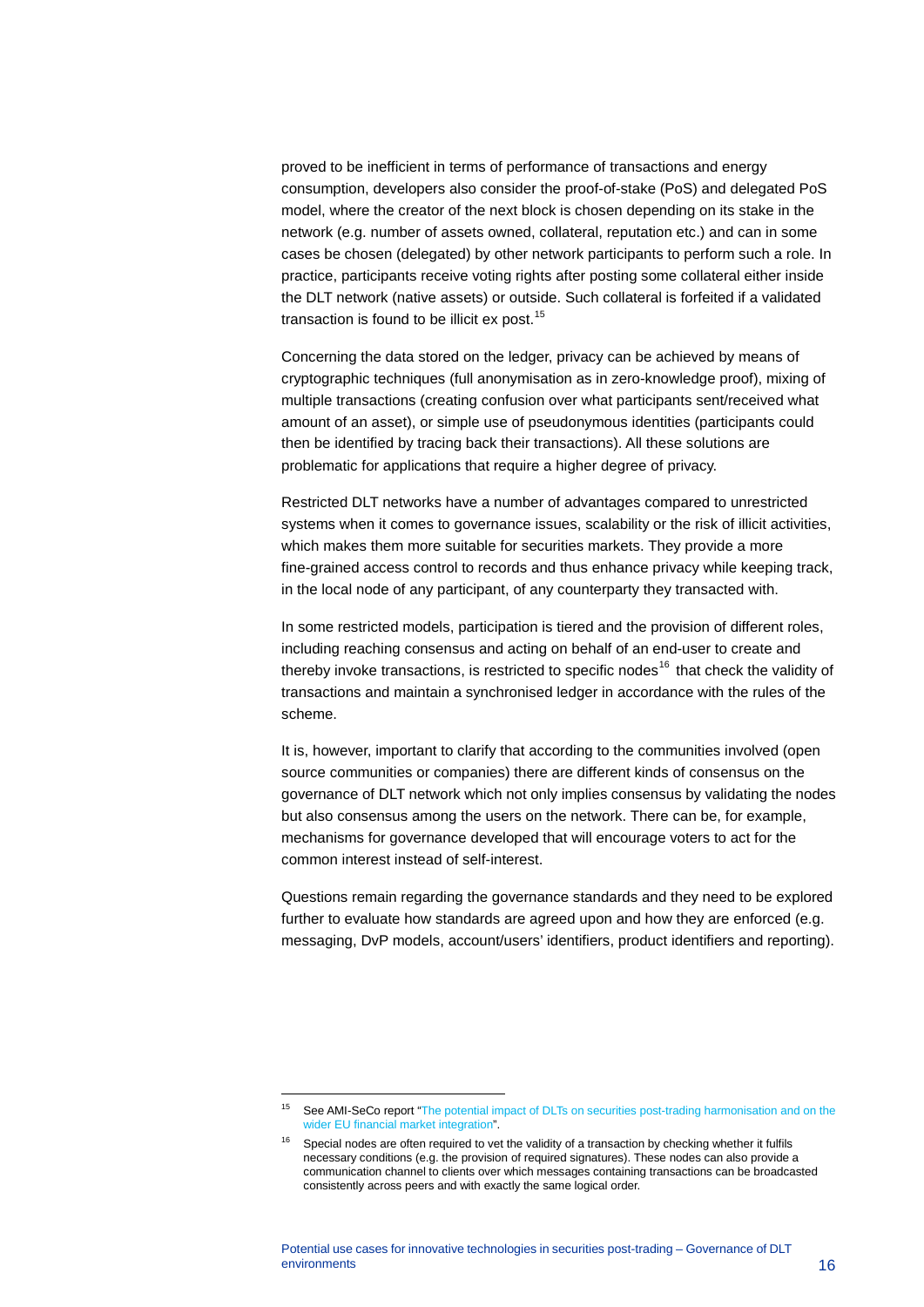### 2.3.2 General overview of the main DLT frameworks for platform governance

Among the DLT platforms that are commonly used for experimentation in the financial sector, it is possible to identify different approaches to governance.

Unrestricted DLT platforms, whose protocol and code base is generally tested by financial institutions in restricted environments, can have a completely decentralised governance framework. A DLT platform for unrestricted network applications is generally initiated by a single developer (or a team of developers), which is bound to use probabilistic consensus algorithms due to the lack of accountability by users. Governance is therefore generally fully open and may use mechanisms similar to those used for distributed validation (e.g. protocol used by the longer blockchain; higher number of assets/stake, etc.) while a core of developers are often working together, informally or via foundations and their commercial arms, to steer decisions taken by the network of users.

Restricted DLT platforms, which can either be developed ex novo or re-use protocols and applications developed as open source in unrestricted protocols, are typically used (still mainly for experiments) by financial institutions. Since network participants are identifiable and accountable, governance frameworks are also defined along well-defined legal constructs and contractual arrangements. Decisions are still taken for the most part in a shared manner, but they can be steered by a consortium, a joint venture, a statutory organisation, or an individual company/foundation.

## <span id="page-17-0"></span>2.4 The liability dilemma

#### 2.4.1 Issues identified

Despite the many potential benefits offered by DLT technology, no system or network is free of risks or errors. There are a number of important risks to be considered for any system (be it for use in either a restricted or an unrestricted network) in post trade services, and protections and safeguards to be built in in accordance with regulatory requirements to ensure adequate protection against risks of a market, credit, operational, and legal nature, among others.

The nature and type of risk depends, of course, on the services provided by the network of participants via the DLT platforms and the applications built on top of it, and as such there is no generic answer to how they should be addressed, and what the responsibilities and liabilities of each actor are.

A key consideration in this regard is that in distributed ledgers, while the data integrity may be more secure than in traditional centralised networks, some recent events have clearly showed the need for an analysis of who will bear DLT responsibility for damages in connection with the usage of distributed ledgers.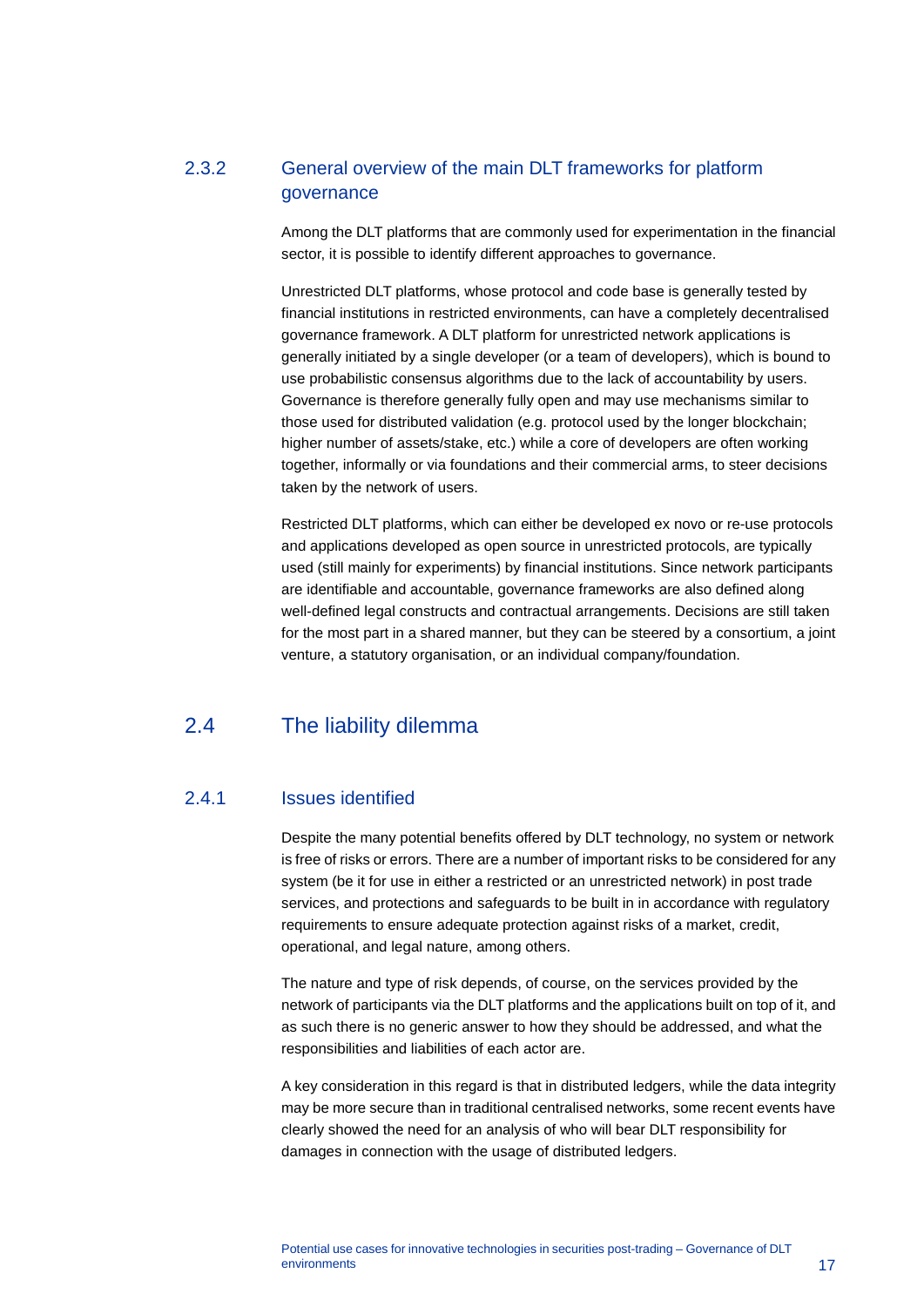This refers to data recorded in the distributed ledger but also to the identification of participants in a restricted model, i.e. how it is ensured that the transaction was actually made by the participant alleged. Moreover, the accuracy of the processes performed through the DLT application and integrity of the holdings of assets held within a DLT network are examples of elements which cannot be disregarded when considering the governance of a DLT service in financial markets. Similarly to traditional FMI systems, it is necessary to know who is held responsible if the system fails and what law is applicable, including to determine liability and damages.

In order to better assign liability, we could conventionally divide the DLT hierarchy into six groups. It is worth noting that this constitutes a simplified approach, which will require further elaboration:

- 1. The developers (such as the core group that sets-up the code design and (de facto) governs the distributed ledger, for instance by having the technical ability and opinion leadership to prompt a change of the system/protocol);
- 2. The nodes responsible for validating transactions and reaching consensus;
- 3. The "operator" of the distributed ledger (a concept yet to be defined);
- 4. Other 'qualified users' of the distributed ledger, such as exchanges, financial institutions;
- 5. 'Simple users' of the system;

-

6. Third parties affected by the system without directly relying on the technology;

As a result, when considering DLT from the liability perspective, it is crucial to:

- 1. Determine the governance structure<sup>[17](#page-18-0)</sup> and entities involved;
- 2. Clarify which legal, regulatory and industry standards apply to which DLT processes and services;
- 3. Provide an infrastructure framework that enables secure and stable operation;
- 4. Ensure the robustness of the IT processes given their great importance for the existence of the firm;
- 5. Ensure that the algorithms work as intended, ensuring that intermediaries can provide appropriate documentation or data interfaces (to be defined by regulators), which test routines must be embedded in the algorithms, and who has access to the source code and data bases used;
- 6. Clarify liability and responsibility for any failure of the IT systems and algorithm.<sup>[18](#page-18-1)</sup>

<span id="page-18-0"></span> $17$  If a governance model is not reached for a certain application, participants in a DLT network might adopt a pre-defined default approach that is specific to a DLT platform.

<span id="page-18-1"></span>[The Distributed Liability of Distributed Ledgers: Legal Risks of Blockchain,](https://papers.ssrn.com/sol3/papers.cfm?abstract_id=3018214) EBI working paper series 14.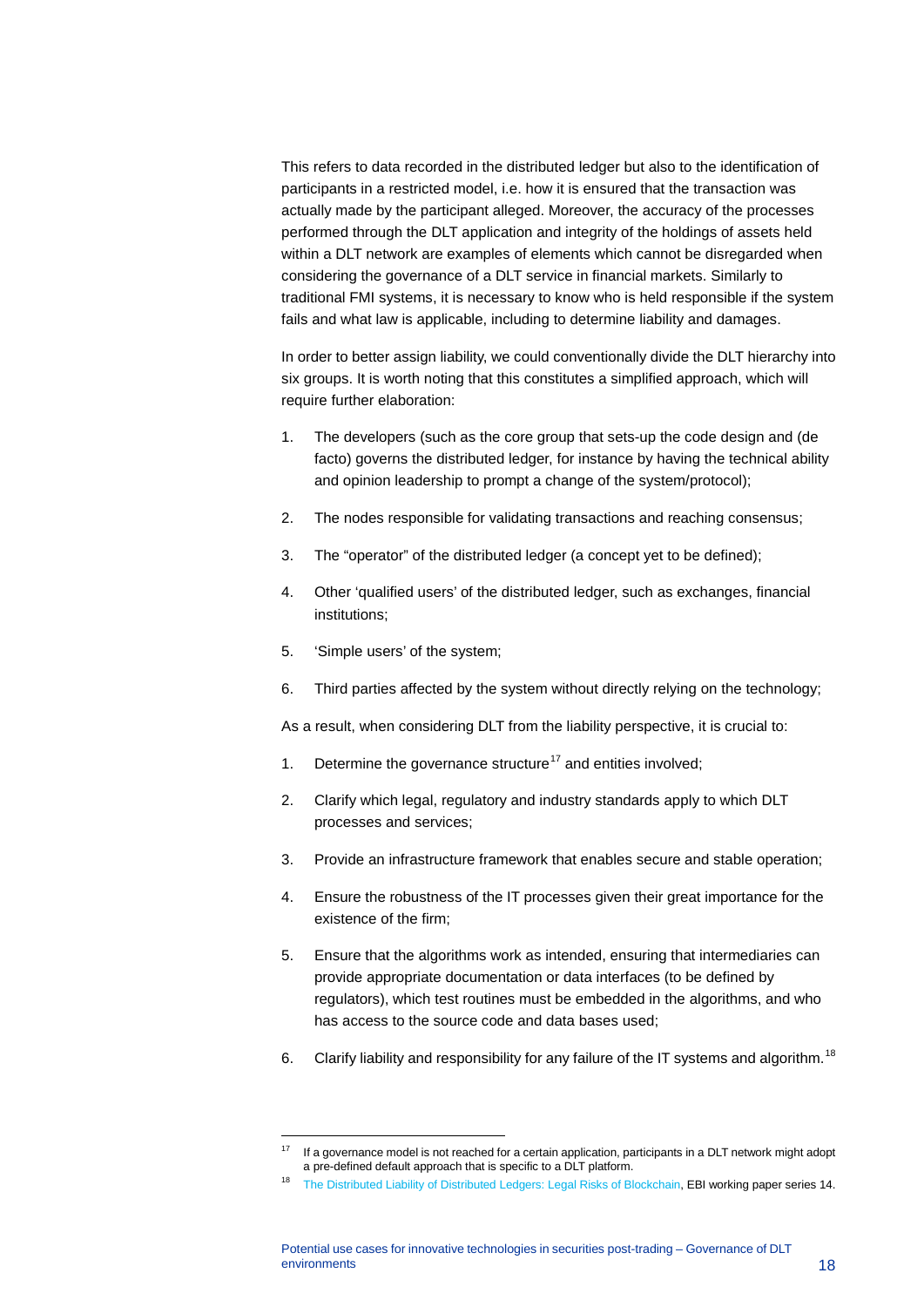#### 2.4.2 General legal questions related to liability

The legislation applicable to any DLT application would always need to be defined prior to any transaction. Providing specific provisions for issues, such as what law is applicable for liability and which court has jurisdiction, could be a solution. Whereas in unrestricted DLT arrangements such provisions may be difficult to draft, general rules shall be applicable to DLT arrangements based on a restricted network.

Proper governance needs to determine who would be responsible for any malfunction and its consequences – e.g. if an algorithm/smart contract is wrongly encoded, how can it be changed? What is the legal status of the users? How can users be warned about theft of private keys and by whom? How can the Blockchain be secured again?

Currently very few governments have as yet adopted any specific regulatory framework targeting possible DLT arrangements. That does not mean, however, that no law applies. In this case, the law will provide an abundance of generally applicable principles, including the law of contracts, torts, property, partnerships and companies<sup>19</sup>.

In the special case of an unrestricted DLT network, it is not immediately possible to identify either the entities involved or their governance roles. For instance, multiple servers functioning as nodes can belong to one legal entity (firm or person), a financial group or multiple unrelated owners.

In conclusion, DLT raises many concerns about liability and answers are yet to be found. Current legislation and regulations are not necessarily fit for or adaptable to a distributed ledger but they can provide applicable principles. Nonetheless, the allocation and attribution of risk and liability in relation to a malfunctioning service should be carefully thought through. Currently, the only available means to allocate the risk of liability seems to be through clear contracts, negotiations and agreements that need to be compatible with the regulatory framework and address the specificities of the application and network under consideration.

The development of appropriate governance will be even more important for the DLT network in order to handle IT changes. It will guarantee a clearer framework for the liability of the legal entities involved regarding data management and processes, and will ensure sufficient cyber resilience of shared and local infrastructures. Furthermore, access and interoperability also represent important components to accelerate the integration of new and existing infrastructures.

Similarly to FMIs<sup>[20](#page-19-1)</sup>, if they are not properly regulated DLT networks can be exposed to cyber risks and form a channel through which financial shocks can be transmitted across domestic and international financial markets. In this regard, the DLT governance should be designed to mitigate these risks and respond to cyber-attacks.

<sup>&</sup>lt;sup>19</sup> [The Distributed Liability of Distributed Ledgers: Legal Risks of Blockchain,](https://papers.ssrn.com/sol3/papers.cfm?abstract_id=3018214) EBI working paper series 14.

<span id="page-19-1"></span><span id="page-19-0"></span><sup>&</sup>lt;sup>20</sup> [Cyber resilience oversight expectations \(CROE\) for Financial Market Infrastructures.](http://www.ecb.europa.eu/paym/pdf/cons/cyberresilience/cyber_resilience_oversight_expectations_for_FMIs.pdf)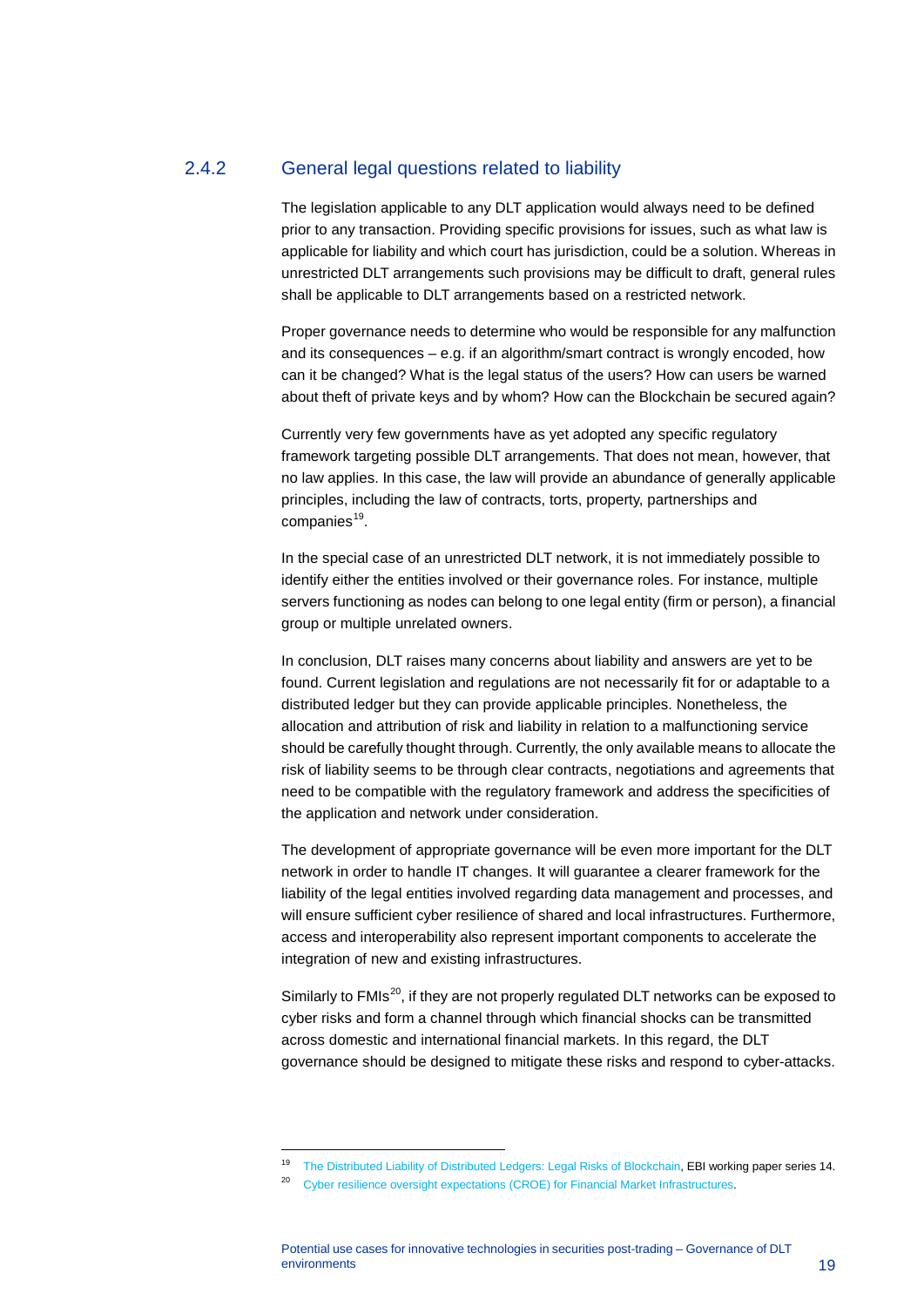#### 2.4.3 Building on existing structures

The current post-trading landscape is built around FMIs. These infrastructures exist with the express purpose of providing shared processes that are explicitly designed to reduce cost and various types of operational complexity and risk. FMIs are often subject to regulation and carry liability provided for by their contractual arrangements and jurisdiction or reference.

In a set-up where the data is distributed across entities and there is an entity that does the product management, the split of maintenance of the application/smart contracts could be the following:

- a restricted DLT network that incorporates economic mechanism design into the protocol to provide the FMI service in a form similar to a member mutual, and
- a scheme owner for the specific off-chain financial asset held on-chain that protects the legal standing and stability of the said asset.

Some examples of distinctions that could be drawn between the functions are set out in Table 1.

#### **Table 1**

#### Examples of distinctions of functions

| <b>Network Protocol (Blockchain)</b>                                          | <b>Scheme Provider (Asset Regulation)</b>    |
|-------------------------------------------------------------------------------|----------------------------------------------|
| Process and Operation                                                         | By Traditional Legal Entity                  |
| Align Profit and Risk                                                         | Relationship with Regulator                  |
| Changes by Voting                                                             | Veto/Appeal over Membership                  |
| Rewards and Payments for Protocol Upgrade Proposals and<br>Other Enhancements | <b>Enforced Regulatory Protocol Upgrades</b> |

In one example a consortium, JV, or statutory organisation could be an entity that builds and maintains the network protocol and takes up operational liability. Existing FMIs could become scheme providers, keeping their legal liability to some extent.

The members are responsible for the network. This type of governance is suitable for the operational elements of an FMI.

Any FMI which functions based on a DLT protocol will require a regulated entity that is responsible for ensuring that the rules and technical standards are appropriate and meet any regulatory requirements and, in particular, provide Legal Basis and Governance.

The split of responsibilities needs to be carefully divided so that responsibility is clear in all situations. And that responsibility will need to be reinforced with the appropriate economic and regulatory incentives.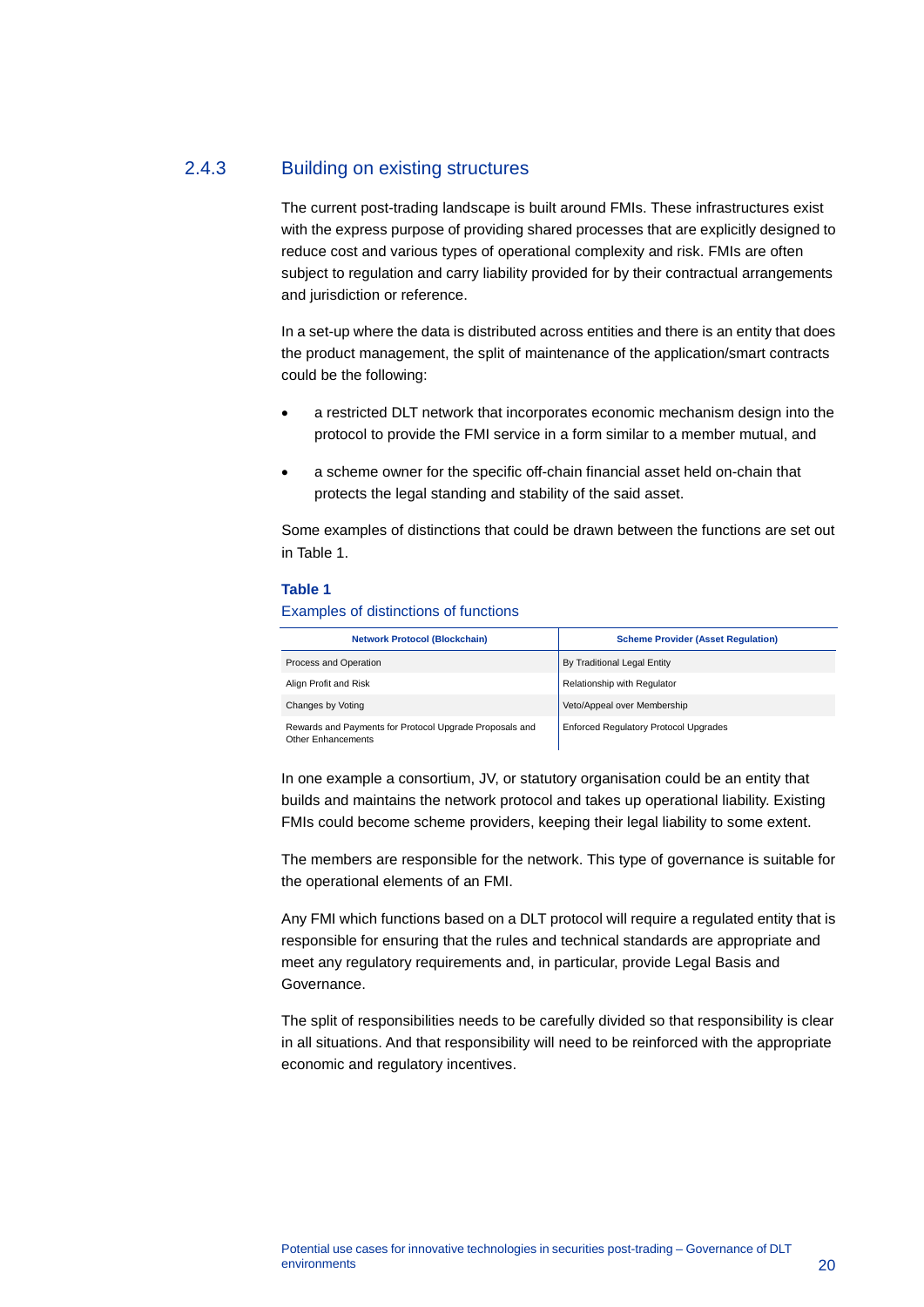# <span id="page-21-0"></span>3 Transparency of holdings: a possible basis for reaping the benefits of innovation in post-trading

### 3.1 Introduction

<span id="page-21-1"></span>The DLT-TF, the predecessor to the Fintech-TF, addressed the issue of how to ensure market participants in the holding chain have consistent information on end beneficiary and a vetted channel to transfer electronic information $^{21}$ . The use cases presented in this report build on the approach presented by the DLT-TF, which is therefore outlined here $^{22}$  $^{22}$  $^{22}$ .

## <span id="page-21-2"></span>3.2 Overview of current processes in the field of shareholder transparency

The term shareholder transparency refers to the possibility for an issuer or its agent to identify shareholders and gather all information needed to involve them in the company decision-making and the company to meet the obligations on shareholders set for the relevant parties.

### 3.2.1 Information gathering process

-

The process of collecting information on shareholder identities is complex, as it usually involves multiple layers of intermediaries (e.g. registrars, Central Securities Depositories (CSDs), direct CSD participants and indirect CSD participants) between an issuer and its shareholders.

First, the issuer or its agent needs to check who its shareholders are at the level of CSD participants. When some of them are not the ultimate beneficial owners but rather nominees, the issuer or issuer's agent needs to send a similar request to ask them on behalf of whom they hold the securities and which among their clients are beneficial owners rather than further nominees. This multiple-step process goes on at all further layers down the holding chain (see Figure 1 Current process of information sharing for registration purposes adapted from the report of the T2S Task Force on Shareholder Transparency (ST-TF)) until the intermediary (hereafter called "last intermediary") who deals directly with end investors at the end of every branch of the chain is reached and can disclose end investors' information. As a result of various technical difficulties, intermediaries often experience difficulties in disclosing the

<span id="page-21-3"></span><sup>&</sup>lt;sup>21</sup> Se[e DLT-TF follow-up work on shareholder transparency.](https://www.ecb.europa.eu/paym/initiatives/shared/docs/b235f-ami-seco-2017-12-07-item-1.6_1-dlt-tf-follow-up-work-on-shareholder-transparency.pdf)

<span id="page-21-4"></span><sup>&</sup>lt;sup>22</sup> The disclosure of shareholder information feeds the shareholder registration process, on which the AMI-SeCo requested follow up work and that is strongly linked to national specificities.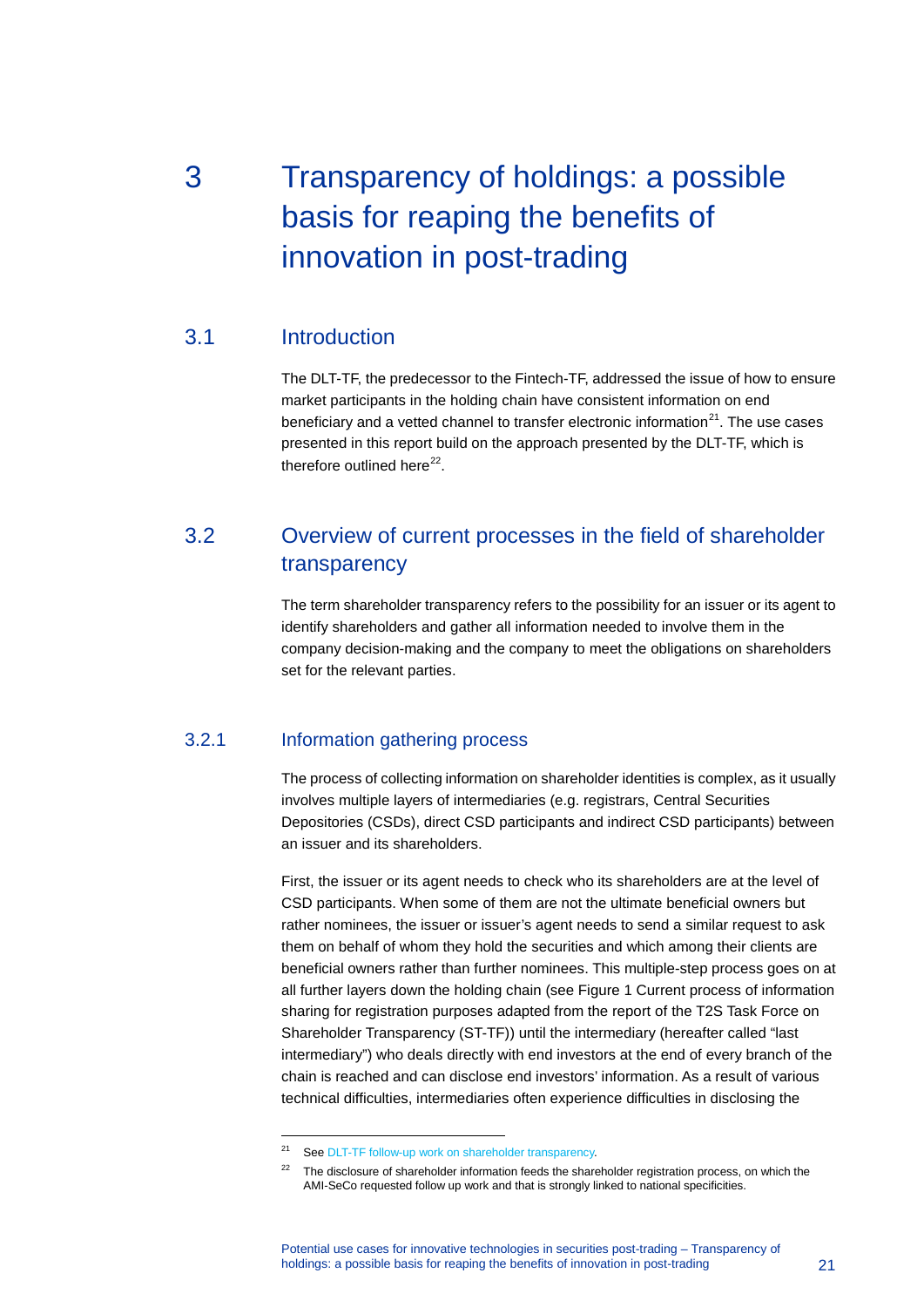information on time. Legal barriers to cross-border disclosure of information are also a substantial obstacle until SRD2 is implemented by Member States.

#### **Figure 1**

Current process of information sharing for registration purposes



## 3.2.2 Possible remaining challenges in the area of shareholder transparency

The entry into force of the recast SRD will remove the above mentioned legal obstacles to the current transmission of shareholder information, including transmission via cross-border holding chains. However, currently there are no solutions that can be considered ready to avoid fragmentation of the processes that financial intermediaries will need to follow to address requests received from a number of issuers using different communication channels and different types of chains of intermediaries, or to allow their clients/shareholders to participate in general meetings (casting their votes either through the chain of intermediaries or directly with the issuer).

If they are not addressed by means of a market solution built around existing and yet to be agreed standards, processes regarding shareholder transparency may add substantial overhead costs to the back offices of market participants. That is likely to increase the costs of shareholder information disclosure and may justify or even engender industry work to set up a utility service yielding network and scale economies, possibly by means of "modern technologies" as explicitly suggested in the SRD2. The SRD2 requires intermediaries to publicly disclose any applicable charges for the identification of shareholder identity and the exercise of shareholder rights, and differences between the charges levied on the domestic and cross-border exercise of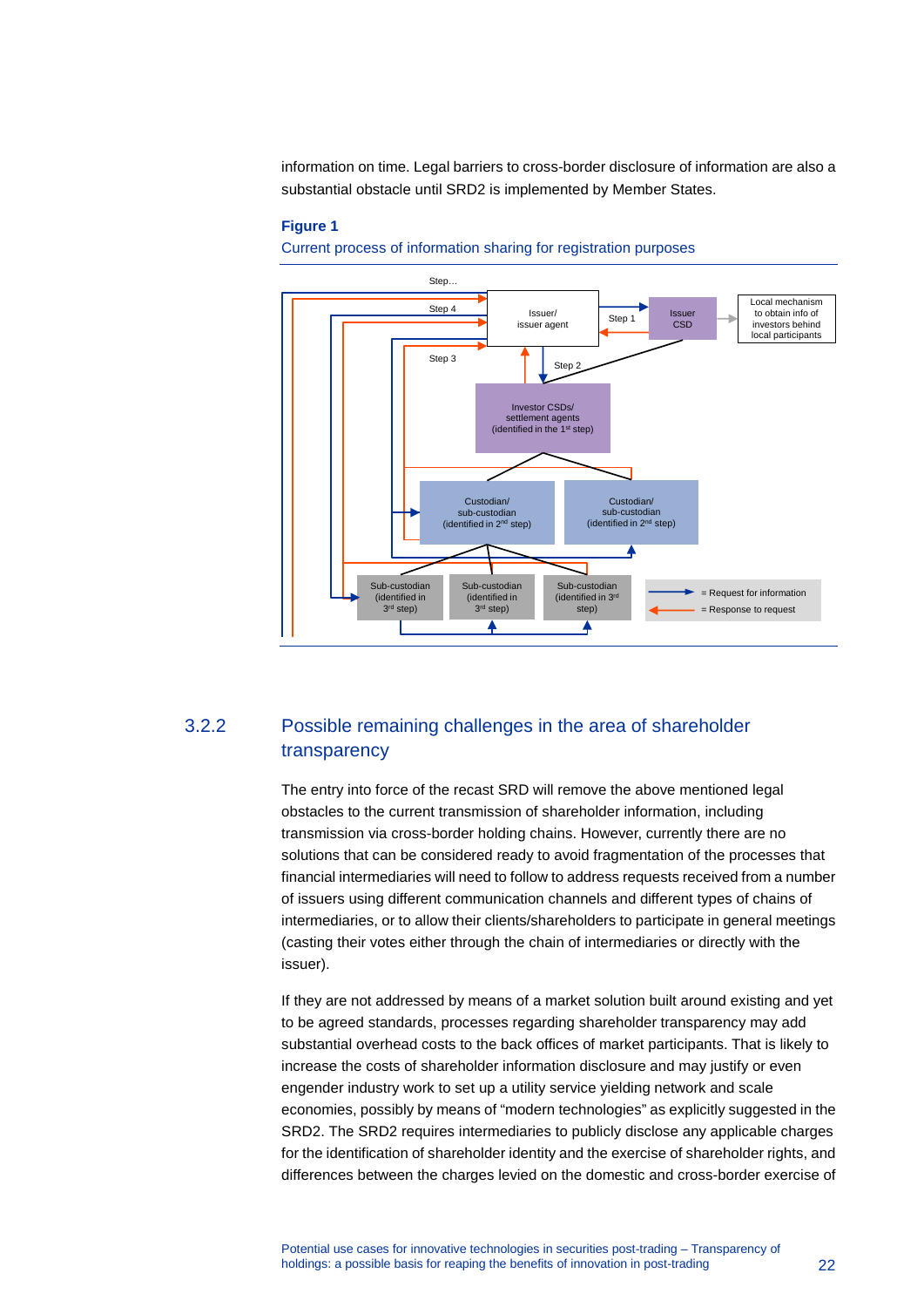rights shall be permitted only when duly justified. Moreover, Member States may prohibit intermediaries from charging fees for the identification of shareholders, transmission of information and facilitation of exercise of shareholder rights.

The lack of a European harmonised definition of the term "shareholder" leaves the interpretation of the term to EU Member States and manifests the existing differences in the  $EU^{23}$ . In the EPTF report this has also been referenced under the Barrier 5 and calls on the Private sector, the EU Commission and the EU Member States to address potential solutions.

## <span id="page-23-0"></span>3.3 Fintech-TF suggestions to address open issues via use of technological innovation

The Fintech-TF found usage of synchronised bilateral ledgers, which is a particular application of DLT, to be the innovative technology that fits best to create a network for the purpose of this use case. Updates in the network would be governed by smart contracts.

#### 3.3.1 Identified technologies of relevance

<span id="page-23-1"></span>-

Synchronised bilateral ledgers are a type of DLT where two counterparties can update the subset of information that refers directly to their bilateral activity and thus allows bilateral sharing of information between the two parties in the distributed ledger they share. This information can then be made further available to other parties in the network. Use of synchronised bilateral ledgers could be a solution for facilitating transparency of holdings involving all intermediaries through the chain, while at the same time meeting the necessary confidentiality requirements since no central party needs to know all the information.

Three reasons why the use of synchronised bilateral ledgers is considered are:

1. The validation process ensures confidentiality of data. A centralised approach to track changes in the identity of the last intermediary responsible for any holding of shares, while ensuring participation of all intermediaries for information accuracy purposes, would require a central entity to be aware of all bilateral relationships among intermediaries in the custody chain. This could pose issues with regard to confidentiality and professional secrecy, as well as an operational overhead as the central entity would need to process all bilateral transfers that take place and connect them to ensure consistency. That approach requires that only the relevant account provider is able to see and validate record updates involving holdings of its clients, one level below in the holding chain. A similar validation process shall therefore happen at every step in the holding chain, where intermediaries at each level of a branch would validate record updates involving their clients' accounts. Confidentiality of data and the rights of

The definition of shareholder depends on applicable national law. That matters especially in the case of funds, where it will be necessary to clarify the potential role of asset managers in an IDD network.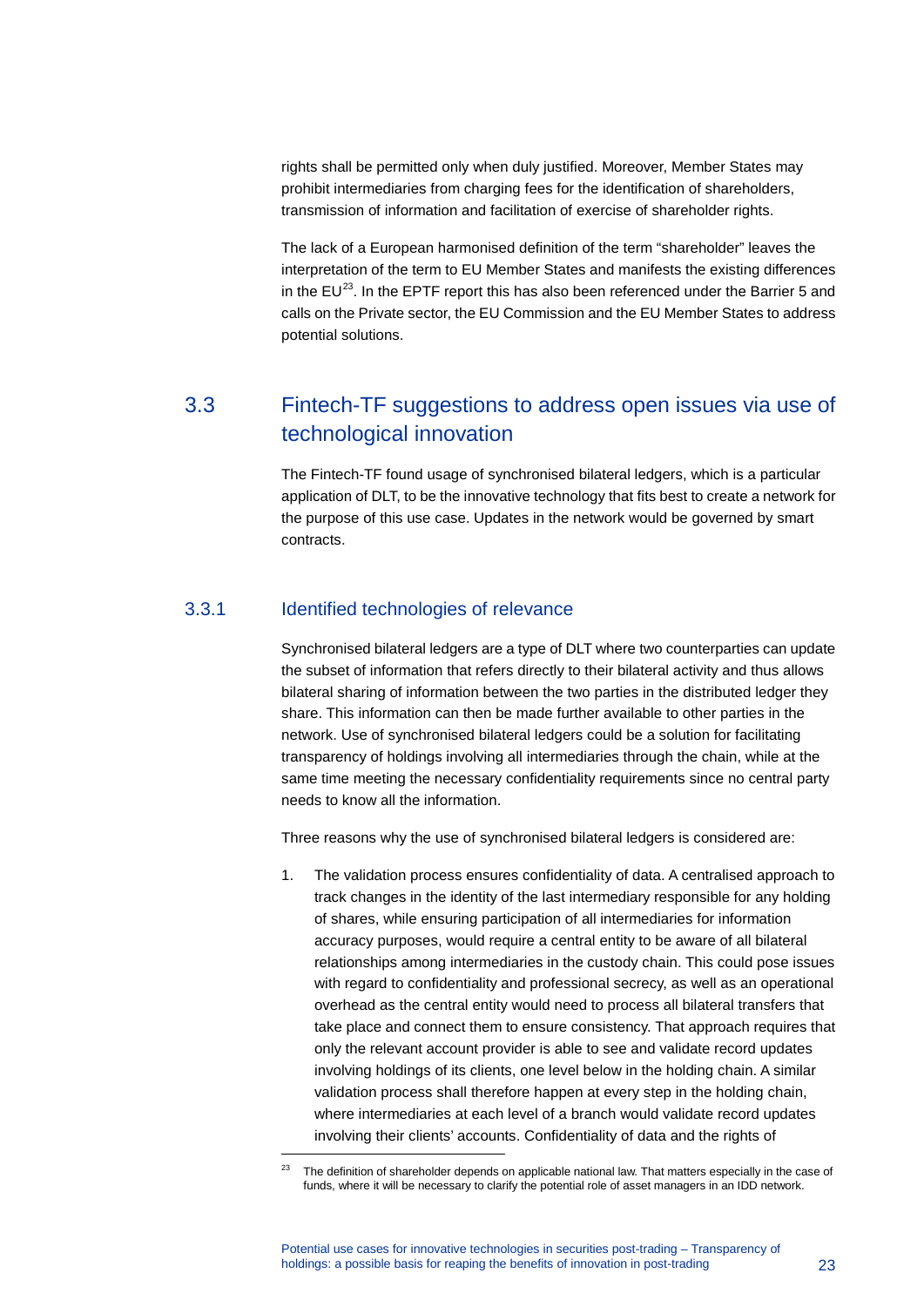shareholders to amend the data or have it deleted [\(Article. 3a\(4-5\) SRD2\)](https://eur-lex.europa.eu/legal-content/en/ALL/?uri=CELEX%3A32017L0828) could be an issue if end investor information were shared in the distributed ledger<sup>[24](#page-24-0)</sup>. The Fintech-TF approach would be to store end investor data in the proprietary systems of authorised institutions (issuer and/or its agent), whereas the only information that is distributed and on which consistency is collectively enforced should be the list of last intermediaries responsible for providing the information.

- 2. It is necessary to involve all intermediaries along a holding chain to ensure that the number of securities on which the last intermediary reports investor data is consistent with the holdings allocated to that intermediary. The participation of middle-layer intermediaries appears to be in line with the SRD2, which envisages their involvement in the information flow related with shareholder identity.<sup>[25](#page-24-1)</sup> An alternative solution, where the issuer agent would manage a centralised database on the basis of information received from the last intermediaries with no vetting by intermediaries in the middle of the holding chain, would be prone to mistakes. Another solution could foresee the use of application programming interfaces  $(APIs)^{26}$  $(APIs)^{26}$  $(APIs)^{26}$  across all intermediaries who participate in any specific holding chain and transmit information automatically upwards. However, developing a common API outside a specific service such as the IDD could be unfeasible due to the lack of governance coordinating the involvement of different IT systems.
- 3. Information on shareholders should reflect the outcome of settlement. Information on the intermediaries involved in a holding chain down to the ultimate shareholders should be updated following confirmation of settlement in the legally binding accounts of the intermediaries and infrastructures involved in every transaction. Therefore, it is necessary that the intermediary or market infrastructure receiving matching update requests from two of its clients should provide ultimate assurance that all bilateral ledgers affected by change of holdings reflect the outcome of the settlement process.<sup>[27](#page-24-3)</sup>

The Fintech-TF members see potential value in the use of shared bilateral ledgers to update a directory, which could be used as a source to gather relevant information on its shareholders efficiently from their account providers. This concept has been provisionally named Investor Data Directory (IDD). With this DLT solution, counterparties might update the subset of information that refers directly to their bilateral activity (possibly with other elected parties also accessing these records) and ensure consistency of data held at different locations while protecting confidentiality.

<span id="page-24-0"></span><sup>&</sup>lt;sup>24</sup> In theory, the IDD platform would be able to store information on end investors directly, however that is unnecessary and any decision on this is a matter of specification of the service requested by participating institutions.

<span id="page-24-1"></span> $25$  See art. 3a(3) para.1 o[f the Directive \(EU\) 2017/828.](https://eur-lex.europa.eu/legal-content/en/ALL/?uri=CELEX%3A32017L0828)

<span id="page-24-2"></span><sup>&</sup>lt;sup>26</sup> APIs are used by software developers to reduce the amount of work needed to develop software by standardising information exchange between programs.

<span id="page-24-3"></span><sup>27</sup> Frequency of the updates and different approaches to it are covered under *Frequency of IDD updates* -paragraph under section 3.3.3.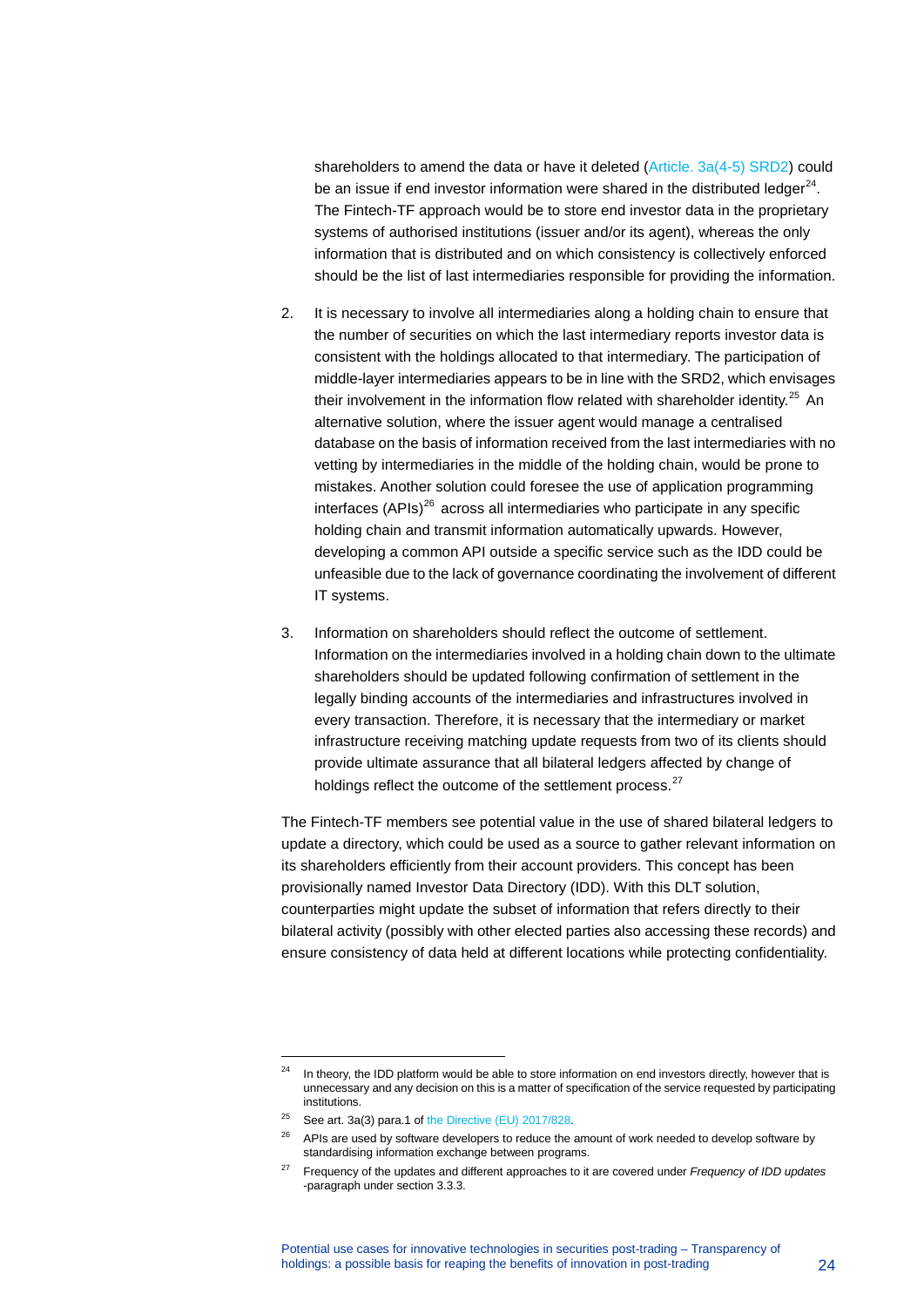#### 3.3.2 High-level description of the use case

The DLT-TF started reflections on a service that could address issues around shareholder transparency, on the type of functionalities that such a service should include, and on whether any type of DLT could add value on top of a more traditional approach based on a centralised database and reconciliation via peer-to-peer messaging. The analysis has been developed further by the Fintech-TF. As presented, the use case reflects one possible approach for the industry and other relevant actors to address the EPTF barrier 5: *Lack of harmonisation of registration and investor identification rules and processes*<sup>[28](#page-25-0)</sup>.

The DLT-TF took stock of past work conducted on the topic by the T2S Taskforce on Shareholder Transparency (ST-TF), which in 2011 put forward four possible solutions for the workflow related to cross-border shareholder information.<sup>[29](#page-25-1)</sup>

Participants in an IDD network would be financial intermediaries and market infrastructures. Securities holdings would be represented by tokens held by IDD participants. The IDD would not provide any settlement service. It would only facilitate sharing of information on positions after settlement of transactions, which happens by traditional means in the standard custody chain, is then confirmed to all intermediaries involved and those intermediaries reflect the confirmed changes of holding in the IDD database. Changes in securities holdings in the legally binding custody chain would be reflected in the IDD by means of transfers of tokens, which are governed by smart contracts initiated and validated by IDD participants only once settlement of a transaction has been confirmed to all parties involved in the custody chain.

IDD updates would be governed by smart contracts that are linked hierarchically to reflect relationships in the traditional and legally binding custody chain. In the description of an IDD solution we shall sometimes differentiate between "contracts" and "sub-contracts", to specify when a smart contract (sub-contract) has to abide by the rules of the contract from which it has been derived. Besides the hierarchical aspects, these will all be smart contracts requiring signatures from parties involved to update the ledger in which they are executed.

Looking at the right side of a smart contract deployed by account provider "A" (e.g. CSD) in Figure 2 to one of its account holders "B" (e.g. a CSD participant), this would allow the latter to transfer a number of tokens to another network participant "Z" (e.g. a CSD participant) on behalf of its clients, which could either be end investors or intermediaries further down the traditional custody chain. If the transfer of tokens happens on behalf of intermediaries further down the custody chain, say on behalf of intermediary "C", the transfer of tokens shall be governed by a sub-contract that B deployed to C in accordance with the contract it initially received from A. This step

<span id="page-25-0"></span><sup>28</sup> [EPTF report,](https://ec.europa.eu/info/sites/info/files/170515-eptf-report_en.pdf) p. 52.

<span id="page-25-1"></span><sup>&</sup>lt;sup>29</sup> The ST-TF divided its proposals into "decentralised" solutions, operated by intermediaries among themselves, and "centralised" solutions, which used the T2S platform as a central reference for either account balances or messaging at the level of CSDs and CSD participants. The ST-TF concluded however that a decentralised approach would be needed to allow gathering information from layers of the holding chain other than T2S participants, and suggested that an ad-hoc messaging standard could improve its efficiency. The DLT-TF proposal builds on the ST-TF work and focuses on a decentralised approach outside the T2S platform. For details, please see the publishe[d ST-TF report](https://www.ecb.europa.eu/paym/t2s/progress/pdf/subtrans/st_final_report_110307.pdf) to the T2S Advisory group (AG).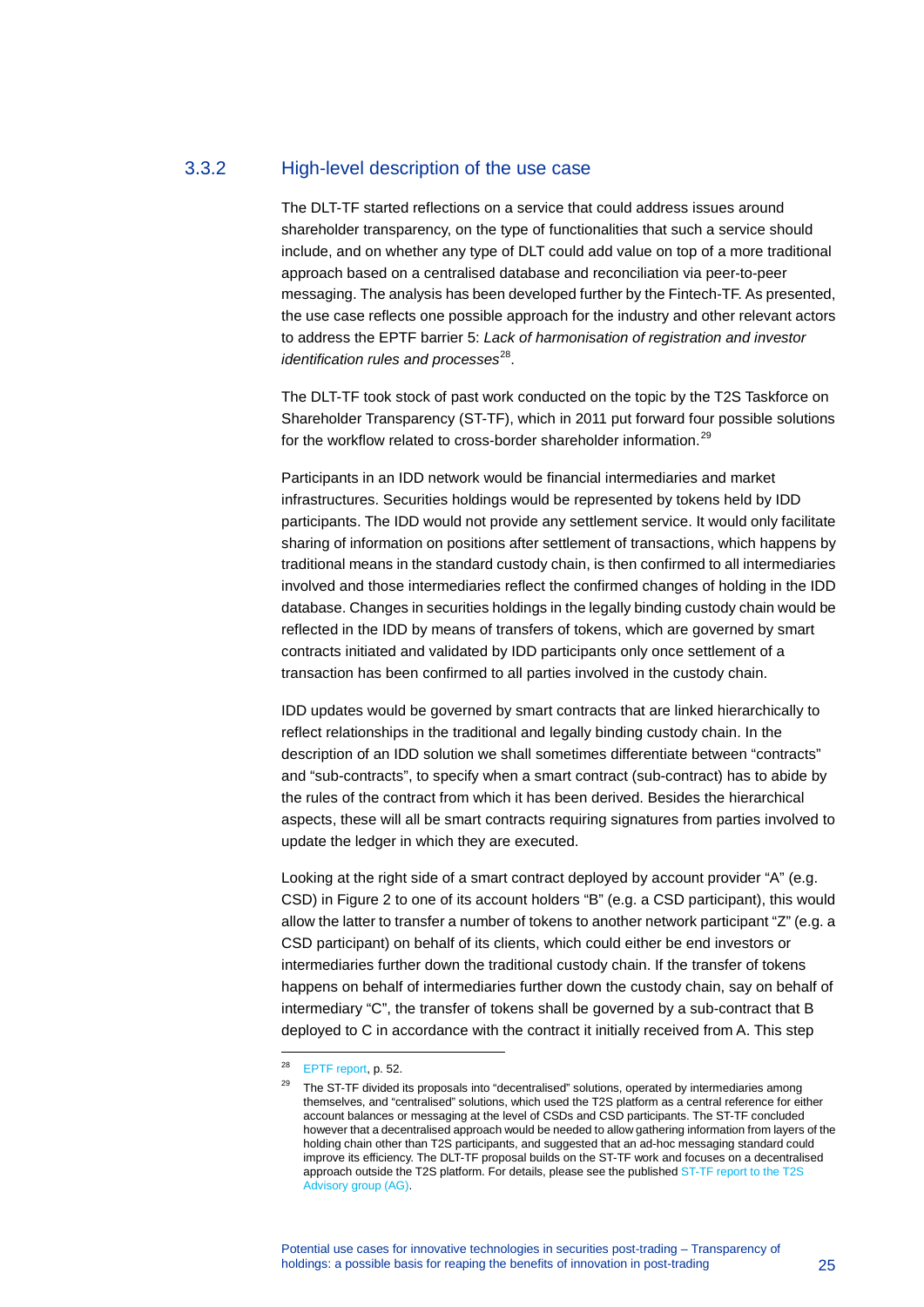would take place only a limited number of times, during the set-up phase of an IDD and in the case of updates agreed by the IDD governance in relation to any specific issue.

#### **Figure 2**

Workflow of the IDD (top-down approach)



The holding chain can of course be much longer, with C and Z deploying their own sub-contracts to their client intermediaries and so on, but it is assumed here for the sake of simplicity that C provides accounts to some end investors ("Alice" and "Bob"). In the graphical representation it is also assumed, for the sake of simplicity, that Z is a direct participant of A, who is then its account provider and deploys the related smart contracts, and that Z provides accounts to some end investors (in the graphical representation, "Charlie").

As the settlement of a security transaction takes place and shares are transferred from a client of C to a client of Z, a transfer of tokens representing those shares in the IDD shall be initiated. Two approaches can be considered:

1. In a top-down approach, which is described in figure 2, the IDD participant A who received matching instructions in the custody chain (steps 1b-2) shall confirm settlement (steps 3a-3b) and will initiate a smart contract updating the bilateral ledgers it holds with its clients accordingly.

Participant A would do so by initiating and signing a smart contract to update the two bilateral ledgers it holds with B and Z (step 3c). That means a transfer of tokens from B to Z would be ready to take place. Z can already apply its signature to the smart contract updating its bilateral ledger with A (step 4a), declaring itself as the candidate last intermediary in the chain for those tokens (still subject to confirmation from the branch stemming from B). B is aware that the transfer involves its account relationship with C, who is not an end investor. It then signs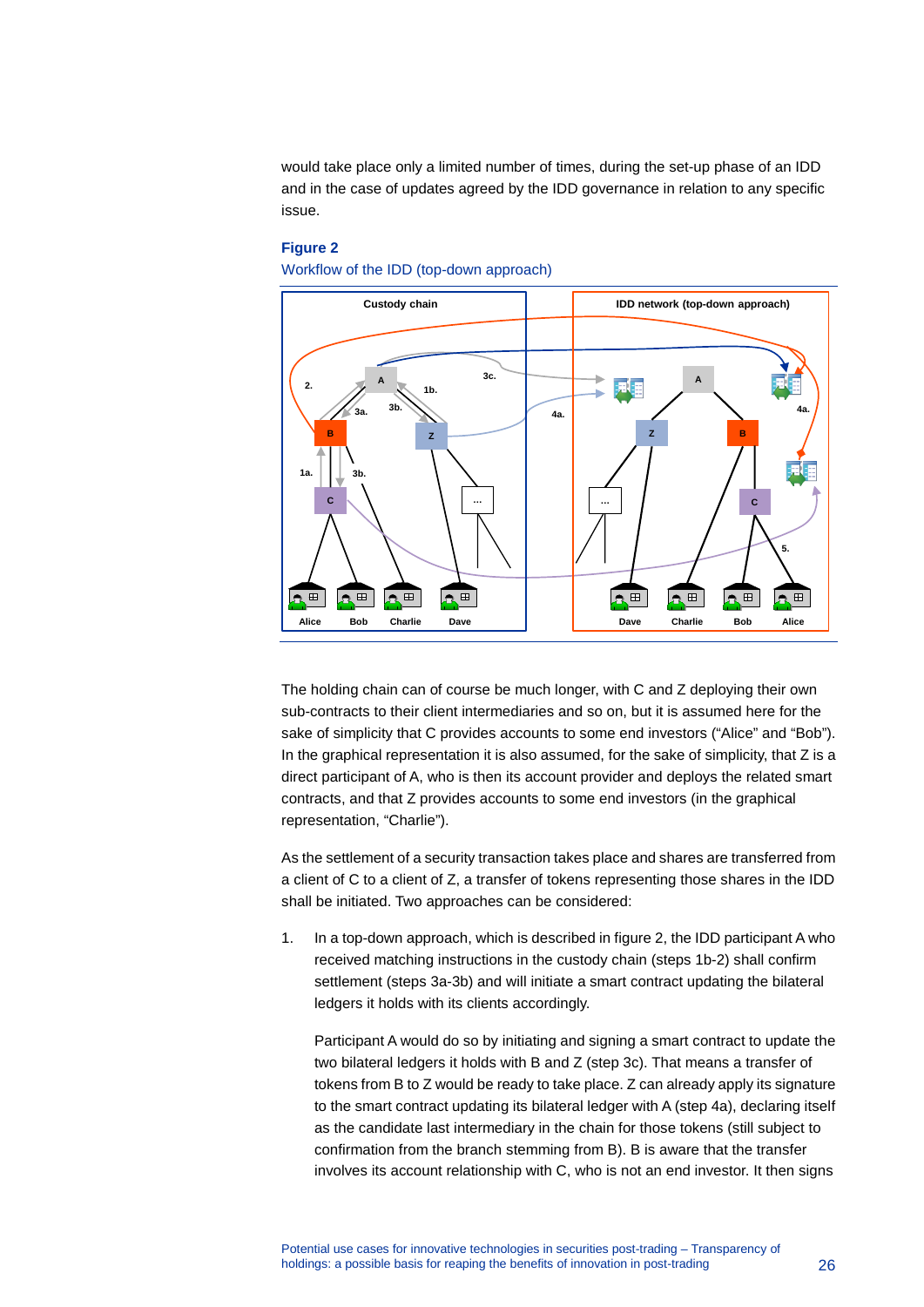the sub-contract initiated by A, to update their bilateral ledger, and makes execution of this update conditional on successful updating of its bilateral ledger with C. When C signs the sub-contract in its role as last intermediary in that branch of the custody chain, the transfer of tokens takes place and the IDD is updated.

2. In a bottom-up approach (not depicted in Figure 2), the last intermediaries who initiated a securities transaction in the custody chain for their end investors (buyer and seller) would initiate the ensuing update in the IDD. The smart contracts called by the two last intermediaries C and Z are sub-contracts written in such a way that they can only be executed if the respective contracts held by B and A are also signed. The two latter ones would then have to use their signatures to testify that the transfer of tokens corresponds to a confirmed settlement in the custody chain.

The contract used by B, however, is itself a sub-contract of the one used by A and it needs A to guarantee with its signature that the same instruction was settled and confirmed in the legally binding custody chain. The transfer of tokens takes place the moment A has approved the requests it received from B and Z, as no further contract up the chain is needed to achieve the matching of IDD instructions.

The same would be true if the smart contract used by A was a sub-contract of another contract further up the holding chain: as long as an intermediary is involved that has visibility of both bilateral ledgers, no additional signature is required.<sup>[30](#page-27-0)</sup>

At the end of any of the two processes outlined above, the information available to the issuer or issuer agent is updated and shareholder information can be obtained by means of the pull or push approaches described in section 3.2.1.

A potential solution to allow interfacing between the traditional holding chain and the IDD network is one where institutions in the traditional custody chain provide their signature of IDD smart contracts waiting for a signed sub-contract to instruct a movement of tokens that matches the content of their settlement confirmation – i.e. ISIN, quantities/prices, and parties involved. Authorisation of the transfer of tokens via signature of a smart contract execution could therefore be provided automatically as soon as settlement of a transaction is confirmed in the traditional holding chain.

<span id="page-27-0"></span>This case would only be valid for internalised settlement in the custody chain, and the process of updating the IDD would similarly require no intervention from intermediaries further up the custody chain.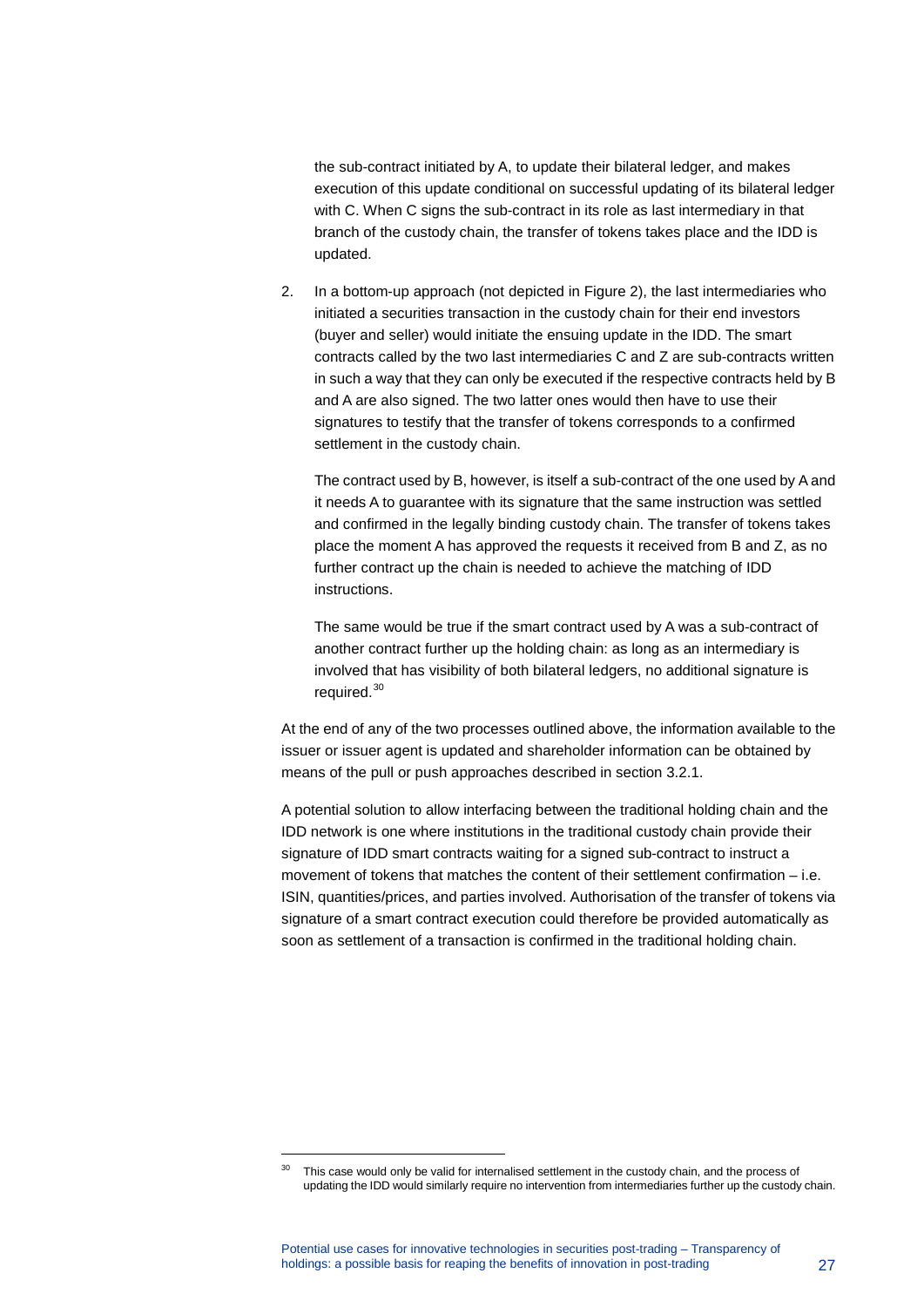#### Initial distribution of IDD tokens and smart contracts

Each IDD token could represent responsibilities over shareholder identification for a single share (or potentially over fractions of a share). $31$  Deployment of tokens and of smart contracts governing their transfer is described here for the top-down approach.

The IDD service provider (e.g. an issuer agent) could customise a generic IDD smart contract agreed at the level of IDD governance to allow its use for a specific ISIN under its responsibility. $32$  The institution at the top-tier holding level, i.e. the issuer CSD, would deploy such a smart contract to its direct participants in the first information layer and would allocate to each of them a number of tokens reflecting individual holdings. Each IDD participant in the first information layer would have the possibility of deploying the tokens it received from its own account provider to its account holders, together with sub-contracts of the IDD smart contract it received for that specific ISIN, and that will allow further future transfers<sup>33</sup>. Tokens and sub-contracts would be allocated based on the holding of each account holder in the traditional and legally binding holding chain. A similar process of deployment of tokens and of sub-contracts governing their transfers would allow distribution across intermediaries at all other layers of the holding chain represented in the IDD network.

#### What the use case shall achieve: Pull vs. push approach

Two different ways to obtain the end investor's information have been considered: (1) information pulling method, by which the IDD provider, or any other entity delegated to maintain the register would contact the last intermediary holding any number of tokens in order to obtain (pull) information from the end investors; (2) the information pushing method, whereby the last intermediary who holds any number of tokens is responsible for sending (pushing) information by updating the IDD provider or any other entity delegated to receive such information.

**The pull approach** would make it possible to achieve the most basic objective of an IDD service, which is to provide issuers, their agents, or any legitimate interested parties, with an automatically updated directory of the last intermediaries in every branch of the custody chain – i.e. which intermediaries have relevant information on end investors, similarly to what is reported in the example in Table 2. This would allow the interested party to pull such information by directly contacting the relevant intermediaries $34$ .

<span id="page-28-0"></span><sup>&</sup>lt;sup>31</sup> If IDD tokens were to represent fractions of shares, a common denomination would be necessary – e.g., every token could represent one hundredth of a share. That could be linked to the concept of minimum settlement unit.

<span id="page-28-1"></span><sup>&</sup>lt;sup>32</sup> Provisions that are specific to a jurisdiction, such as the thresholds on minimum holdings that justify reporting of shareholders' information to the issuer or to its agent, can be encoded in the smart contract used in each ISIN-specific IDD ledger under the national law of the issuer.

<span id="page-28-2"></span><sup>&</sup>lt;sup>33</sup> If an intermediary does not take part in the distribution of tokens and smart contracts, it will have to find alternative ways to comply with the requirements set in the recast SRD.

<span id="page-28-3"></span>It shall be noted, with reference to tables 2 and 3, that the number attached to each share does not dispute its fungibility. Rather, it would represent the number of the corresponding record. The same information could be represented as a quantity entry specifying the number of tokens under its responsibility next to the name and contact of each information keeper.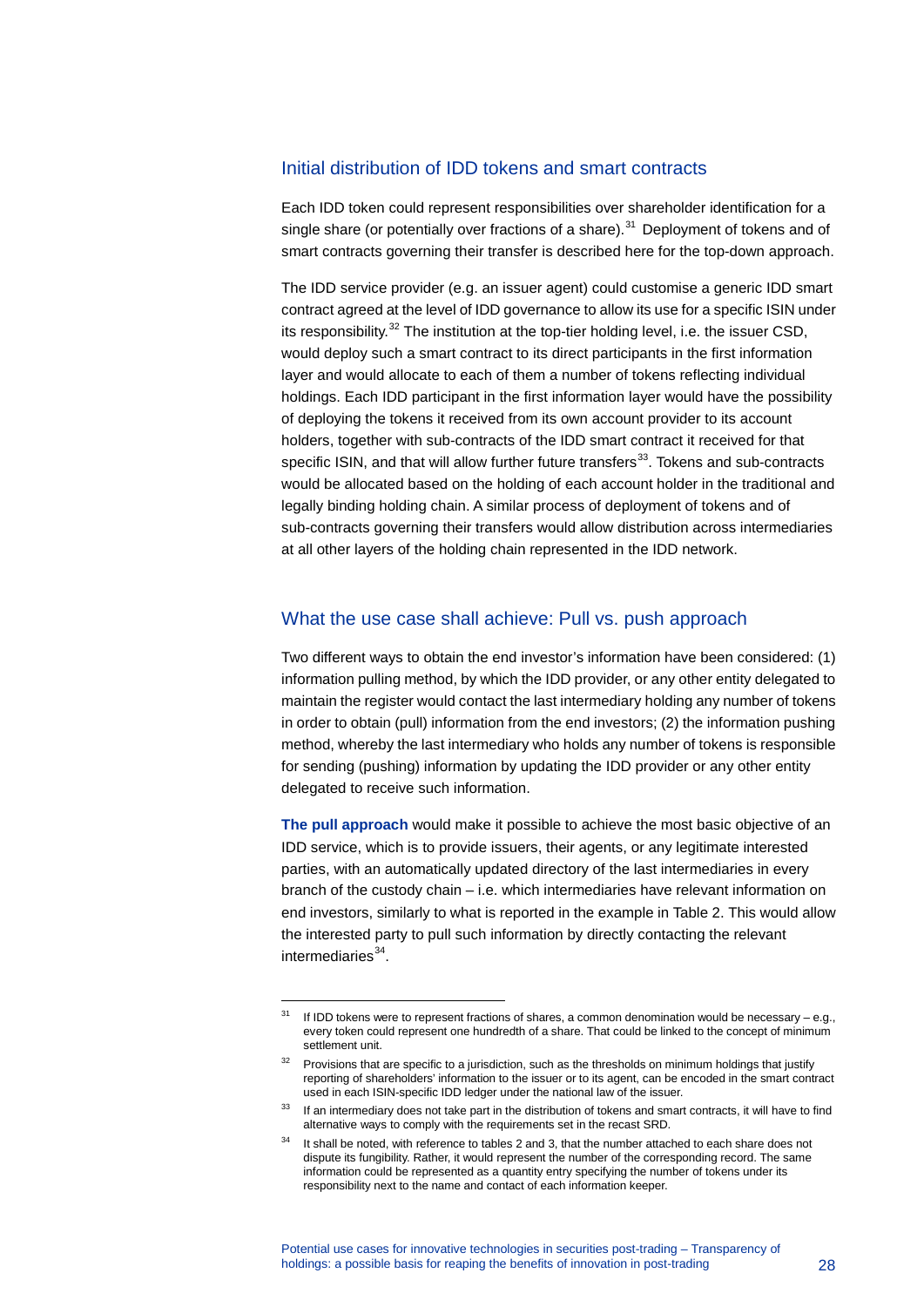#### **Table 2**

| ISIN: XXXXXXXXX (assuming 10 shares were issued) |                           |                                                     |
|--------------------------------------------------|---------------------------|-----------------------------------------------------|
| Share #                                          | <b>Information keeper</b> | Contact of intermediary (BIC/LEI, Phone, Address, ) |
|                                                  | Intermediary "1"          | XFLBUS, 305-613-83, Tree Plaza, Miami, FL, USA,     |
| 2                                                | Intermediary "2"          | XTSBDE, 069-134-, 4894 Berger Straße, FFM, DE,      |
| 3                                                | Intermediary "2"          | XTSBDE, 069-134-, 4894 Berger Straße, FFM, DE,      |
| 4                                                | Intermediary "2"          | XTSBDE, 069-134-, 4894 Berger Straße, FFM, DE,      |
| 5                                                | Intermediary "2"          | XTSBDE, 069-134-, 4894 Berger Straße, FFM, DE,      |
| 6                                                | Intermediary "3"          | XFLDORU, 012-563-, 24 Rue du Mail, Paris, FR,       |
| 7                                                | Intermediary "3"          | XFLDORU, 012-563-, 24 Rue du Mail, Paris, FR,       |
| 8                                                | Intermediary "3"          | XFLDORU, 012-563-, 24 Rue du Mail, Paris, FR,       |
| 9                                                | Intermediary "4"          | XXMKDU, 067-237-, 237 Via Nazionale, Roma, IT,      |
| 10                                               | Intermediary "4"          | XXMKDU, 067-237-, 237 Via Nazionale, Roma, IT,      |

Example of information visible to an issuer/agent via IDD (pull approach)

The issuer or its agent would not need to contact every intermediary in the holding chain to finally get shareholder information from the last intermediary. Only the last step would be needed and the request/response could be channelled via the messaging functionalities of the IDD service.

**The push approach** would represent a more sophisticated solution, where the IDD could be used to allocate tokens to the last intermediary in every branch of the custody chain. The last intermediaries could use the tokens as a proof of their entitlement to fulfil their obligation of updating shareholders' information (to push an update), in a separate database under the exclusive responsibility of the issuer, its agent, or any other authorised party who would ensure confidentiality of data. The envisaged outcome is represented in Table 3.

#### **Table 3**

Information visible to an issuer/agent in proprietary database with access control via IDD (push approach)

| ISIN: XXXXXXXXX (assuming 10 shares were issued) |                                      |                                                  |  |
|--------------------------------------------------|--------------------------------------|--------------------------------------------------|--|
| Share #                                          | Intermediary which updated<br>record | Shareholder contact details (Name, Address, )    |  |
| $\mathbf{1}$                                     | Intermediary 1                       | Jane Smith, 4894 Golden Street, Miami, FL, USA,  |  |
| $\overline{2}$                                   | Intermediary 2                       | Erika Mustermann, 20 Kaiserstraße, FFM, DE,      |  |
| 3                                                | Intermediary 2                       | Erika Mustermann, 20 Kaiserstraße, FFM, DE,      |  |
| $\overline{4}$                                   | Intermediary 2                       | Lieschen Müller, Löwenstraße 230, München, DE,   |  |
| 5                                                | Intermediary 2                       | Lieschen Müller, Löwenstraße 230, München, DE,   |  |
| 6                                                | Intermediary 3                       | Paul Martin, 179 Allée de Brienne, Toulouse, FR, |  |
| $\overline{7}$                                   | Intermediary 3                       | Paul Martin, 179 Allée de Brienne, Toulouse, FR, |  |
| 8                                                | Intermediary 3                       | Jean Dupont, 302 Rue Saint-Roch, Paris, FR,      |  |
| 9                                                | Intermediary 4                       | Mario Rossi, via Luca Bianchi 128, Roma, IT,     |  |
| 10                                               | Intermediary 4                       | Mario Rossi, via Luca Bianchi 128, Roma, IT,     |  |

With such a solution, the interested party would not even need to bilaterally ask the last intermediary in each branch of the holding chain for shareholder information – the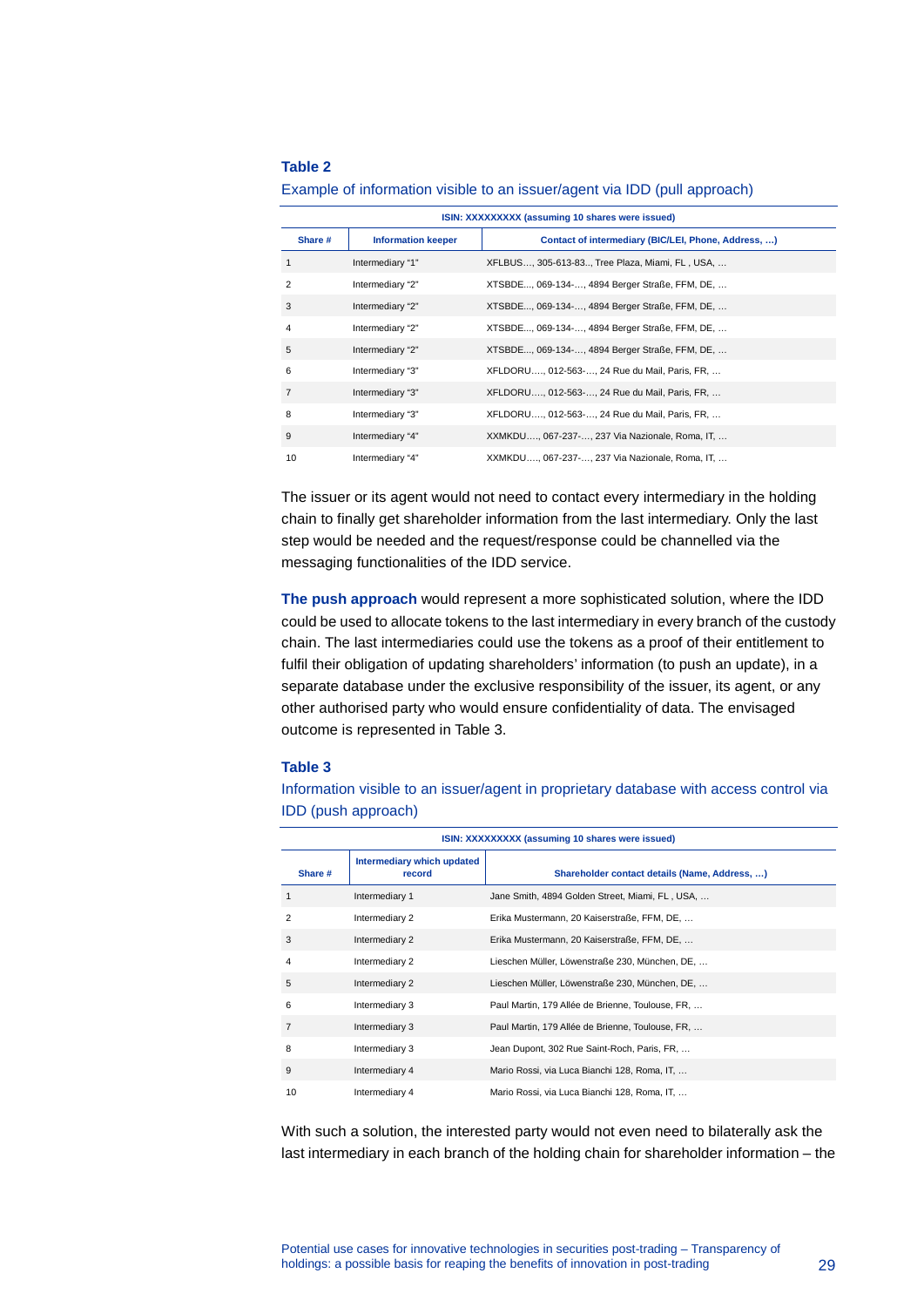intermediary would be responsible for updating shareholder information either in real-time, or at pre-specified intervals, or upon public request from the issuer.

The HSG deemed the push approach theoretically superior to the pull approach in terms of service levels, since it makes it possible to completely resolve the inefficiencies related to the current process of gathering shareholder information. The push approach, however, would require much more storing and updating of information on a continuous basis (i.e. for each change in position). The pull approach, on the other hand, would be sufficient for issuers to gather information "on demand" by identifying which intermediaries hold information on the identity of their shareholders. Still, the pull approach requires standardised messaging across all ISINs involved to allow swift communication between the last intermediaries and the issuer or its agent.

#### 3.3.3 Remaining issues and constraints

The IDD service shall provide a standardised way for any issuer (or its agent) to gather relevant information on its shareholders efficiently from their account providers. That will certainly require an industry-wide standardisation effort to ensure that a common data structure can be used across all ISINs by all intermediaries in the custody chain. This in turn requires governance (a topic to be expanded with regard to this and other use cases), not only to set up the service but also to maintain and update it.

**Netting:** Records in the IDD distributed ledger are intended to reflect, and spread information related to, positions already settled in the proprietary database systems of intermediaries in the traditional holding chain. That means that participants in the IDD do not need to process settlement instructions, e.g. with a view to implementing netting algorithms, but they should only reflect changes in positions whose settlement is confirmed in the traditional system. It does, however, require a parallel updating process to reflect any change in positions, including cases where position changes are not happening on the books of the CSDs (e.g. internalised settlement, or as a result of non-settlement related activities, e.g. corporate actions).

**Frequency of IDD updates:** The IDD could be updated either continuously or upon request/at end of day. Information about shareholders can either be flow-based (which means that information is constantly updated on a real time basis as result of settlement of transactions in a security) or stock based (information is updated at certain intervals in a 'snapshot' like manner, i.e. as a result of specific events such as an annual general meeting (AGM), request from the issuer, etc.).

A flow-based approach would allow the IDD service provider for any ISIN to automatically receive updated information on the last intermediaries/end investors at any time and would allow any operational issues to be solved ahead of key events such as general meetings or record dates. Any changes in the holding chain (whenever settlement takes place, theoretically even intraday) would immediately be reflected upon settlement. Since servicing is tightly linked to the recording of holdings in most national markets, a flow-based approach could have a material impact on the business model of the last intermediaries in holding chains. Moreover, the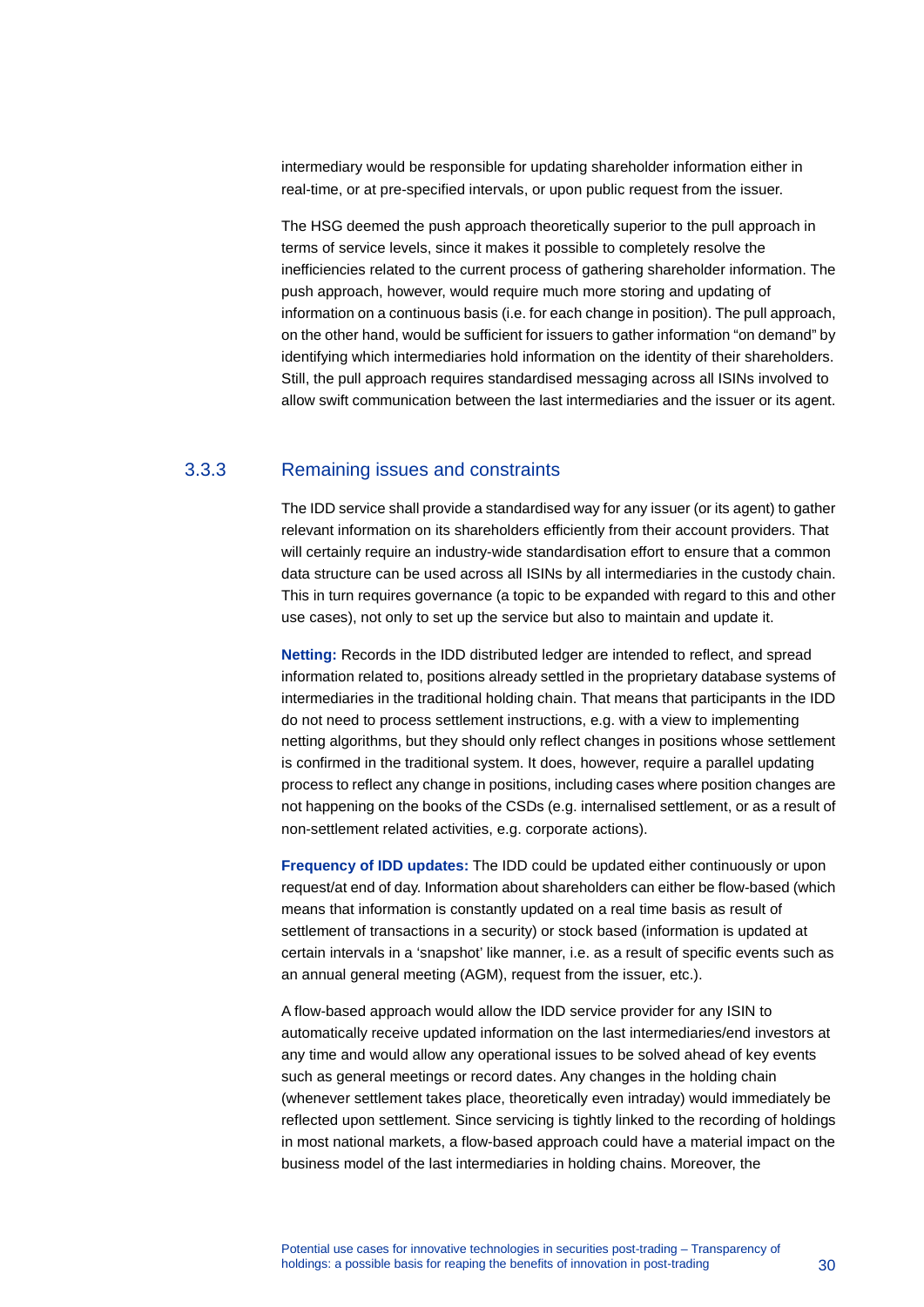processing/cost overhead $35$  is yet to be determined and a flow-based approach could be heavy to implement as this replicates any movement in the custody chain and could require a large degree of parallel processing.

If easy interfacing is not feasible, a stock-based solution where updates take place only upon justified request (semi-manual process) or at the end of each business day (automated process dealing with ledger updates in batches or even only at relevant dates, for example preceding an AGM) appears more feasible and may still suffice to make shareholder information available with a frequency that allows substantial efficiency gains in the area of shareholder transparency. Optimal timing in this case is still an open question and should be based on the experience of intermediaries with regard to their reconciliation processes as well as on legal analysis. As intermediaries in the custody chain carry out regular reconciliation processes at different intervals, the timing of these processes and the consequent change in the information fed into the IDD service would likely guide any decision in this respect.

From a legal perspective, the update of the IDD would be intrinsically linked to the moment when the acquisition of the shareholder status becomes effective. The information in the custody chain is based on settlement. However, rules governing the transfer of ownership and whether the binding data is based on the trade date or the settlement date may vary across jurisdictions. Such heterogeneity would need to be reflected in the overall functioning of the IDD service and especially in the coding of its ISIN-specific smart contracts.

**Interoperability with traditional systems:** Replicating transfers from the settlement/custody chain to the IDD should not be an issue if IDD participants were able to use APIs to translate their settlement confirmation messages directly into equivalent instructions executing/signing IDD smart contracts (a feature whose practical feasibility is still to be assessed). Interfacing between the traditional systems of financial intermediaries and an IDD needs to be assessed to ensure that updates in the IDD ledger happen automatically upon confirmation of settlement (or at any specified cut-off time) and that any possible malfunctioning of the service can be identified by means of regular reconciliation mechanisms. An IDD platform should be designed in compliance with the SRD2 and its technical standards.

**Duration of positions held by individual shareholders:** is another important feature that an IDD solution could provide and add as a service to the current custody chain, allowing issuers to grant additional rights to shareholders that have held their positions for a long time. The classic example is double voting rights, as well as some other bonus rights whose allocation requires shareholder information to be updated in the shareholder register. With a stock-based solution, the issue may arise of how holdings should be computed when inflows and outflows of securities happen at different points in time. Whereas some national markets or issuers may envisage a first-in-first-out (FIFO) approach, in other cases a last-in-last-out (LIFO) approach may be warranted<sup>[36](#page-31-1)</sup>. That should be customisable in an IDD service. The question of what

<span id="page-31-0"></span><sup>&</sup>lt;sup>35</sup> It shall be noted that an IDD participant only processes updates that have taken place at the level of its accounts and does not intercept the rest of the network traffic.

<span id="page-31-1"></span> $36$  See e.g. the case of prime de fidélité (fidelity premium) in the French market.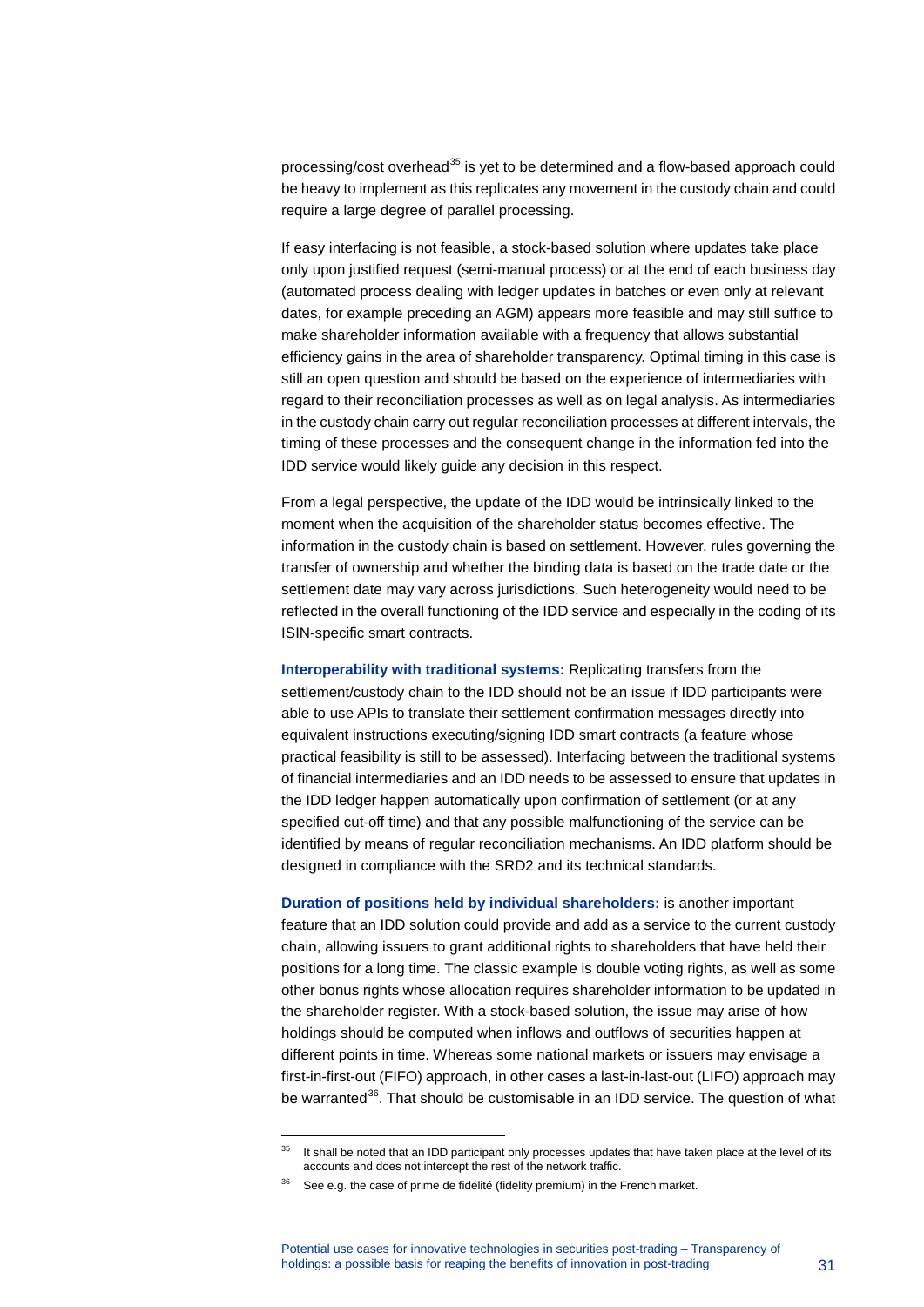happens if there are discrepancies between positions which are reflected in the IDD vs the books of the registrar remains open.

**Broken branches and the possibility of different fragmented solutions being developed:** If an intermediary dealing with a certain security does not participate in the IDD network, the information stored in the distributed ledger can only be updated up to the level of its account provider, while its own account holders are cut off (concerning the share held with it). An intermediary that does not participate would impede its account holders' access to the IDD service and would force them to respond to issuers' requests by means of alternative and possibly more expensive solutions. Participation in the IDD network cannot be compulsory and all intermediaries would face the choice between joining it, or finding alternative ways to comply with SRD2 implementation. The cost-efficiency of the IDD solution, as well as competition from possible alternatives, would be the drivers of possible adoption. That is particularly important at the top levels of the custody chain. As long as the issuer or its agent cannot oblige intermediaries to participate in a specific IDD platform, its use will depend on subjective cost-analysis by each entity and that may limit the advantages brought by a common IDD. One or more service providers could allow intermediaries who, possibly due to the volume of their activity, do not have an interest in setting up the necessary IT infrastructure to participate directly in the IDD service, to participate indirectly by delegating the translation of their internal confirmation messages into instructions that are compatible with the functioning of the IDD. $37$ 

### 3.4 Conclusions and way forward

-

<span id="page-32-0"></span>The process of collecting shareholder information is complex and burdensome, as it is not automated and usually involves multiple layers of intermediaries. The SRD2 aims, among other things, to harmonise the shareholder identification process, thereby facilitating the exercise of shareholders' rights. More specifically the recently adopted Implementing Regulation, by means of its harmonised rules on content, format and deadlines, should enable smoother, more efficient and reliable transmission of information by intermediaries, thereby facilitating the processing of messages and ultimately the exercise of shareholders' rights. It is therefore expected to trigger market initiatives. The use case presented in this chapter is to build a utility-service for a decentralised directory of information to identify beneficiary owners using distributed ledger technology.

The initial distribution of tokens would be initiated by the first intermediary using smart contracts which allocate a number of tokens to its direct participants reflecting their individual shareholdings and each intermediary would further distribute these tokens through the custody chain until the last intermediary is reached.

Any further IDD updates would be governed by smart contracts, either (i) top-down, starting from the top of the custody chain or (ii) bottom up, initiated by the last

<span id="page-32-1"></span><sup>&</sup>lt;sup>37</sup> See e.g. SWIFT, where only 4,000 BICs out of 11,000 are self-managed.

Potential use cases for innovative technologies in securities post-trading – Transparency of holdings: a possible basis for reaping the benefits of innovation in post-trading 32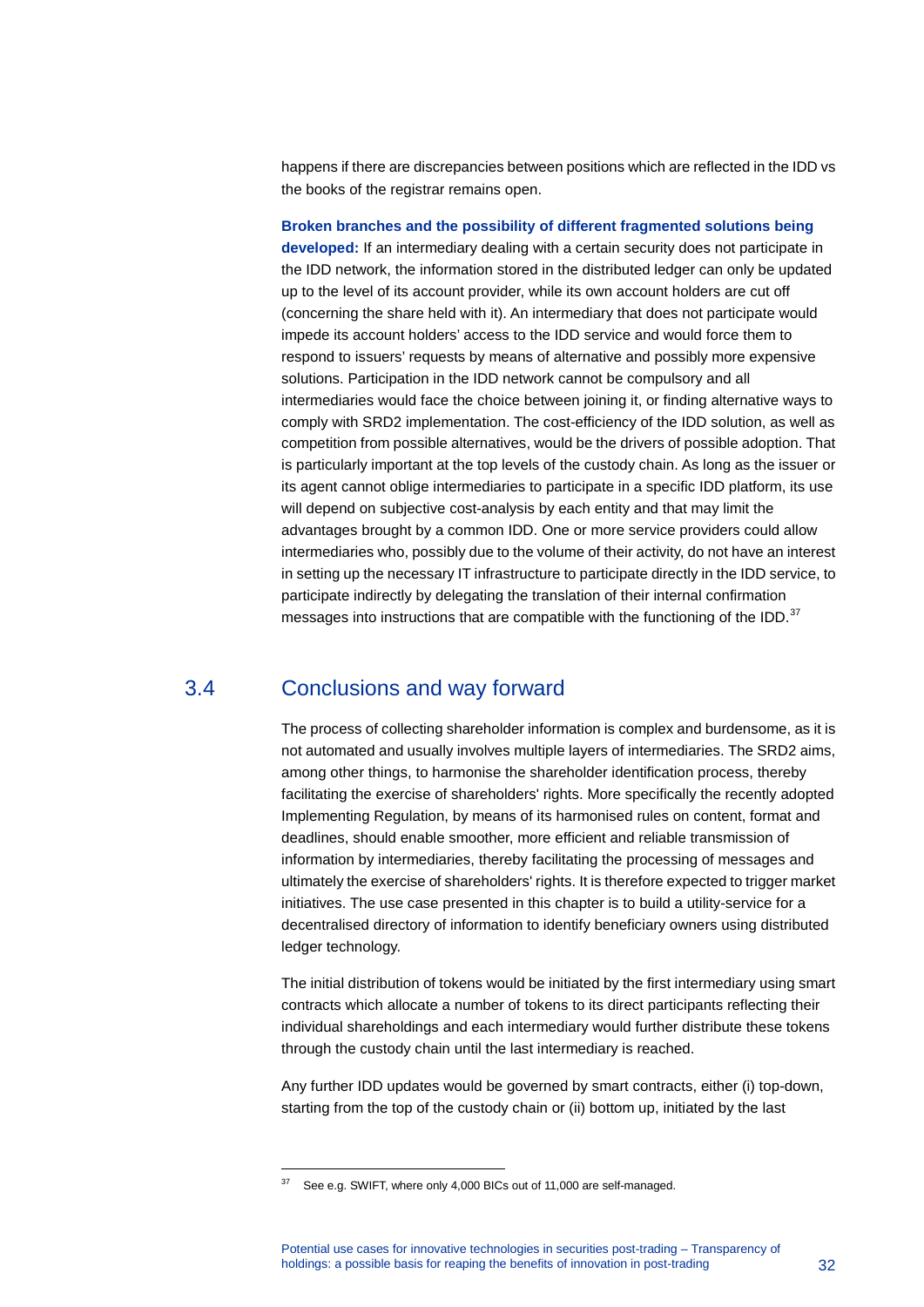intermediaries of the buyer and the seller. The frequency of such updates can be either continuous, at the end of the day or upon request.

To facilitate shareholder identification, two methods can be used: either (i) the IDD provider (on behalf of the Issuer) pulls end investor information from the Last Intermediary or (ii) the IDD provider pushes tokens to the last intermediary as proof of entitlement to allow the latter to update shareholder information in a separate database under the exclusive responsibility of the Issuer. The HSG has deemed the push approach theoretically superior to the pull approach, though that needs to be weighed up against the greater complexity and cost of a system based on the push approach, versus the pull approach.

The use case developed in this paper is to build a decentralised ledger of shareholdings called Investor Data Directory (IDD) using shared bilateral distributed ledger technology. An IDD provider would push tokens reflecting the holdings of the shareholders to the last intermediaries in the holding chain and the shareholders could then cast their votes electronically using the tokens.

The IDD service could eventually be applied to a broader range of further challenges, if appropriately designed, without a foreseeable need for significant further investment.

Initially the new system should have a lean but expandable scope. Beyond the topic of identification and disclosure of shareholder information, the platform could be leveraged to allow electronic voting, communication on portfolio transfer information, (e.g. tax information in countries such as Italy and France, or beneficiary information for MiFIR), processing of cash flows at source with no need for tax reclaim processing and reporting, and enhancement of existing manual processes in the corporate actions space.

In view of the above, we recommend that key market players combine forces to develop a shared market utility or at least, agree on smart contract and investor data standards to ensure interoperability between different solutions that may arise. While DLT has some obvious benefits which could facilitate the functioning of such a utility, it is not the only possibility and it cannot be excluded that the same required functionalities might also be offered using more traditional technologies.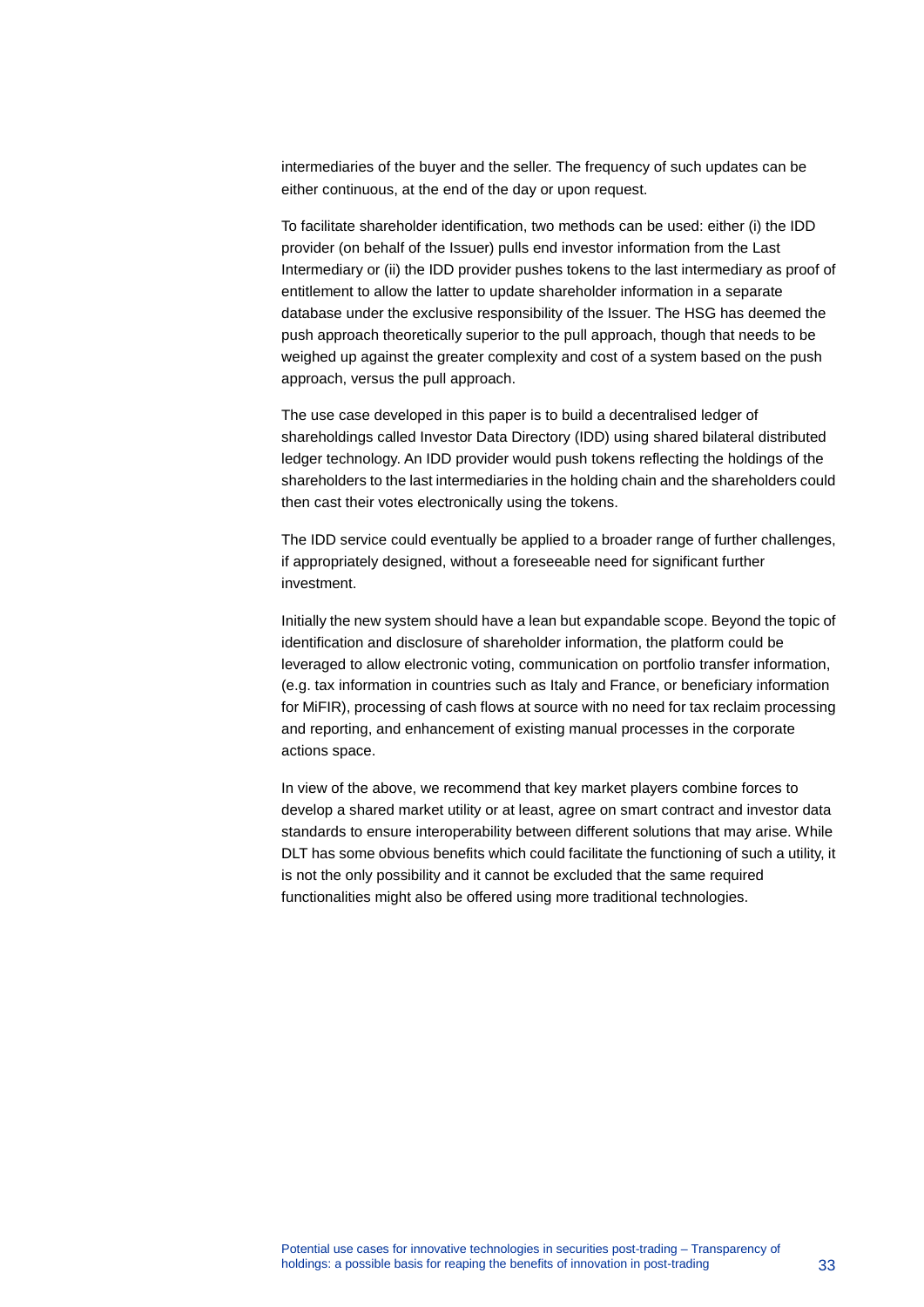## <span id="page-34-0"></span>4 Corporate actions information

### 4.1 Introduction

<span id="page-34-3"></span>-

<span id="page-34-1"></span>To follow-up on the finding of the HSG DLT-TF on the impacts of DLTs in the field of corporate actions<sup>[38](#page-34-3)</sup> the Fintech-TF started work on a possible DLT use case in this regard and on also exploring innovative technologies beyond the DLTs, that could be relevant in this area. In particular the Fintech-TF agreed to explore whether and how innovative technologies could be used to create a single database that could be accessed to retrieve validated information on corporate actions by all parties involved in the processing of CAs through the custody chain. Ideally such a source would be identified as a "Golden Copy", i.e. a single source of accurate and confirmed information relevant for the processing of corporate actions that are announced by the issuer or its agent by means of standardised, electronically readable, consistently formatted messages.

As an alternative approach to the concept of the "Golden Copy" this analysis presents the idea of a "Trusted Copy" of corporate action information. One main difference in the operational processes between the two is that in the Golden Copy the information is provided by the issuer or its agent, whereas in the Trusted Copy there is a collective effort to supply, review and improve the information. This leads to a fundamental difference between Trusted Copy and Golden Copy in terms of the allocations of liability when other actors than the issuer/issuer agent provide or improve the data. An example of a Golden Copy model could be considered implemented in the Italian market where for most types of corporate actions the Issuers/Issuer Agents provide the CSD with information relevant for the processing of corporate actions.

<span id="page-34-2"></span>Meanwhile, the use of trusted copies is being considered in the Swiss market, partly relying on DLT as already described in paragraph [4.3.4](#page-38-0)

## 4.2 Overview of current processes in the field of CA information

Currently, information relevant for the processing of corporate events passes through a number of different proprietary systems, each with their own maintenance costs and the multiple data feeds and data scrubbing tools needed to "select" the information relevant for corporate action processing, before the information made available by the issuer reaches the end investor. Information normally enters this chain of intermediation in a non-standardised, semi-manual manner. Transmission of information along the chain is adapted for straight-through-processing (STP), but interoperability issues may emerge in an environment with a multiplicity of proprietary

<sup>38</sup> [Follow-up analysis for the HSG Task Force on Distributed Ledger Technologies \(DLT-TF\) on Issuer](https://www.ecb.europa.eu/paym/initiatives/shared/docs/e4063-ami-seco-2017-12-07-item-1.6_2-dlt-tf-follow-up-work-on-corporate-actions.pdf)  [Corporate Actions Golden Copy.](https://www.ecb.europa.eu/paym/initiatives/shared/docs/e4063-ami-seco-2017-12-07-item-1.6_2-dlt-tf-follow-up-work-on-corporate-actions.pdf)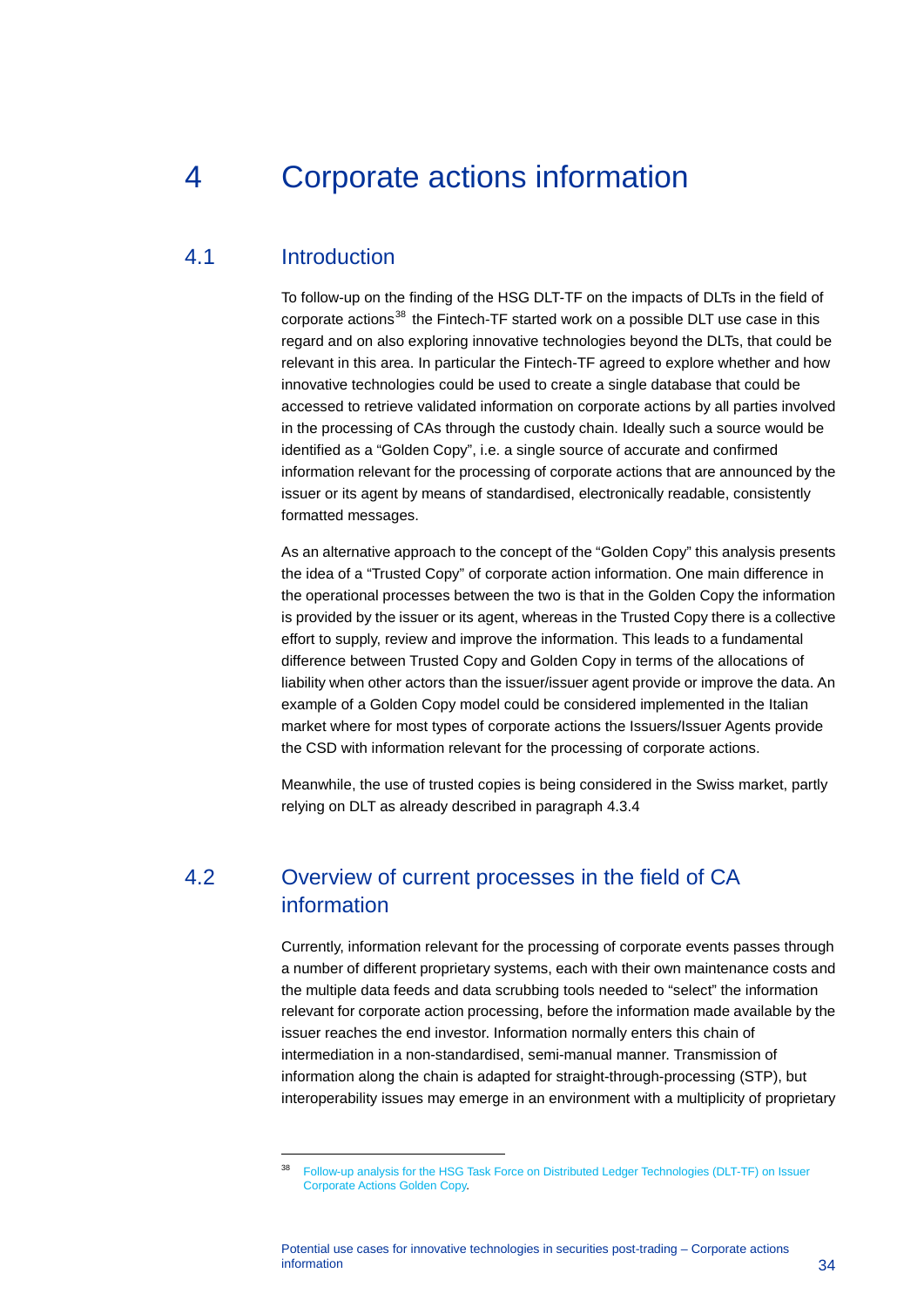systems involved, updates and maintenance they require and the need to use data scrubbing tools to select the information relevant for processing corporate actions.

#### 4.2.1 Setup of corporate events and communication through the holding chain to investors

As a precondition to processing corporate actions, issuers or their agents are expected to communicate information concerning the corporate events to their domestic CSD or issuer CSD. The method for doing this is not standardised and issuers in general do not provide information in an international standardised machine readable format. Information is usually included in the legal documents or announcements published by the issuer or issuer agent, or through the completion of an electronic/paper form detailing the corporate actions. Information is subsequently entered into CSD systems in a semi-manual process. Where the issuer or its agent does not input the relevant information directly in the holding chain, entities in the chain have to collect data from specialised data vendors or data feeds, and then "scrub" the data to validate it and to determine how conflicts between different sources can be resolved.

Once relevant information has been injected in the chain, issuer CSDs and other intermediaries transmit them down to the chain to the end investors. Depending on the type of corporate actions, unformatted messages or email/fax are still used.

SRD2 requirements related to the transmission of corporate actions information will support the electronic transmission of the information flow between issuers/issuer agents to CSDs and other intermediaries in the chain, however the effectiveness of such improvements still need industry market practices to develop in terms of the content of the announcements<sup>39</sup>.

<span id="page-35-0"></span>Similar issues occur where the information flow works in reverse, with end investors instructing their bank, and so forth up through the custody chain until the information reaches the issuer CSD (and/or the issuer or its agent, where necessary).<sup>[40](#page-35-2)</sup>

## 4.3 Fintech-TF suggestions to address open issues via use of technological innovation

The Fintech-TF considered it worthwhile to broaden the assessment of possible technologies beyond the DLT. At this stage no innovative technologies were ruled out as irrelevant from the outset. For example, greater automation of contracts is considered to be a feature that should be looked into in more detail, including whether and how it could be applied for corporate actions announcements. Furthermore, the use of information extraction and machine learning techniques could be relevant to address issues in this area.

<span id="page-35-1"></span><sup>39</sup> See article 2 paragraph 2 and 3 o[f Regulation \(EU\) no. 1212/2018.](https://eur-lex.europa.eu/legal-content/EN/TXT/PDF/?uri=CELEX:32018R1212&from=EN) 

<span id="page-35-2"></span><sup>&</sup>lt;sup>40</sup> This circumstance would also be the case for electronic voting events, as well as for the transfer of end beneficial owner data necessary for the processing of events, for example tax certificates.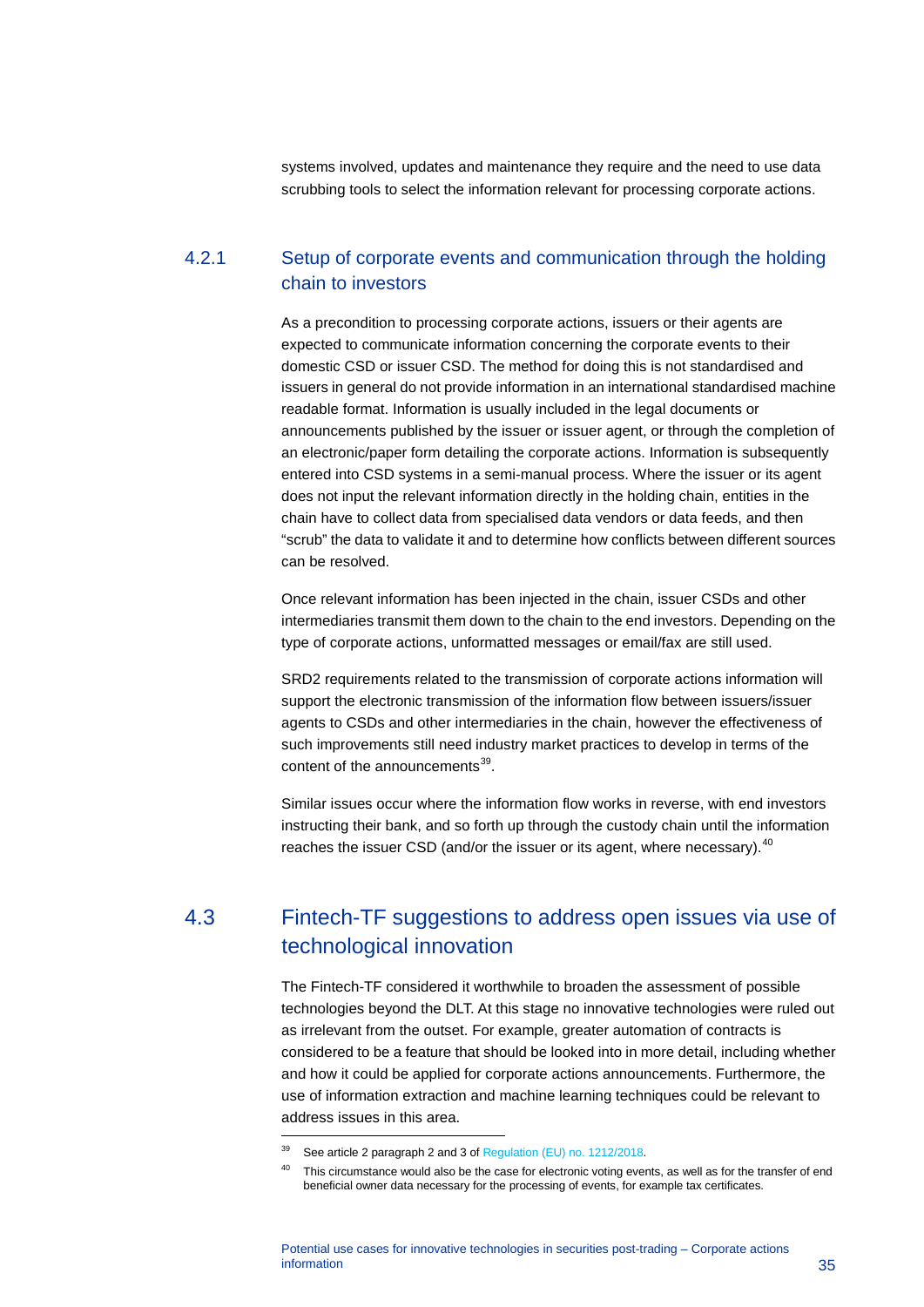#### 4.3.1 Application of Distributed Ledger Technologies (DLTs)

In the field of DLT smart contracts and smart contract templates, and applying these DLT features to the use case on corporate actions information and the Trusted Copy in particular, three issues are considered to be significant, namely i) machine readability of smart contracts, ii) public availability of information and iii) processing of smart contracts. As i) and ii) are a prerequisite to iii) this business case will mainly focus on the first two points. The processing of the smart contract is also closely related to the processing of the CA, which is out of the scope of this document.

With regard to machine readability, the adoption of "smart contract templates" could facilitate the translation of legal information into standardised formatted messages, which could be computer-read and used as input for the underlying smart contract. In a similar fashion, the information contained in these templates, according to the standard, may be made publicly available by distributing the contract along the DLT, therefore ensuring intermediaries will not bear liability in the case of inaccurate information due to formatting mistakes. Depending on the implementation, DLT can be used by retaining the liability for the information input in the ledger with the issuer or distributing the liability in the form of a trusted copy. In implementation models where information in the ledger was input by the issuer as final it could be agreed that the issuer assumes liability for the information as it is in the ledger. In other implementations where the information could be amended by intermediaries the issuer could not be held responsible for data inserted in the ledger $41$ .

The machine readability aspect is closely related to standardisation. The better the standards are, the higher the quality of the information is, and the closer to the objective of a golden copy the result is. When using a smart contract template the issuer is 'forced' to comply with certain standards. This is the same functionality as the 'centralisation' concept described in section [4.3.5](#page-40-0) below, but in the DLT context it is decentralised, and does not rely on one central party for the operations.

The availability of the smart contract along with the DLT creates one source of accessible information to all participants, which would in itself be a step forward towards better information sharing in the area of corporate actions. Based on the role of the participant in the DLT network, the smart contract information could also be enriched, and again increase the value of the trusted copy.

One difficulty when using smart contracts on DLTs is related to unpredictable events and how to update the smart contract rules in such cases. For predictable events the smart contracts could be created at the time the security is issued and they would remain unchanged through the lifecycle of the security. Updating the smart contract for unpredictable events requires significant programming and possible re-certification of the entire smart contract.

The DLT Platform could be used with participants who are liable when posting information by means of keys enabling them to post information on the ledger. A CSD

<span id="page-36-0"></span><sup>&</sup>lt;sup>41</sup> This would not remove the possible liability issues the issuer may face in providing accurate information on corporate actions using its official communication channels, but these aspects are outside the scope of the DLT solution.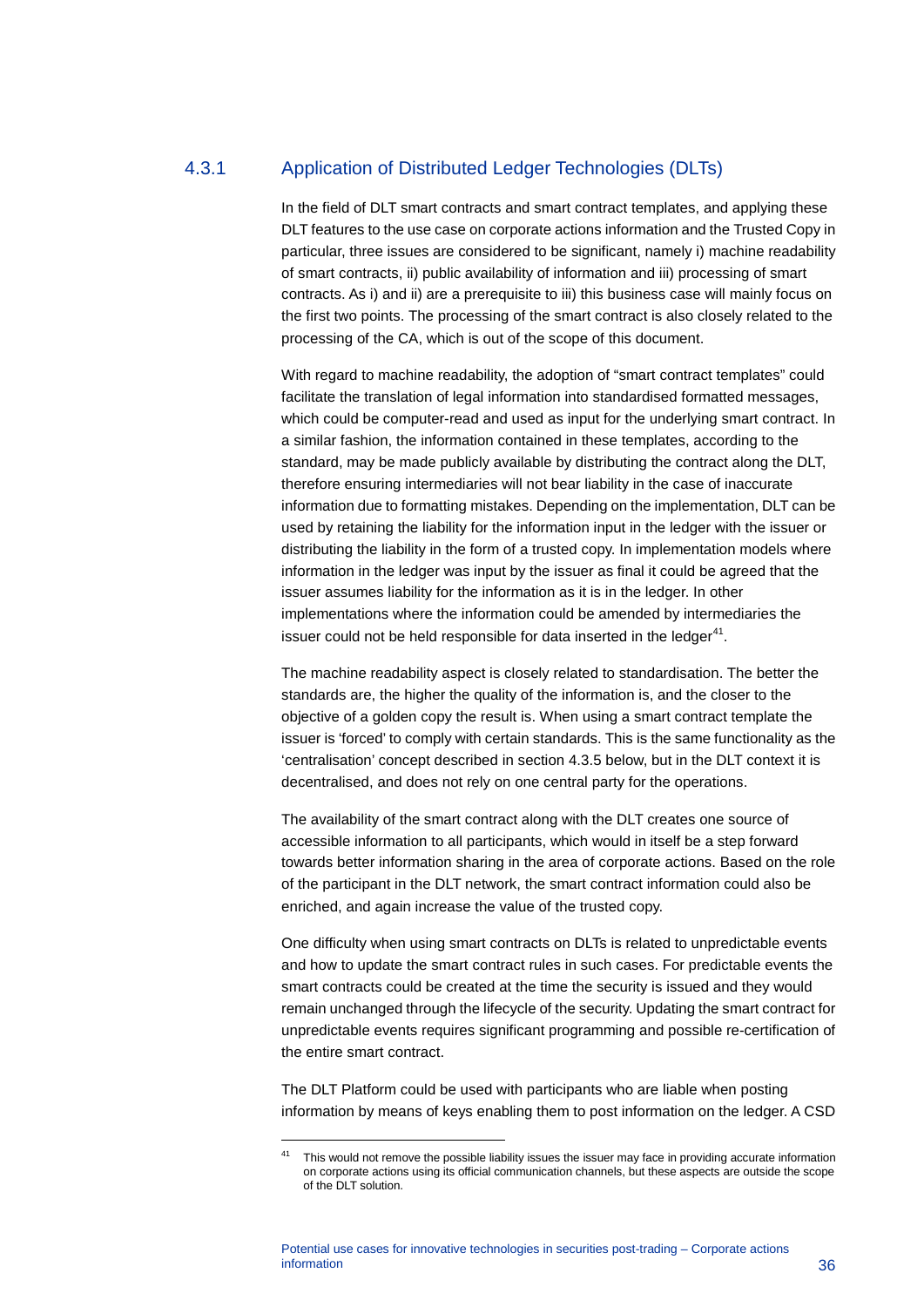<span id="page-37-0"></span>or a Utility manages the tokens to access and publish the data on the DLT by the issuer agencies.

#### 4.3.2 Artificial Intelligence

On the area of artificial intelligence tools, information extraction and machine learning technology, in particular, can be used to deploy high-precision analytical solutions which analyse unstructured corporate action data/text and convert them to data that would be as trusted as the parties vetting it. For example, Natural Language Processing (NLP), which is an application of AI, could screen the legal text of a corporate event, extract operationally necessary information and transform it into a structured format to be used as a Trusted Copy for operational procedures. NLP will develop to be able to interpret texts with continuous analysis of such events and rapidly improve in quality.

The question of liability arises as the technology can be used in different ways. It can be used as a help to the issuer to convert 'unstructured' CA information into a standardised Golden Copy, in which case the liability would stay with the issuer. Alternatively, the technology can be used to enrich the issuer's data to create a Trusted Copy, in which case the user of the information or the developer of the technology the of the bears more responsibility for the information that is made available. However, allocation of such responsibilities should be defined as part of the governance arrangements for the specific implementation and not covered within the scope of this report.

#### 4.3.3 High-level description of the use case

The starting point the DLT-TF identified as the end objective of this use case is a situation where every issuer (or its agent) is responsible for announcing its corporate events by means of standardised, electronically readable, consistently formatted messages and assumes responsibility for their accuracy and correctness (i.e. "Golden Copy" or "Golden Record").

That ideal situation would solve a number of current industry problems, and has been advocated by different industry associations in [a recent letter to the European](https://www.regeringen.se/4a4d57/contentassets/f8a576b6824648a0ac4a0bbc7f7c39af/svenska-fondhandlareforeningen-bilaga-1-afme.pdf)  Commission in the context [of the Draft Implementing Regulation to the SRD2.](https://www.regeringen.se/4a4d57/contentassets/f8a576b6824648a0ac4a0bbc7f7c39af/svenska-fondhandlareforeningen-bilaga-1-afme.pdf) In practice, the benefits would be a reduction in the time, costs and risks of intermediaries transposing information.

The main obstacle to achieving such an ideal situation is the lack of a regulatory-mandated requirement for issuers or their agents to produce such information in a standardised, electronically readable message. Also related to that is the responsibility of issuers and their agents to ensure that such information is complete and correct, and how to pass this information on to the first intermediary in the custody chain.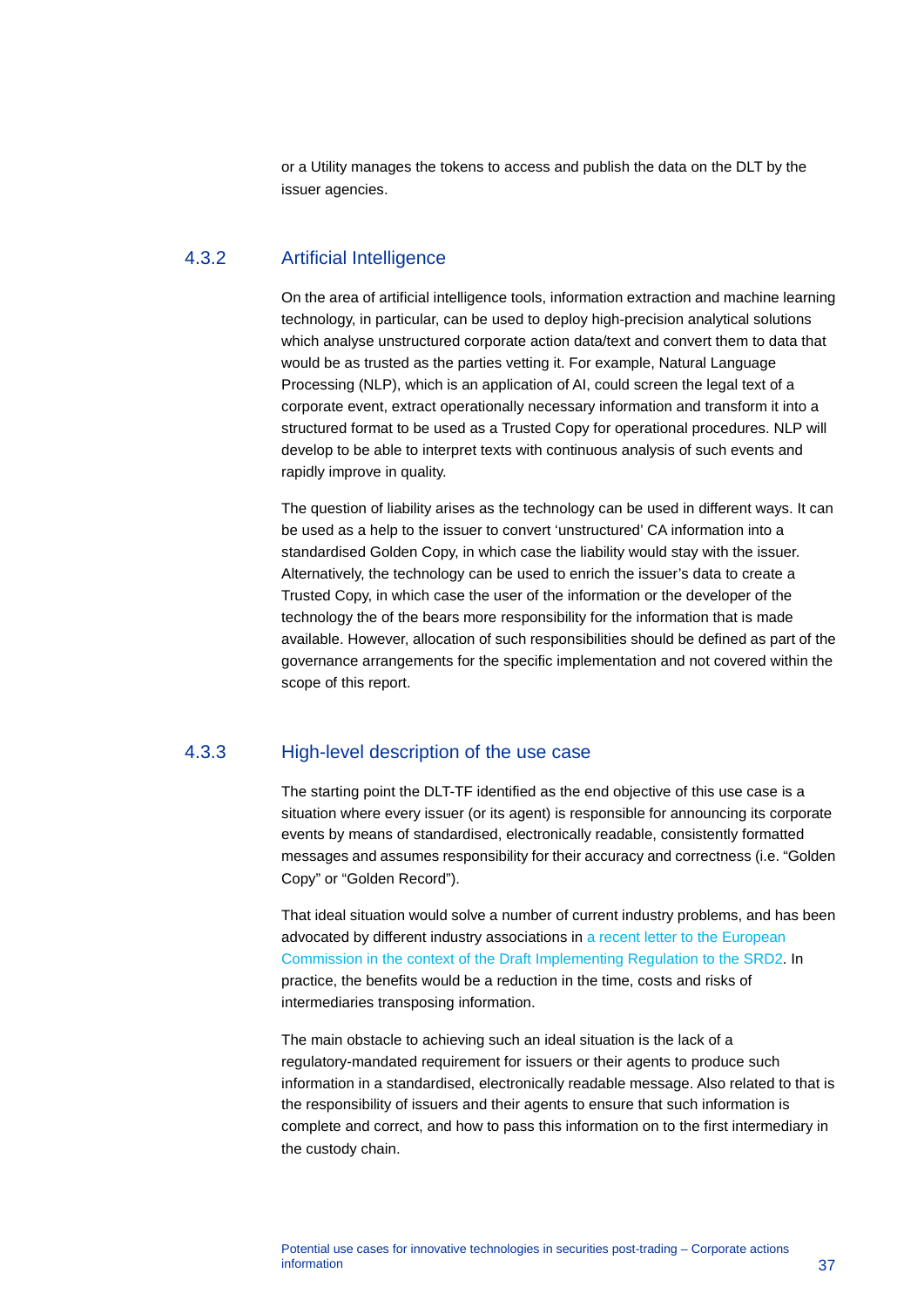The Fintech-TF focused the scope of this use case on the alternative and more realistic solution of a Trusted Copy, although it would not generate the same benefits as a Golden Copy or Golden Record.

<span id="page-38-0"></span>The possible uses of such information are diverse and depend on the combination of level of trust in the information provided by multiple actors (in addition to the issuer or its agent) and the preferences of the user of the data.

#### 4.3.4 Concept of a Trusted Copy in DLT context

The concept of Trusted Copy refers to a set of corporate action information that has been validated by members operating nodes in a restricted DLT network. Updates on the Trusted Copy are made using a validation mechanism chosen by the governance of the scheme.

Entities providing information take a reputational risk on the information they provide or could be motivated by economic incentives (e.g. in terms of access rights to additional information). Users of the information may set different requirements for the data they decide to assume as trusted, also depending on their intended use, such as which participants of the network have validated the information available in the Trusted Copy.

The use of Trusted Copies is being considered in the Swiss market, partly relying on DLT already. Corporate action data on this platform is validated in collaboration by market participants, which are all users of one restricted DLT network (see Figure 3). The validated information is then used by other participants, which assume liability for its use.



#### **Figure 3**

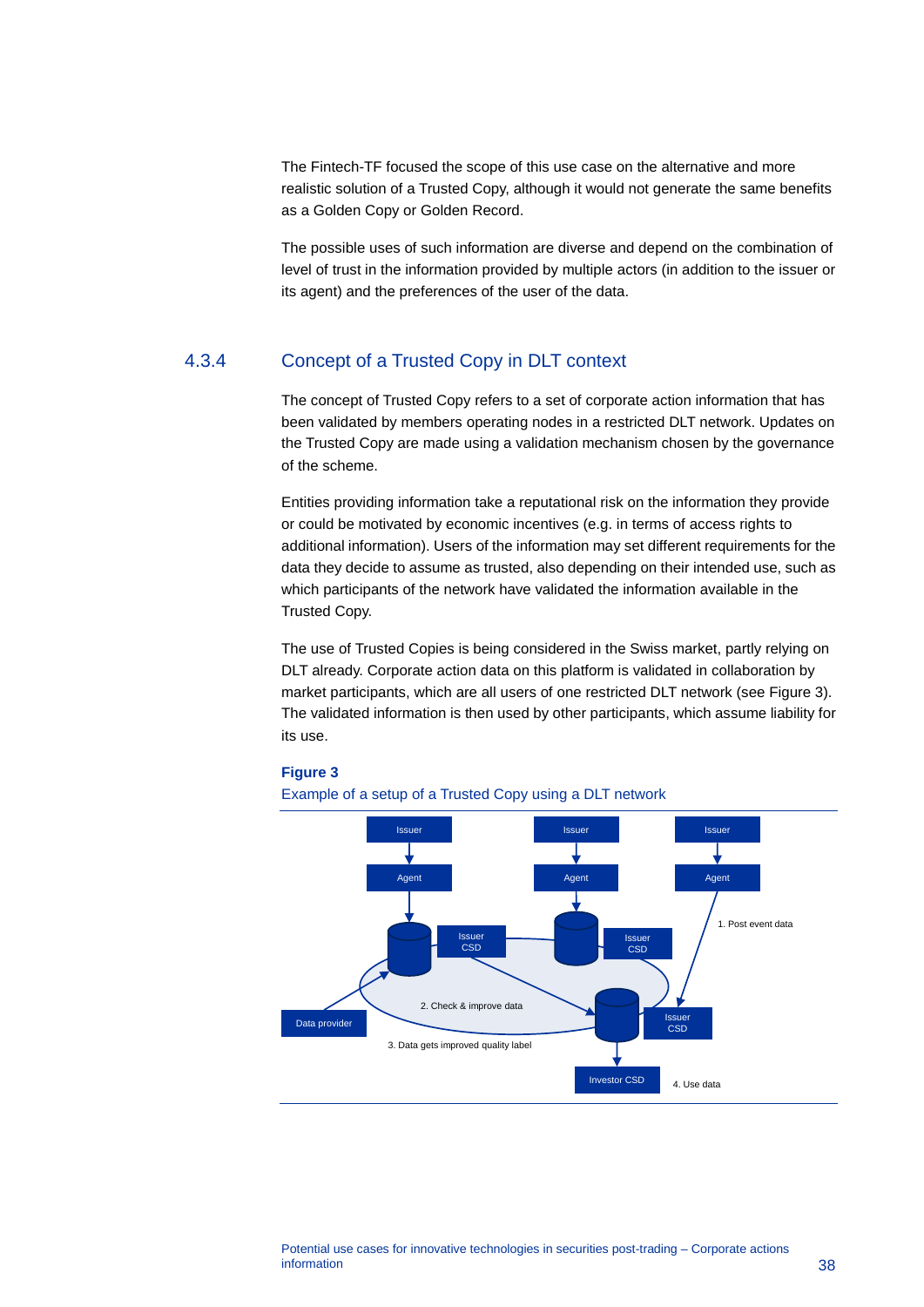In Figure 3 the following steps are described:

- 1. An Issuer or its agent publishes the data. The data is then synchronised over the DLT network;
- 2. Any party can improve the quality of the data e.g. by adding information on the corporate actions. It is possible to have the added data confirmed by another (or multiple) other parties;
- 3. The quality of the data is improved;
- 4. Improved data can be used.

Users of the information may use the information for different purposes and require different levels of trust for different purposes.

One **example** that has received further scrutiny is the Swiss market, where DLT technology is being used, but the current solution does not rely on it entirely. Corporate action data on this platform is validated with the collaboration of market participants, which are all users of one closed DLT network. The validated information is then used by other participants in the DLT network. This solution (see Figure 4) serves as an example of a Trusted Copy, where liability is assumed by the user of the information. A possible step beyond the concept of the Trusted Copy has been proposed, where market participants validate the data, add information as a Trusted Copy, and let the issuer (or issuer's agent) validate it as a Golden Copy, including taking responsibility for the information it has validated. $42$ 

#### **Figure 4**





<span id="page-39-0"></span><sup>&</sup>lt;sup>42</sup> Because of the improvement of the quality of the data, it needs to be investigated whether the issuer agent is enhancing the information for the right value for money.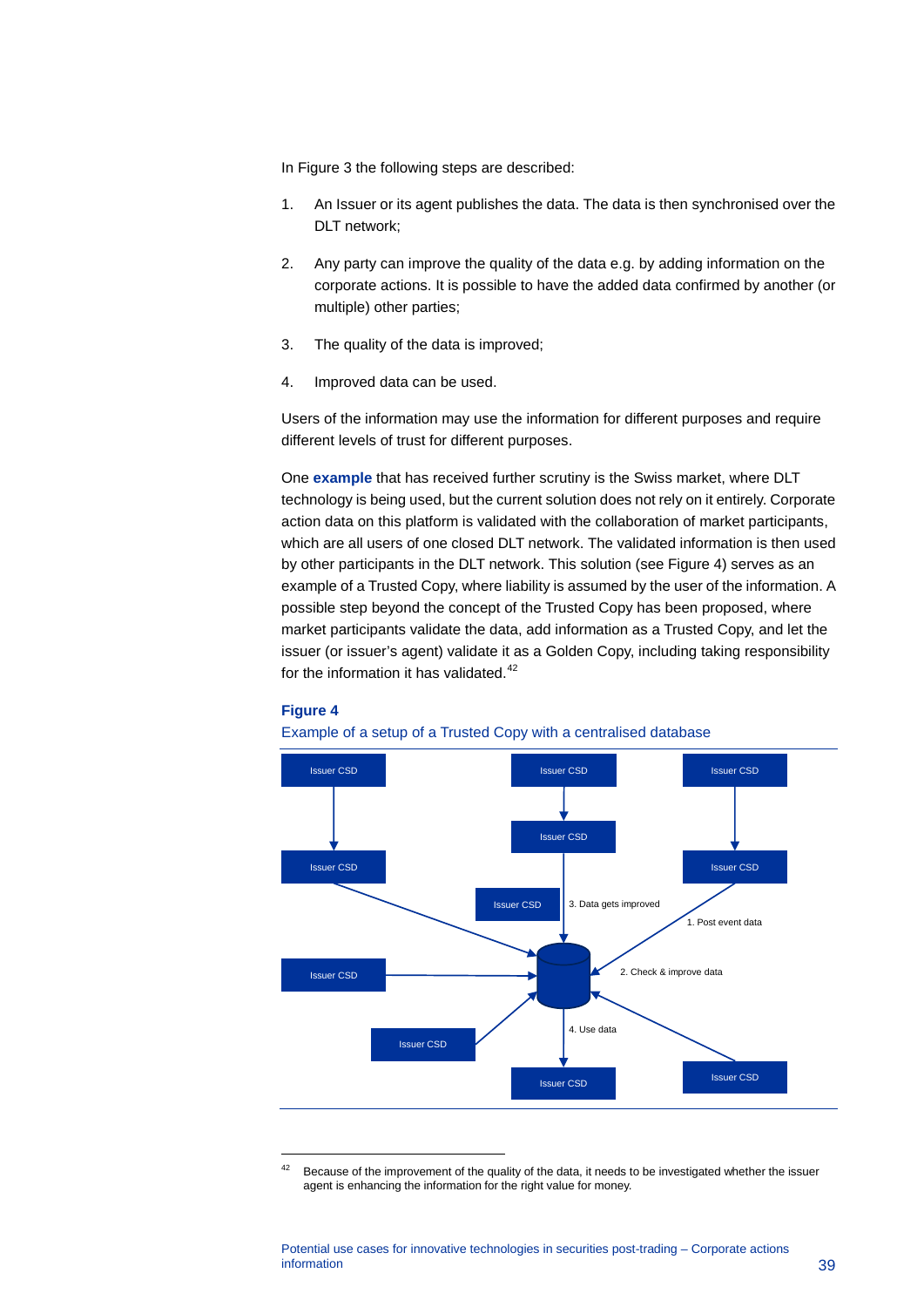In Figure 4 the following steps are described:

- 1. An Issuer/agent published the data in a central database for which templates and guidelines are defined.
- 2. Any party can improve the quality of the data e.g. by adding information on the corporate actions. It is possible to have the added data confirmed by another (or multiple) other parties.
- 3. The quality of the data is improved.
- <span id="page-40-0"></span>4. Improved data can be used.

### 4.3.5 Remaining issues and constraints

#### **Standardisation**

Market standards are the critical connecting point between market needs and new technologies. Without market standards, and without compliance with the standards, it will be difficult to reap the full potential of the innovative technologies and to build solutions using them and achieve significant efficiency gains. The DLT-TF identified a need for major standardisation efforts in the field of CAs. Firstly, even where standards exist, compliance with them is inadequate. Secondly, in the field of corporate actions the need for new standards arises frequently when new types of CA events are created and the existing standards do not cover these new types of events, or the standards are not fully adhered to.

Further points made by the Fintech-TF:

- Standardisation may be limited by actors on the market that are linked to issuers while not being part of the post trade/post prospectus event processing.
- There is the element of creativity of issues/events. Not all elements of new events may be covered by the limited fields and standards (see above). Hence whether all events are covered by the scope of the agreed standards.
- Current (CAJWG) standards should be used to the extent that they are sufficient, or development of new standards should be delegated to the group which has proven most successful in the past.

#### Liability and access rights

The allocation of liabilities related to the accuracy and correctness of information relevant for the processing of corporate actions is a key challenge for this use case Indeed, mistakes or inaccurate information could cause erroneous processing of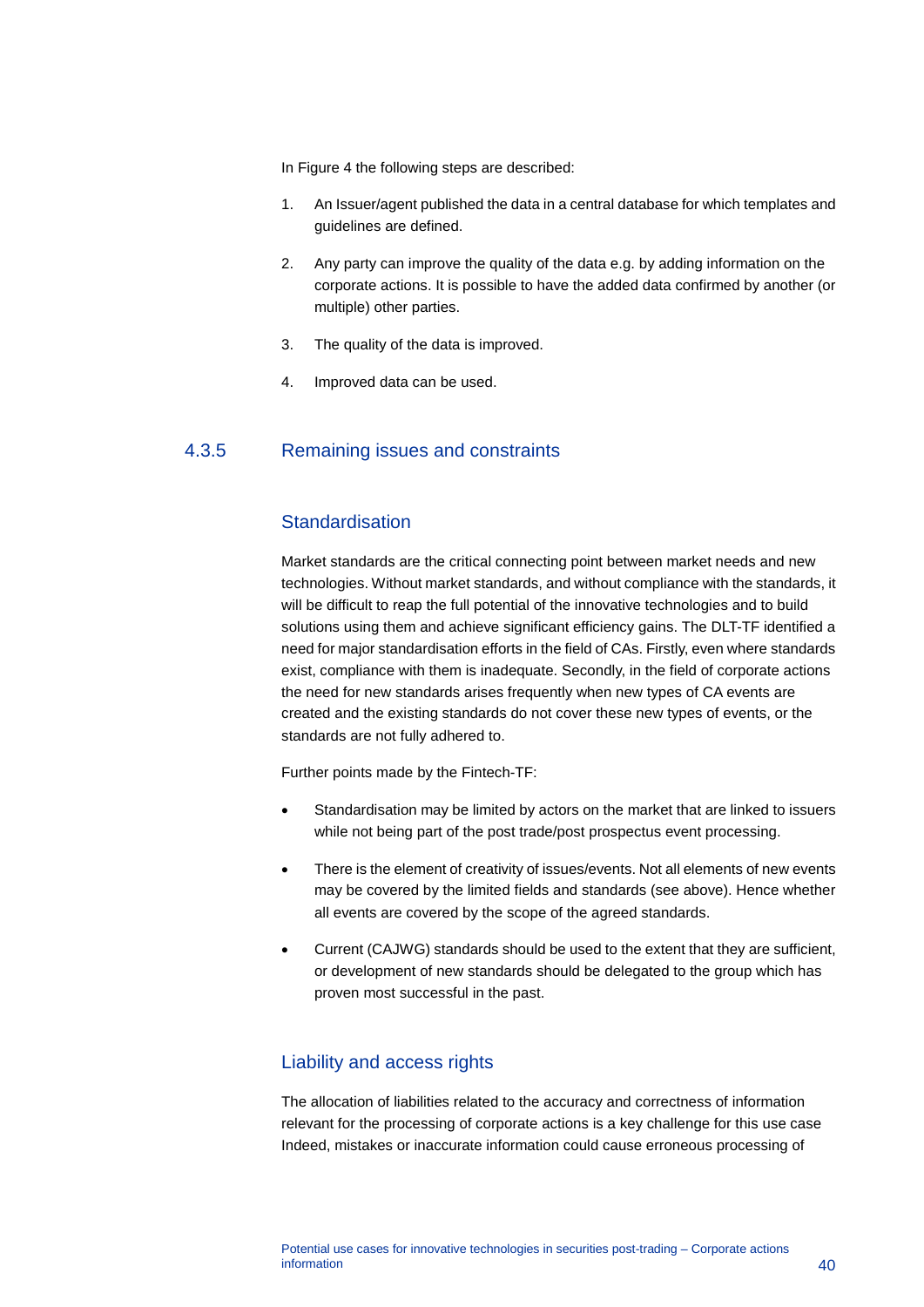corporate events and as consequence produce losses both for issuers and/or for end-investors.

The main difference between a Golden Copy and a Trusted Copy has been discussed above. When the information is provided, modified or scrubbed by other intermediaries, the issuer cannot be held liable for it and at that point the source becomes a Trusted Copy. Today the operational risk embedded in the transmission of information related to corporate events is driven by: (i) a lack of standardisation of information for processing the corporate action; (ii) a continuous need to ensure interoperability between different proprietary systems. Hence having a common shared database whereby all entities involved in the processing of corporate actions have access through appropriate validation mechanisms to a single set of reliable information could reduce operational risk and therefore reduce liability.

The new platform technology would ideally take liability, or push for liability towards the issuer agencies (see standardisation). Therefore, from a legal point of view it will be important to clarify who will be accountable for the information provided.

Consensus model – who, if anyone, bears the liability in a system built on a consensus model? Is a Golden Copy with liability possible using a consensus model/ledger?

#### **Table 4**

|                                          | <b>DLT</b>                                                                                                                                                 | ΑI                                                                                                         | <b>Centralised</b>                                                                                                                                               |
|------------------------------------------|------------------------------------------------------------------------------------------------------------------------------------------------------------|------------------------------------------------------------------------------------------------------------|------------------------------------------------------------------------------------------------------------------------------------------------------------------|
| <b>Issuer liability upfront</b>          | Smart contract templates 'force'<br>the issuer to comply with standards                                                                                    | Information extraction technology<br>or AI is used by the issuer to ease<br>the 'translation' to standards | A centralised portal 'forces' the<br>issuer to comply to standards                                                                                               |
| Liability to the<br>network              | Initial information is enriched by the<br>network and users of that<br>information take the liability                                                      | Information extraction technology<br>or AI is used by a user to interpret<br>the CA information            | The network gets access to the<br>centralised portal to enrich the<br>information.                                                                               |
| <b>Issuer liability by</b><br>validation | Initial information is enriched by the<br>network and the issuer has a<br>validation role. After validation the<br>trusted record becomes a Golden<br>Copy |                                                                                                            | The network gets access to the<br>centralised portal to enrich the<br>information and the issuer<br>validates this enrichment with a<br>Golden Copy as a result. |

#### CA information use case -liability issues in selected innovative technologies

#### **Accessibility**

Access rights can cover e.g. the right to update the data available on the source, or to access the source to retrieve or view the corporate action information available on the source without any right to update the information. Furthermore, the rights to update or to view the information available on the source can be granted to one or more parties, which would serve as gatekeepers in terms of who can access the ledger and what rights different participants are granted.

Depending on the technical solution, not all parties will have direct access to the copy. In the DLT setup, parties not directly connected to the network need access via intermediaries in order to benefit from the full potential of the DLT. Depending on the technology used and the role of the participant, liability is different.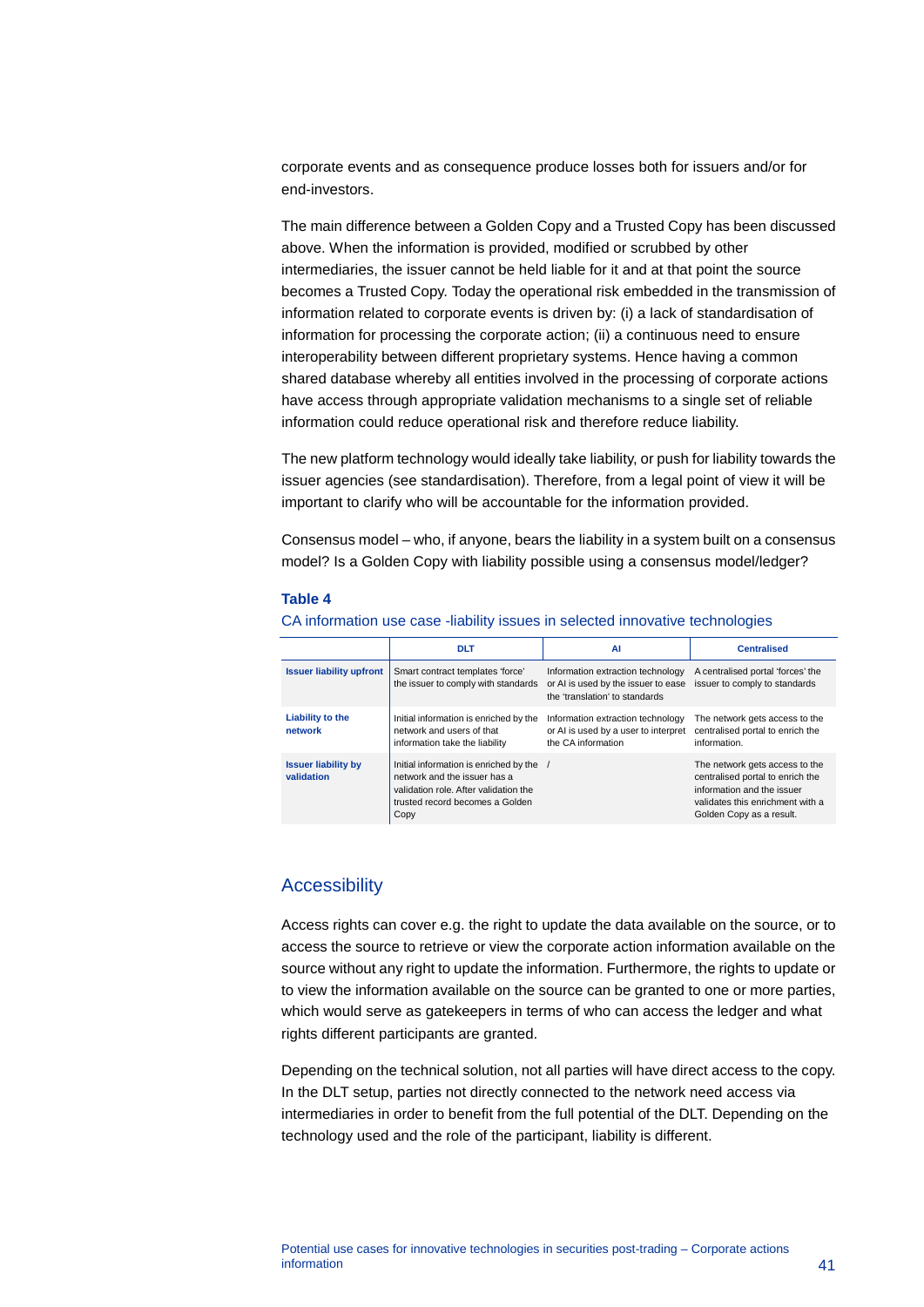## 4.4 Conclusions and way forward

<span id="page-42-0"></span>A main challenge in the area of corporate action information is that data is not always standardised and different parties with responsibilities for providing shareholders with the relevant data are duplicating efforts to scrub data to identify the key information in an event.

Lack of standardisation has resulted in creative regional initiatives focusing primarily on creating a Golden Copy (where the issuer or its agent provides the data), or a Trusted Copy (as in the Swiss example).

The Fintech-TF recommends that the key elements of an event should be provided by the parties closest to the information, i.e. issuers and their agents, to allow the CSD and Intermediaries to pass on the data in the best possible timeframe.

Within the EU we recommend proceeding and focusing on:

- using standards, e.g. ISO / SWIFT, to also benefit from greater harmonisation;
- having issuers/issuer agents to use platforms to push the key data in standardised, machine readable format which will also benefit shareholder transparency.

As a result of further standardisation, within the EU we could see innovative technologies play a role in:

- facilitating the requirements to pass on certain information in different languages (e.g. using Natural Language Processing (NLP) and translation algorithms);
- allowing the use of different communication formats with a pull approach, using messaging functions based on a DLT/Blockchain network, versus the current push approach, mainly based on SWIFT formats (a DLT solution not necessarily to replace current flows, but also to be used in conjunction with them).
- whilst focus is on standardisation, there is still a need for data scrubbing where the information is not standardised (e.g. use of free format fields). Here, new technologies focused on information extraction and machine learning (ML) can play a role (as described in [4.3.2\)](#page-37-0).

Further focus is recommended on the following aspects of CA information:

- 1. identifying technologies other than DLT that could be relevant for CA Event processes;
- 2. high-level assessment of the potential impact of those technologies on relevant CA Event processes;
- 3. identifying possible applications of those technologies for the purposes of harmonisation.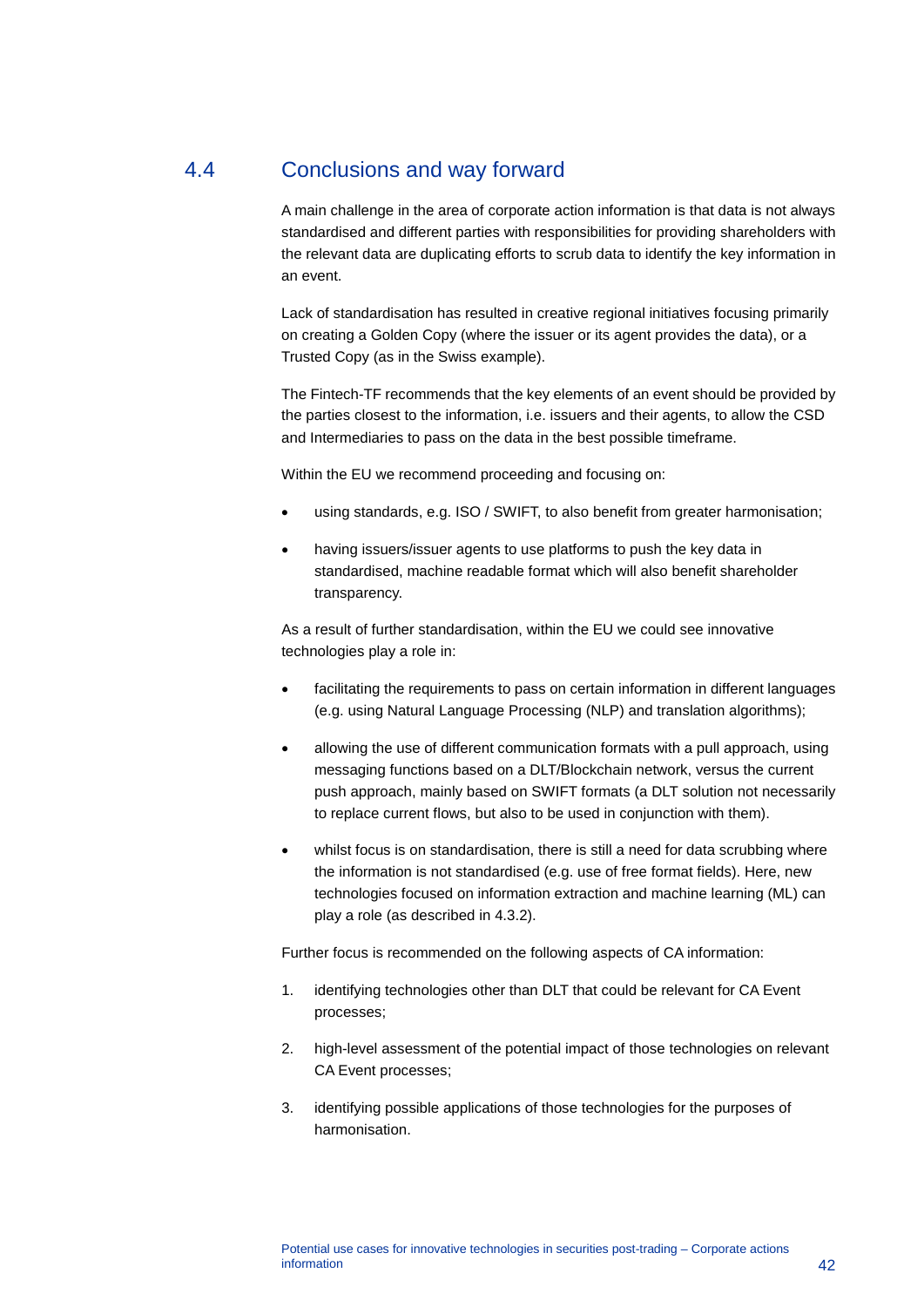## <span id="page-43-0"></span>5 Electronic voting

## 5.1 Overview of current processes in the field of voting

<span id="page-43-1"></span>Shareholders have different options for casting their votes and exercising their rights based on their proof of entitlement. The shareholders can send their voting instructions (electronically or by fax or via mail) directly to the issuer or the agent of the issuer handling the general meeting. Proxy voting refers to the procedure allowing a shareholder to cast a ballot without being physically present at a meeting, either via methods allowing direct voting (e.g. by mail) or via an agent. As an alternative, electronic voting (also called e-proxy voting) is used increasingly not only by shareholders located far from the issuer domicile but also by shareholders located in the country of the issuer. The electronic voting process is not always possible currently and if available, it is not standardised in Europe.

#### 5.1.1 Electronic voting

For shareholders to be involved in the decision-making of a company, the latter needs to contact them and provide the necessary information to i) make them aware that a ballot will take place; ii) inform them about the issue(s) under discussion; and iii) enable them to cast their vote. This process involves the same players and a similar workflow to that of the shareholder transparency process (see Chapter 3).

The steps in the electronic voting process are very similar to an elective corporate event:

- 1. meeting announcement;
- 2. shareholder entitlement determination on record date;
- 3. collection of electronic voting instructions;
- 4. confirmation of meeting participation and meeting results.

ISO20022 messaging that would allow straight through announcement of the meeting and agenda resolutions from Issuer to Investor and back for the vote casting exists, but these messages are not widely used. In reality, at best ISO15022 messages that do not allow full straight through processing (as they were not designed for general meetings but rather for corporate actions) are used between intermediaries. Three different processes are generally followed:

Issuers announce the general meeting in the official journal, the Stock Exchange and local press and publish the Meeting Convocation on their website from where the intermediaries need to collect the agenda and resolutions. Many banks have outsourced voting services to voting service providers that have developed proprietary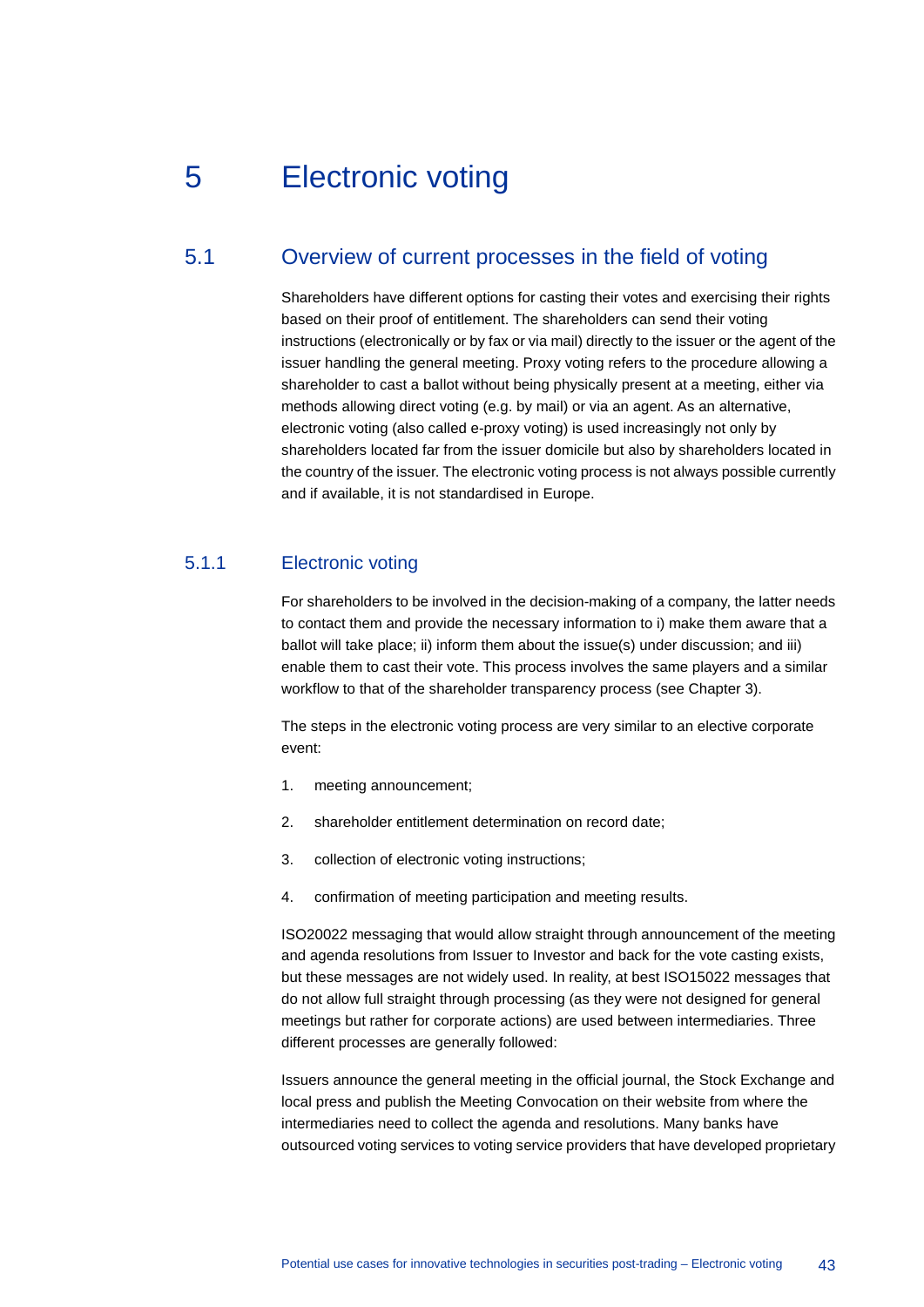solutions introducing some operational efficiency for a process that is still very paper based and non-standardised.

In some markets, a domestic voting platform is used outside the chain of intermediaries to publish the meeting announcement to the shareholders and collect their voting instructions. In such cases, voting entitlement is established in different ways depending on the market: leveraging a (temporary) shareholder register, determined by law at the last intermediary, or reconciling securities holdings through the chain of intermediaries.

In other markets, the Issuer CSD will receive the meeting announcement from the Issuer agent, Stock Exchange, proxy provider appointed by the Issuer or data vendor by e-mail, file transfer or ISO15022 corporate action messages and/or manually collect meeting information from the Official Journal, local press and Issuer website. The Issuer CSD manually creates the meeting announcement and sends it in ISO15022 corporate action message type to its participants or to the proxy provider they have appointed. The CSD participants (or their proxy provider) will distribute the meeting announcement further down the chain of intermediaries. In order to collect the vote from the shareholder and pass it back up through the chain of intermediaries typically an ISO15022 corporate action election instruction or GUI screen interface is used. Voting confirmation is rarely part of the service offered today.

#### 5.1.2 Difficulties of an operational nature in the area of electronic voting

To channel company information required by voters and to provide them with the confirmation that a vote has been recorded and counted, it is necessary for the company to have clarity on the intermediaries which are involved in a holding chain. This is necessary to enable shareholders to fully exercise their rights. These requirements can be met successfully with the type of solution envisaged for an IDD in Chapter 3 on shareholder transparency.

Many arrangements currently used for voting are inefficient, expensive and based on outdated technologies. Long holding chains with many intermediaries, some of which may be in different countries and use different systems, increase the inefficiencies. Furthermore, in current systems, votes and other information are not always transmitted between all shareholders and issuers without errors. Where ISO messages are used, they are the ISO15022 messages designed for elective corporate actions and not for general meetings for which a specific ISO20022 message set has been created. As a result, a lot of information related to the meeting agenda and resolutions are included in narrative text making the electronic voting process nearly impossible (unless structured text is used in the narrative).

Different voting practices exist across markets (and even within a single market) to determine voting entitlement and in order for a shareholder to cast its vote. To take the example of France, some issuers announce and receive votes via a market platform while, in parallel, issuers that have not subscribed and custodians not connected to this platform use a process still based on the printing and signing of proxy cards. This makes the voting process very burdensome and prone to mistakes, especially from a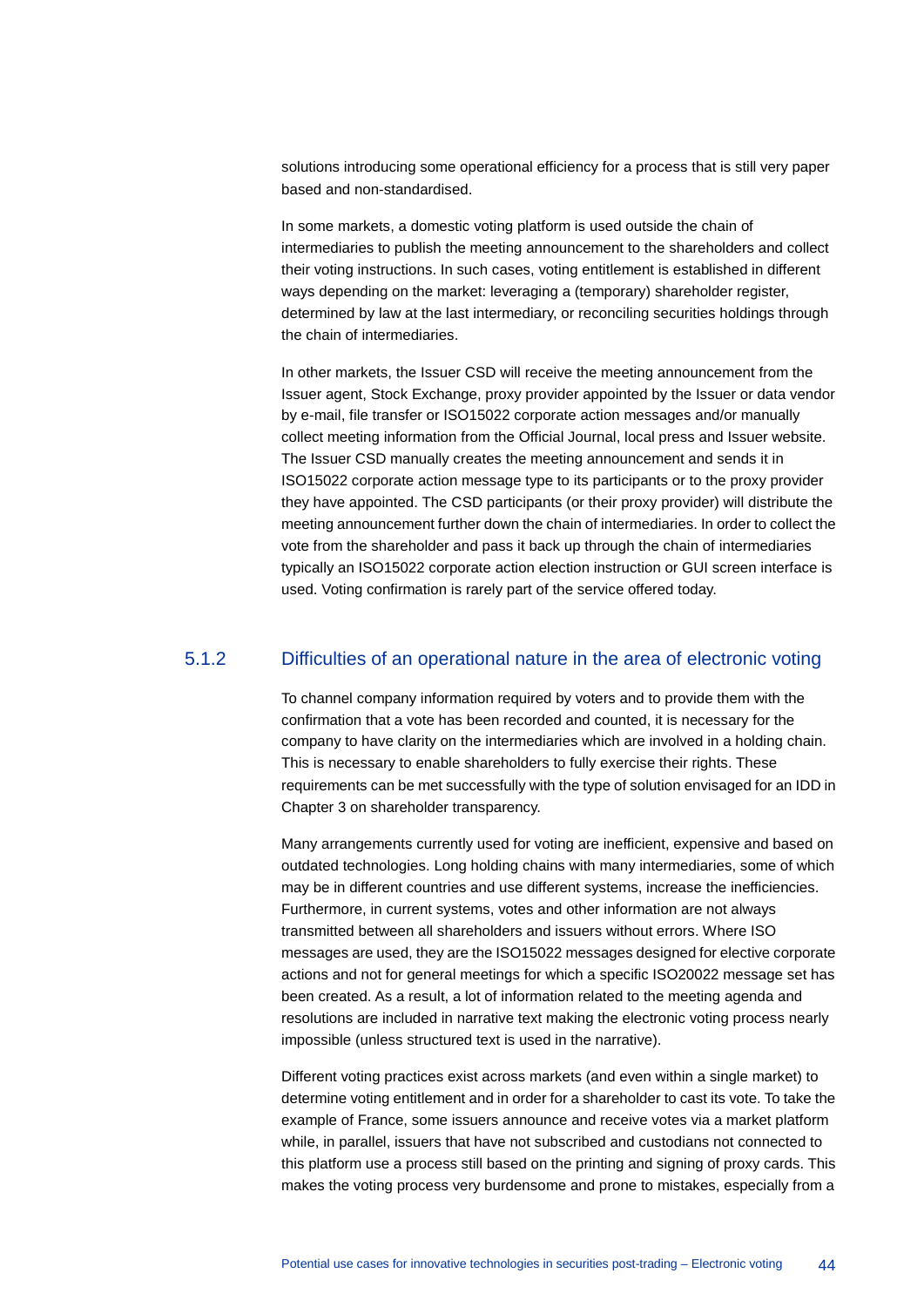cross-border perspective. This has also resulted in a number of intermediaries not offering voting as a standard service to all their clients.

Similar to the aforementioned case of shareholder transparency, the fact that information is spread across the IT systems of different market participants causes some issues:

- 1. On record date, two intermediaries may temporarily have some shares duplicated in their respective systems. When that happens, e.g. in the case of re-hypothecation, the number of shares reflected on the account of the client does not correspond to the actual number of votes belonging to the shareholder. Too many votes can then be notified by the broker to the tabulator leading to over-voting. In this case, depositories notify intermediaries of the over-voting issue and the intermediaries resubmit the vote. However, some cases may occur when the client casts more votes than they are actually entitled to do but this does not result in over-voting as the third party has not voted. In this case an acceptable number of votes will be recorded and the issue may be unnoticed.
- <span id="page-45-0"></span>2. When multiple intermediaries are involved in a holding/voting chain, it is difficult to verify that the choice expressed by a shareholder is reflected in the vote cast, due to a lack of transparency in passing the votes through the chain.

## 5.2 Fintech-TF suggestions to address open issues via use of technological innovation

The Fintech-TF considers that a solution like the IDD service lends itself naturally to use in the area of electronic voting. Utilising the IDD for electronic voting purposes would mean that technologies used for the use case on shareholder transparency could also be applicable for the purposes of electronic voting.

#### 5.2.1 Identified relevant technologies

DLT allows information sharing consistently without the need for a central party to hold all information. Like the use case on shareholder transparency it is necessary to involve all intermediaries along a holding chain and the validation process should ensure that data remain immutable and verified through the chain.

In the case of IDD, counterparties can update the subset of information that would reflect the voting choices attached to the shares they hold as last intermediaries and which would be passed on to the issuer directly, using the IDD.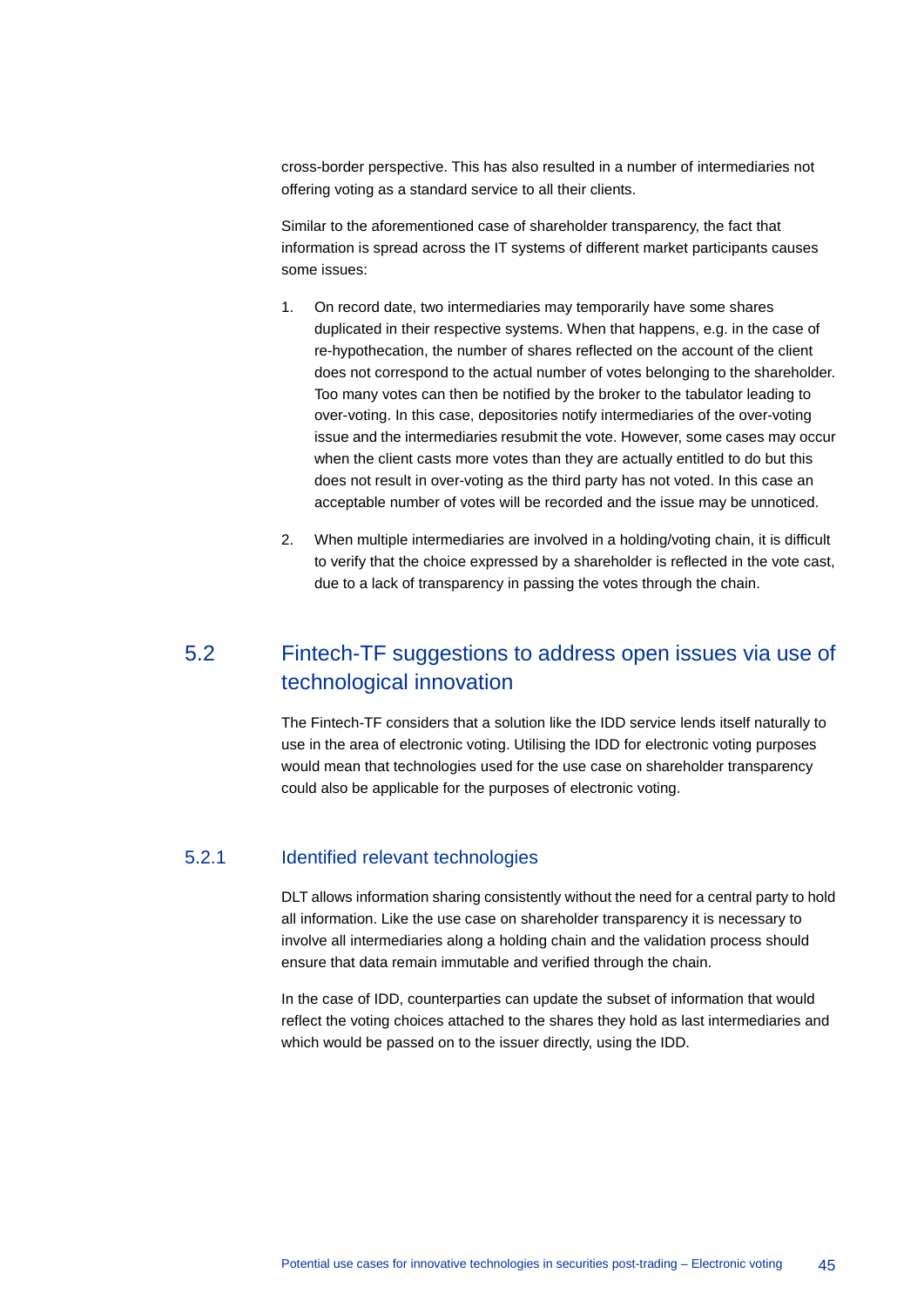#### 5.2.2 High-level description of the use case

As the last intermediaries in the holding chain receive tokens in the IDD chain representing the shares held by end beneficiaries, an equivalent number of voting tokens could be created and allocated to them for events such as an AGM.

#### 5.2.3 Remaining issues and constraints

A major point of concern, already mentioned above, is the possibility that intermediaries could opt for different ways of taking part in the information flow, and the electronic voting based on an IDD solution would not be sufficiently used. Like any other network utility service, an IDD-based electronic voting solution would only be effective if a sufficiently high number of institutions use it and form a critical mass able to attract other institutions that may not be directly involved in designing it.

An issue to be addressed is related to the IDD's governance (a topic to be expanded with regard to this and other use cases). It should provide standards to ensure resilience of the service and simplify synchronisation between the IDD network and the standard settlement accounts, as well as to define the type of smart contracts to be used.

<span id="page-46-0"></span>Lastly, a fourth issue is that these types of services are being provided by commercial entities/vendors, whose business model is built around it. A utility service could have a substantial impact on their business model and revenue streams.

## 5.3 Conclusions and way forward

Similar to the case for shareholder transparency, it can be expected that along with the SRD2 there will be need for market initiatives to either provide a utility service or standardise and harmonise different solutions to deal with the electronic voting process.

Similar to the use case on transparency of holdings, the use case on electronic voting is more likely to gain relevance and be successful in a scenario where key market players combine forces to develop a shared market utility or, at a minimum, to agree on smart contract and data standards to ensure interoperability between different solutions. Without broad adoption of the service throughout the holding chain, its benefits would remain rather limited. While DLT has some obvious benefits which could facilitate the functioning of such a utility, there are other existing-technologies which could also provide the right functionality, provided that broad usage of the data standards and interoperability are ensured.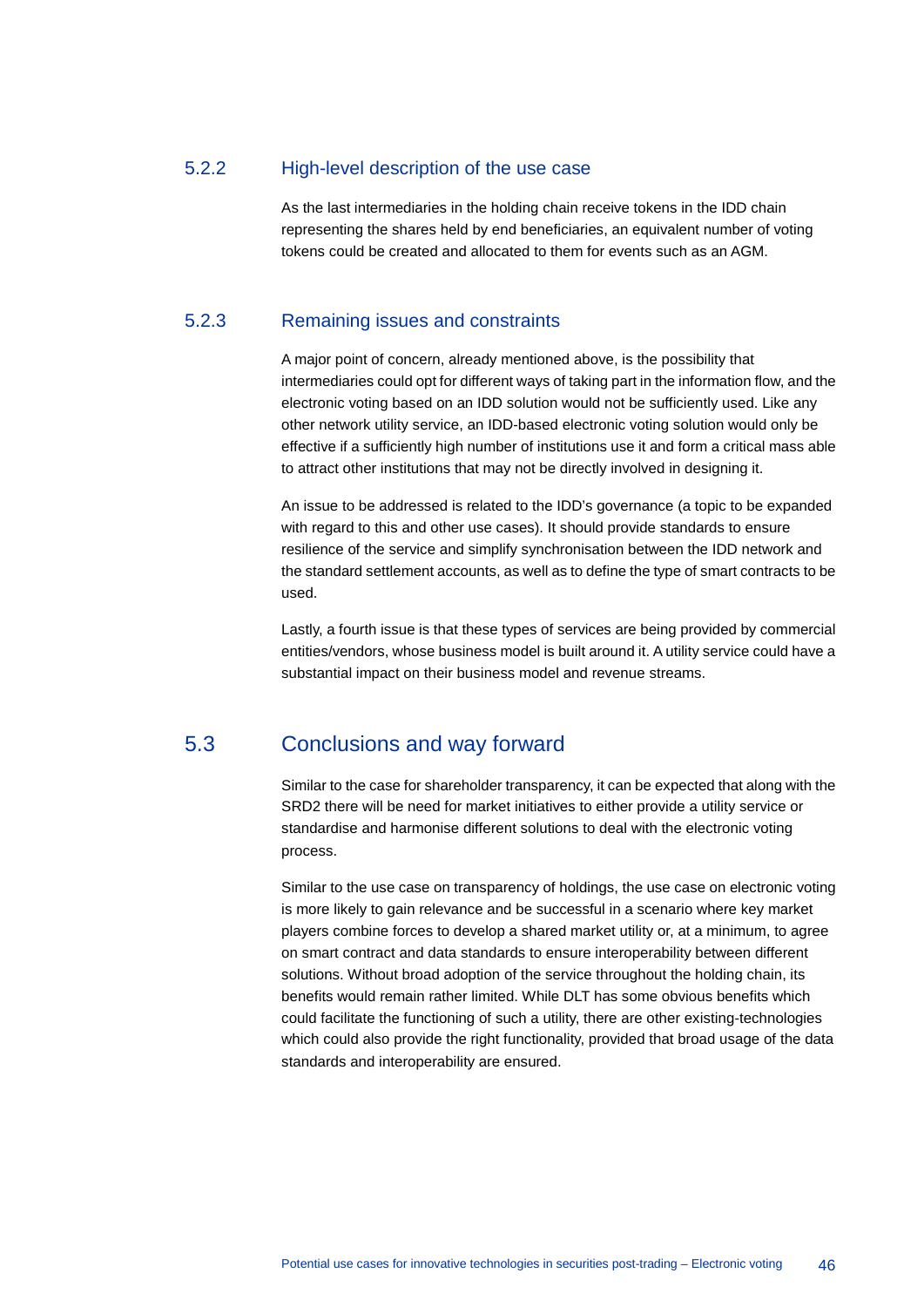## <span id="page-47-0"></span>6 Withholding tax procedures

### 6.1 Introduction

<span id="page-47-1"></span>The area of withholding tax (WHT) procedures was identified as one of the areas where it would be worthwhile to explore possible use cases reflecting the possibilities for using various new technologies. The use case addresses inefficiencies in the current WHT procedures in Europe and explores the areas where innovative technologies could provide answers to these inefficiencies, many of which have also been identified in the CoC. Technologies identified as relevant for this use case include Digital identities in line with the eIDAS regulation, an EU wide repository of Certificates of Residence, which would be using DLT technology, and Smart Contracts. The combination of these could pave the way to further automation in the WHT collection process using smart contracts. In the field of WHT procedures in particular, lack of standards is considered to hinder development of pan-European procedures and practices. The need for harmonisation of withholding tax procedures was foreseen as part of the list of T2S harmonisation activities<sup>[43](#page-47-3)</sup>. The AMI-SeCo report [on the potential impact of DLT in securities markets](https://www.ecb.europa.eu/paym/intro/governance/shared/pdf/201709_dlt_impact_on_harmonisation_and_integration.pdf) identified possibilities for adopting DLT-based solutions in this field, with the caveat that for them to become effective it would be imperative to ensure all the relevant necessary actors adhered to these solutions. Possible DLT solutions include automatic collection of taxes simultaneously with the payment of the income. Such automated processing would imply that reclaim and refund procedures would no longer be necessary, since all eligible tax rebates as per the provisions of the relevant double tax treaties would be processed "at source". The need for tax agents and tax procedures would remain for non-connected parties.

To trigger work in this field the main aim is to identify areas and items that would deserve further analysis and where innovative technologies could provide answers to address current inefficiencies. Section 6.2 of this chapter is instrumental to this, as it provides background information on the complexity of the matter and of the current processes, the major players and interested stakeholders, and the appropriate next steps as well as in what order they should be taken. Section 6.4 describes possible new technologies that may be useful to consider in relation to these processes.

## <span id="page-47-2"></span>6.2 Overview of current processes in the field of WHT procedures

In order to understand the complexity of the matter and to identify where a change in the current processes would be warranted, it is necessary to identify and understand how the current processes are wrought and that the processes vary between countries. One significant impact of different processes on the investor is reflected by the duration of the tax reclaim process in different European countries. Differences in the duration of tax reclaim processes can be significant. In some cases the difficulties

<span id="page-47-3"></span><sup>43</sup> See Annex 1 o[f the Ninth T2S Harmonisation Progress Report.](https://www.ecb.europa.eu/paym/intro/publications/pdf/ecb.targetsechpr181017.en.pdf?ae3a947ea50e4f19775c4c31d89d05f0)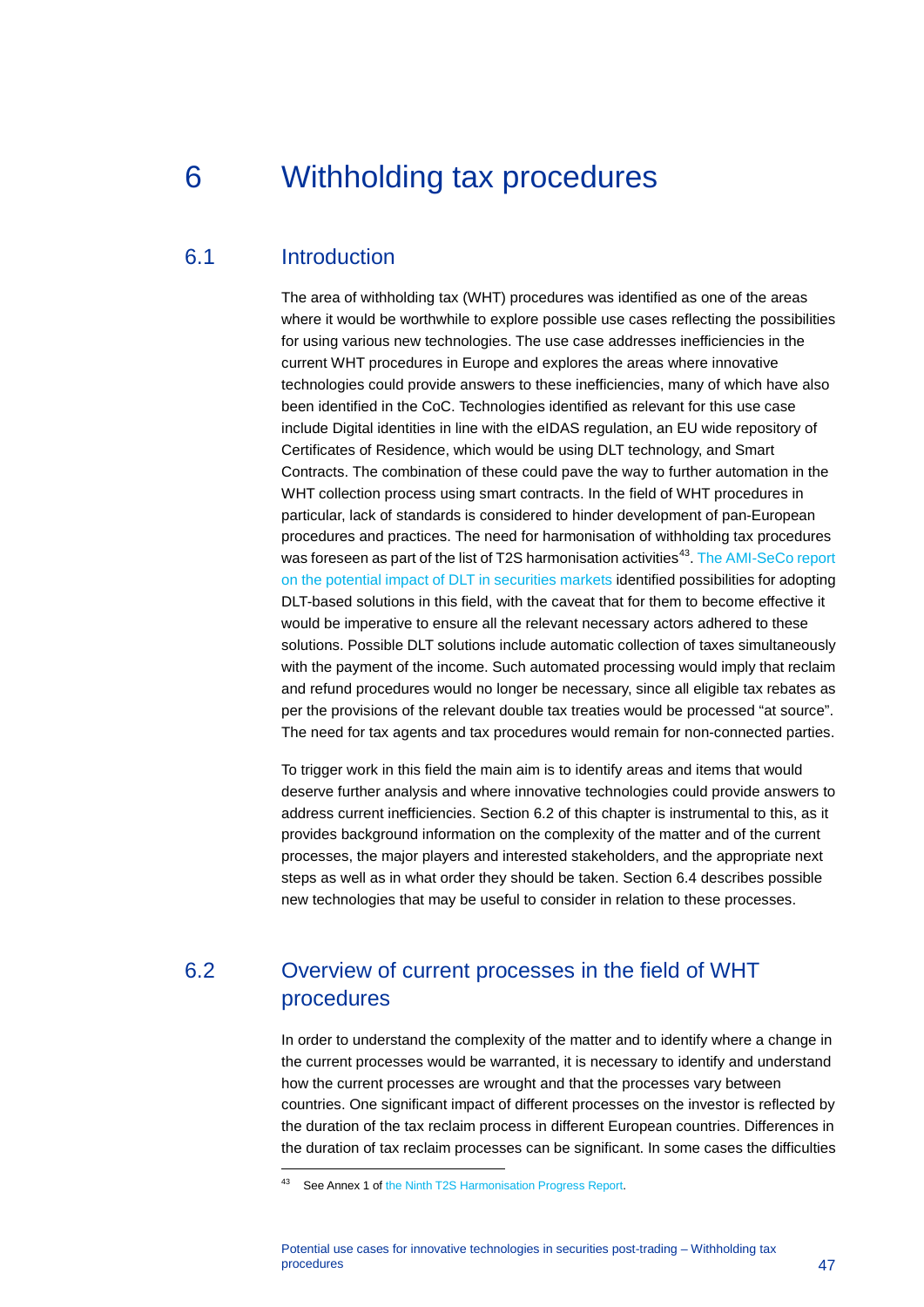in reclaiming taxes have reached the level that it is not always certain whether taxes can be reclaimed at all.

Currently, the processes for reclaiming refunds are largely paper-based due to the specific law requirements of each country. For example, in the Standard Tax Reclaim process for Public Debt securities in Spain, although there are electronic forms that could be generated automatically, official certificates that must be expressly issued by a public entity (General Secretariat of the Treasury and Financial Policy) are required at the time of the request.

Furthermore, as stated before, these electronic forms are different depending on each country, due to the lack of harmonisation of tax collection and relief procedures. Many of these issues are among those addressed in the CoC as described in Section 2.2.

In most EU countries, it is possible to provide all the relevant documentation upfront (i.e. before the taxable income is distributed) to local Tax Authorities (in particular, the so-called "Certificate of Residence", or CoR). At the time of income distribution, the correct tax rate can therefore be applied (under the so-called "relief at-source" procedure).

In some cases, the withholding tax is deducted from the income payment and the exemptions are not automatic. The investor that wishes to obtain tax relief or exemption as envisaged in the applicable DTAs can therefore only submit a refund claim, supported by a set of documents to evidence the amounts of excess taxation suffered and its eligibility for a refund in accordance with the DTA provisions. However, there are few countries in Europe where the tax reclaim process takes significantly longer than 6 months, while the majority of Member States can process claims within 6 months. The evidence from recent years supports the claim that the procedures have been improving, and procedural enhancements have translated into shorter repayment timeframes.

## <span id="page-48-0"></span>6.3 Fintech-TF suggestions to address open issues via use of technological innovation

Several innovative technologies have been identified as possibly relevant for WHT processes broadly and of help in addressing inefficiencies in the current processes. This section provides a high-level overview of which inefficiencies each of the selected technologies could possibly help to address.

#### 6.3.1 Digital identity

Tax identification of investors is the basis for the definition of the correct withholding tax rate to be applied to each investor. Various methods are currently in use, including social security numbers, taxpayer identification numbers (TINs), etc.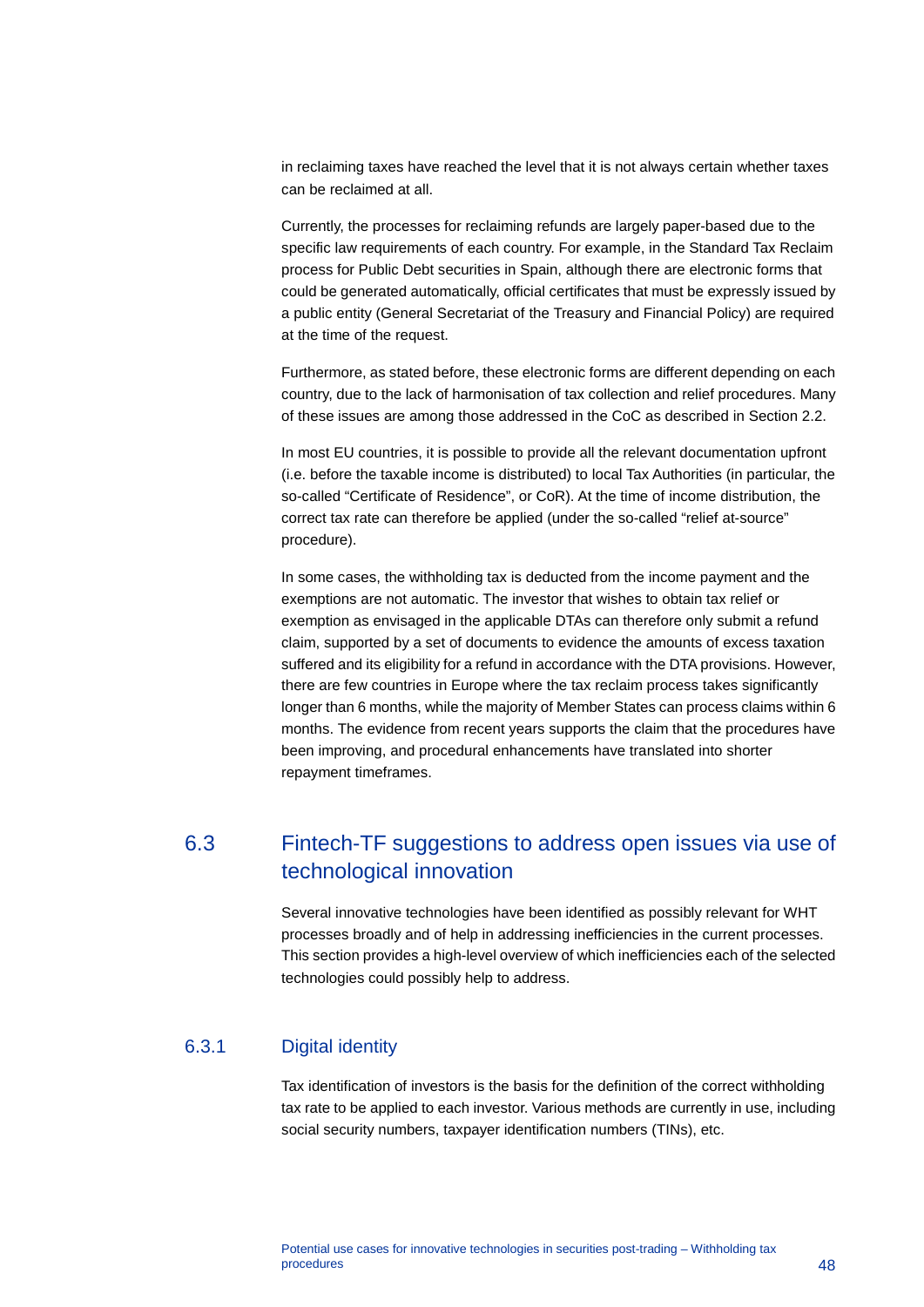The use of modern digital identity tools would bring significant benefits: In addition to traditional forms of identification (such as SSNs, TINs, LEIs, etc.), the adoption of e-identity solutions could be usefully explored, along the lines indicated in the eIDAS regulation (electronic Identification, Authentication and trust Services)<sup>44</sup>.

#### 6.3.2 EU Certificates of Residence Repository

All current Double Tax Agreements require the Tax Authorities to exchange Certificates of Residence (CoRs) to prove the country of residence of each investor (natural or legal persons) for tax purposes. At present, there are numerous different approaches to how CoRs are produced, including paper forms and pdf documents, digital ink and traditional "wet" ink, digital authentication as well as stamps and signatures, etc.

#### 6.3.2.1 DLT-based repository

-

In line with the CoC principles, the adoption of a shared electronic ledger for the creation, storage and exchange of digitally authenticated CoR certificates would be a possible way to modernise, digitise and streamline the entire process. Further analysis would obviously be required to actually confirm the possible benefits of a DLT-based solution for this purpose, compared to a traditional centralised repository using traditional databases, but from the governance perspective a solution based on DLT could offer possibilities for the Tax Authorities in each respective jurisdiction to maintain the necessary control over approving and rejecting participants and the data inserted before it is shared in the ledger that could be accessed by tax authorities in other countries.

Various potential benefits of DLT adoption have been identified, including the streamlining of process flow throughout the holding chain, increased transparency, a higher level of harmonisation and reduced operational and credit risks. As possible weaknesses of using a DLT-based solution, potential problems were identified in relation to interoperability issues, negative impact on current providers of WHT services (via a disruptive impact on services they offer) and the need to develop new interfaces and procedures across a rather wide and diversified range of actors.

#### <span id="page-49-0"></span>6.3.2.2 Multiple databases with the possibility of using APIs

An alternative approach would be to create an EU-wide repository for CoRs by building on (national) databases which would be connected via APIs. This would allow the national authorities to have control over CoRs in their respective jurisdictions and at the same time allow different databases to exchange information via APIs.

<sup>44</sup> eIDAS is an electronic identification Directive that was established in [EU regulation № 910/2014 of 23](https://eur-lex.europa.eu/legal-content/EN/TXT/?uri=uriserv%3AOJ.L_.2014.257.01.0073.01.ENG)  [July 2014](https://eur-lex.europa.eu/legal-content/EN/TXT/?uri=uriserv%3AOJ.L_.2014.257.01.0073.01.ENG) on electronic identification and repeals directive 1999/93/EC with effect from 30 June 2016. It entered into force on 17 September 2014 and applies from 1 July 2016.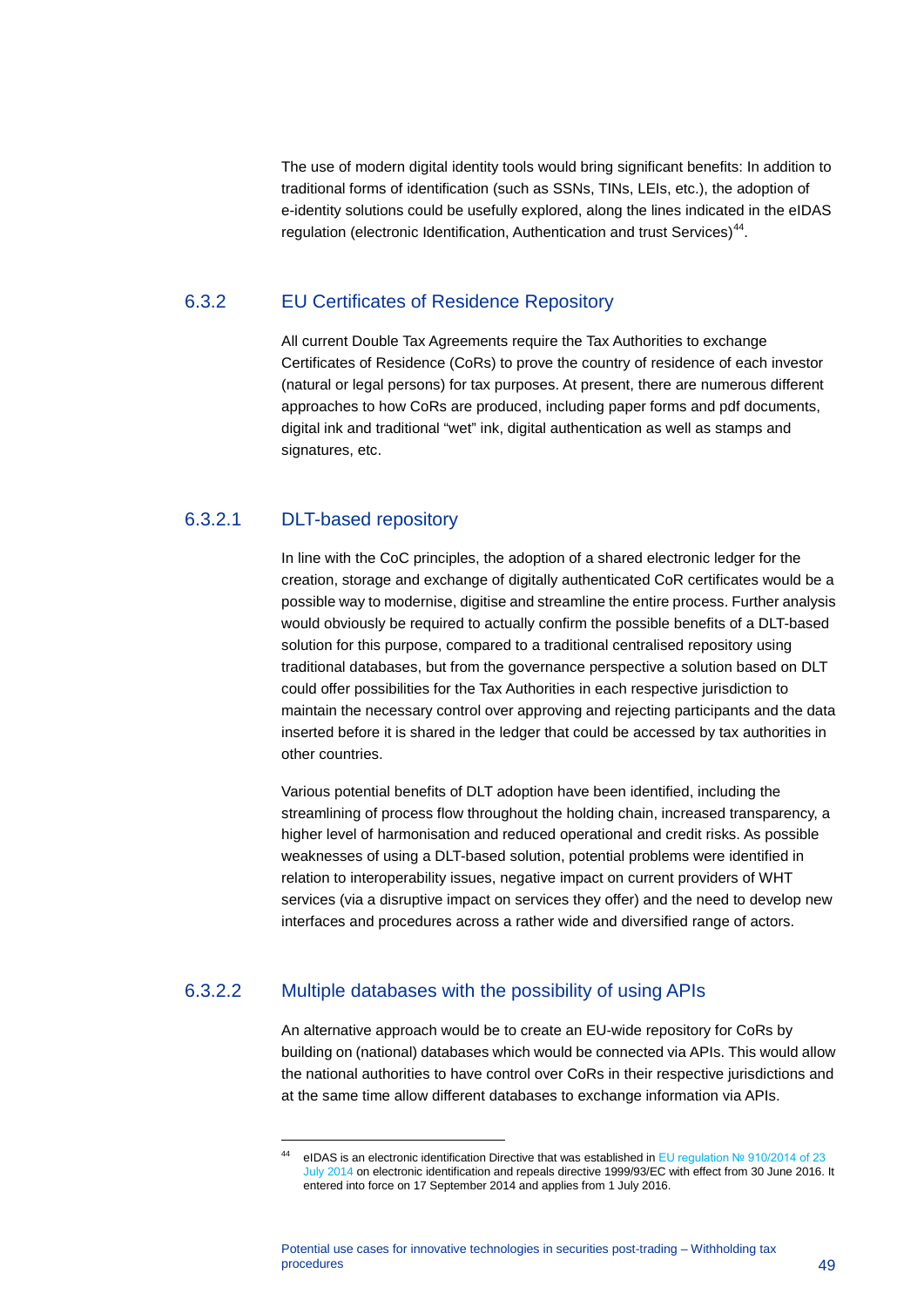#### 6.3.3 Smart contracts

The combination of digital identification of investors and the single repository for all CoRs (i.e. all tax- relevant information related to investors) could pave the way to further automation in the WHT collection process using smart contracts. Potential benefits could be obtained in developing suitable algorithms to determine the correct amount of taxes to be withheld for each income stream and individually for each investor receiving those incomes, at the moment when the income is actually disbursed.

As already mentioned before, the practical realisation of this concept would hinge on the ability to attract a very wide range of actors into this model, including the issuers of securities producing taxable incomes, the investors that hold those securities, receive the income and are required to pay the correct amount of taxes, the intermediaries (banks, custodians, depositories, etc.) acting as conduits of the data on relevant holdings and on eligible investors, as well as the tax authorities that collect the taxes and need to adequately control the correct execution of the entire tax process.

#### 6.3.4 High-level description of the use case

FMIs and intermediaries envisage that their users and clients could register their important tax data once, in a secure and trusted environment. One identified key benefit of being able to register the data in a decentralised manner would be the higher level of control it would give to individuals and national authorities. Once the data are registered, investors could agree to give permission for intermediaries and tax authorities to access it. This would benefit investors by having a single registration for multiple intermediaries and multiple EU markets, greatly reducing the paperwork burden on them. It would also benefit intermediaries through digitisation of the records, which could increase STP rates. There is also a potential link here to the topic of transparency of holdings (see Chapter [3\)](#page-21-0), in that the resulting records of holdings may also be used for shareholder registration.

#### 6.3.5 Remaining issues and constraints

Tax laws, DTAs and the fiscal treatment of market claims are part of national legislation and will not be harmonised in the foreseeable future. There are other areas where further harmonisation could be achieved, in particular in the field of tax collection and relief.

While the enhancements proposed in this chapter would contribute to more automated WHT procedures, much remains to be done in the field of standardisation of tax reclaim forms and moving away from paper-based processes. Current paper-based processes, in particular for reclaiming refunds, leave plenty of room for further digitisation.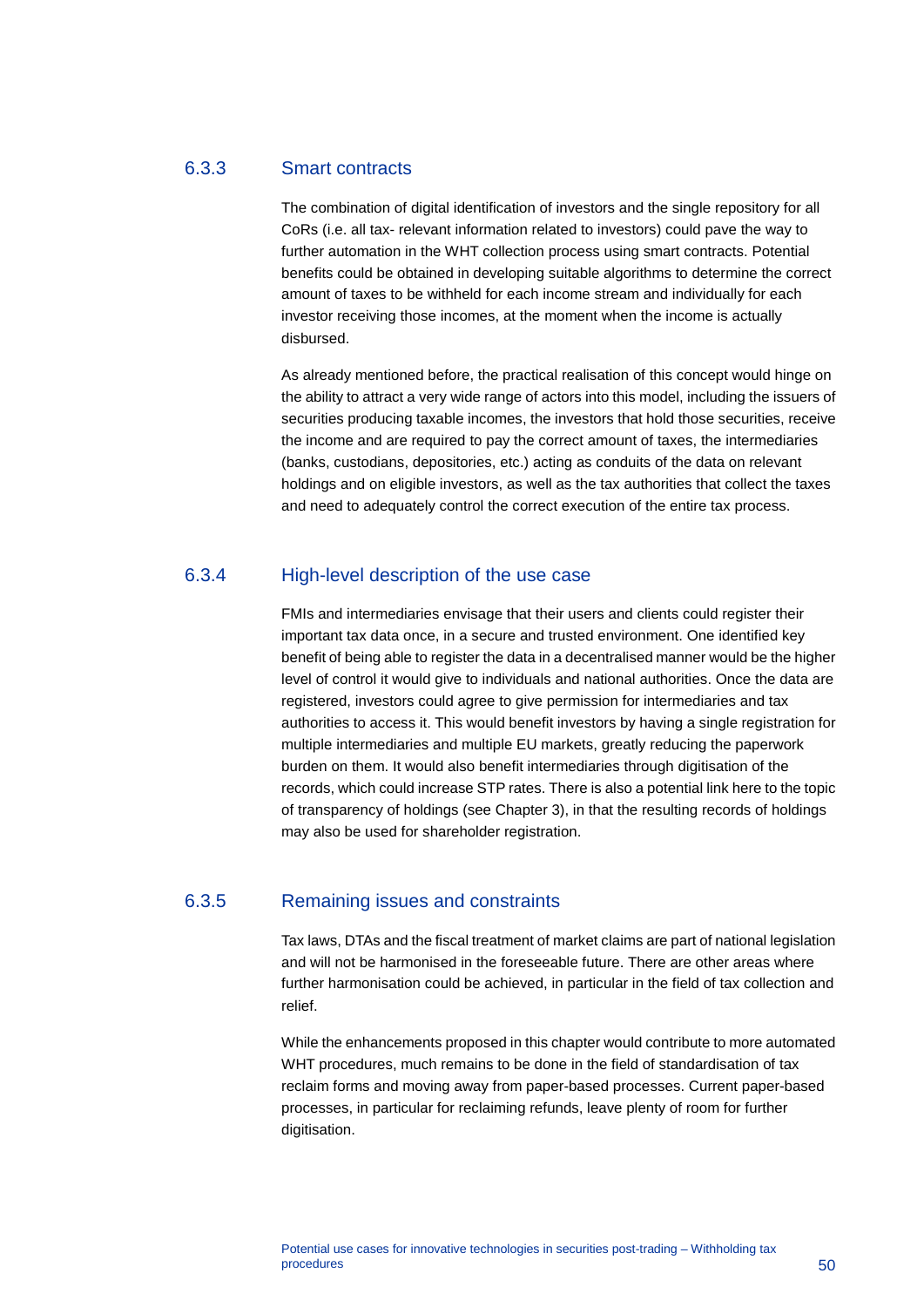While the objectives set in the CoC are laudable and go in the right direction, their impact depends on the scale of their implementation and on how many and which countries take steps in the direction of implementing those measures. The European Commission services and Member States' tax experts are following up on the CoC implementation.

Not only do tax withholding procedures currently differ amongst countries but APIs used by tax authorities are also heterogeneous. This also leads to issues concerning API compatibility, especially in the case of cross-border processing. Standardisation of APIs would promote harmonisation and also allow streamlining of withholding tax procedures involving Double Taxation. Defining a common set of technical, operational and business requirements in order to ensure the interoperability of APIs throughout Europe would facilitate the adoption of an approach where APIs would be used between countries. An example of an initiative going in this direction in the payments sphere is the working group on Payment Initiation Services (PIS), set up by the Euro Retail Payments Board (ERPB).

## 6.4 Conclusions and way forward

<span id="page-51-0"></span>AMI-SeCo considers that the harmonisation of tax procedures is a high priority and urgent activity in the context of the CMU initiative, the T2S harmonisation agenda and the integration of EU financial markets. The work initiated by the EC with the CoC should be followed by more detailed work, both on the harmonised implementation of the proposed principles and guidelines by all EU Member States. A combination of modern, innovative technologies contains the potential to address issues that the industry and national tax authorities face in this area. The AMI-SeCo, its members and substructures stand ready to provide additional practical support to the Commission and the EU tax authorities for the definition of the next steps in the practical implementation of the code.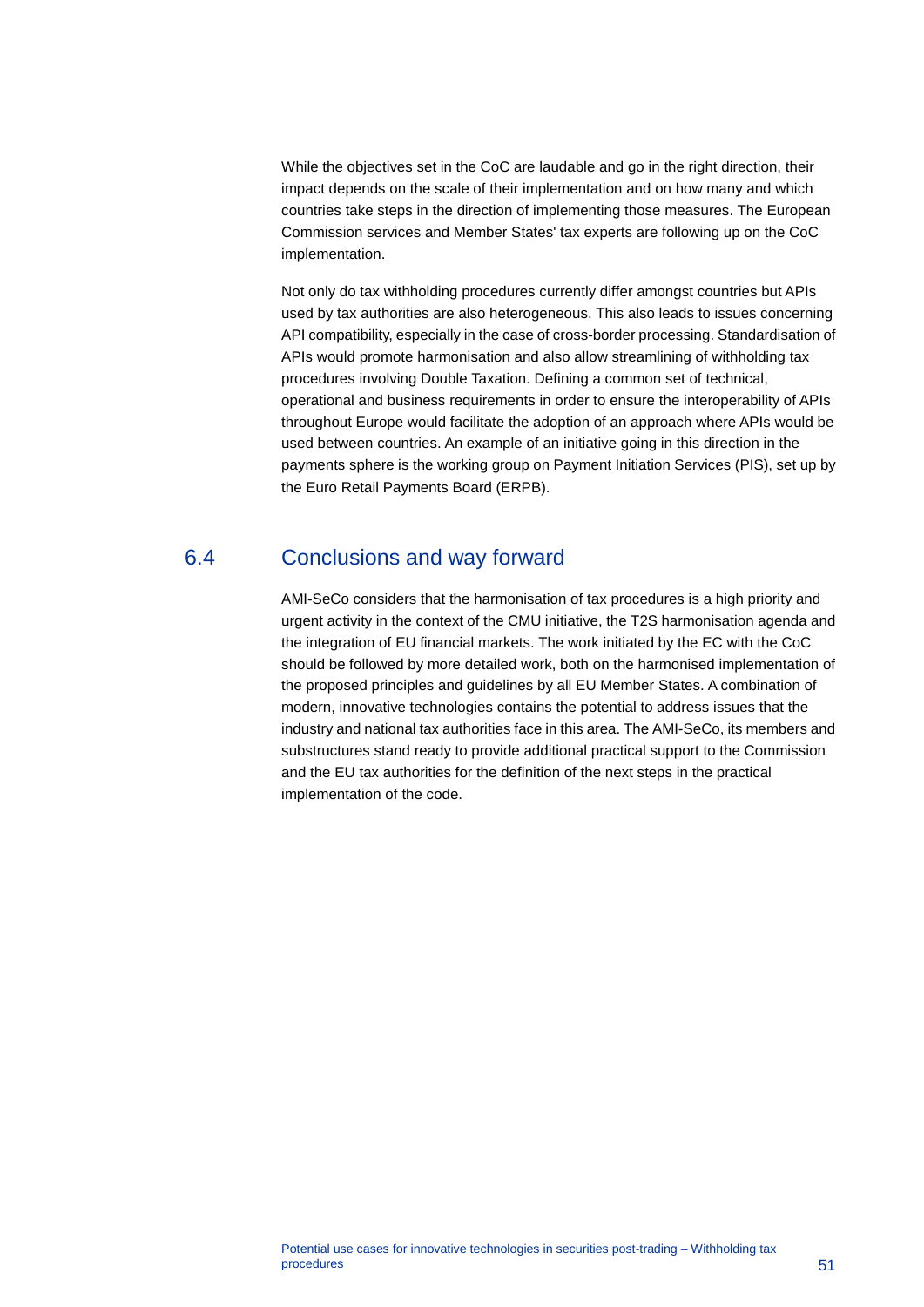## 7 Overall conclusion and the way forward

<span id="page-52-0"></span>The Fintech-TF was mandated to look into the possibilities innovative technologies offer to address issues in the post-trade environment. In order to do this, the Fintech-TF focused on post-trade processes: (i) which are less technology supported (i.e. shareholder identification and WHT procedures), (ii) where the technical solutions implemented are fragmented, (iii) which are challenged by upcoming regulatory requirements (e.g. transmission of information related to corporate actions processing).

A shared feature of the use cases presented is that they consider the use of new technologies to draw-up harmonised solutions to currently fragmented processes for sharing pieces of information among actors of the "post-trade network". In this context, from a technical point of view the use of innovative technologies, DLT in particular, does not exclude the possibility that the same objectives could be achieved using technologies on which the majority of institutions in the industry currently rely.

Nevertheless, it should be recognised that for the post-trade processes analysed in each use case, which require the sharing of a set of standardised information among different entities that are part of the securities chain, DLT seems particularly "fit for purpose" as it supports the set-up of a "single database" where information can be accessed and exchanged by relevant actors, reducing administrative effort and manual intervention. DLT also achieved impressive improvements in recent industry experiments, which makes this technology attractive for supporting those use cases in the future.

Further harmonisation and standardisation challenges posed by the implementation of regulatory requirements suggest the opportunity of an industry-wide approach to the elaboration of a common operational model and interoperability between different solutions. Interoperability of solutions based on DLT is crucial to avoid fragmentation. Solutions used for passing on and sharing standardised information are typically not standalone systems. To drive and facilitate adoption of DLT-based solutions by institutions within the industry, interoperability of DLT-based solutions between other solutions based on DLT, as well as with legacy systems, is an area where further work is needed, e.g. in defining standards. It is acknowledged that work on this area has also been identified on several other fora and duplication of effort needs to be avoided.

In terms of the way forward, the analysis of the use case suggests that the actual implementation of DLT solutions warrant a re-evaluation of the governance of current processes and, in particular, of whether the creation of a "shared database" implies a shared governance of the network and to what extent the most common DLT network governance models as described in this report (i.e. consortia, joint ventures that enter the market or are set up for the purpose of offering services) fit into the regulatory environment.

From a broader perspective, the analysis of the use cases also suggests that unlocking the potential of new technologies would benefit from the dismantling of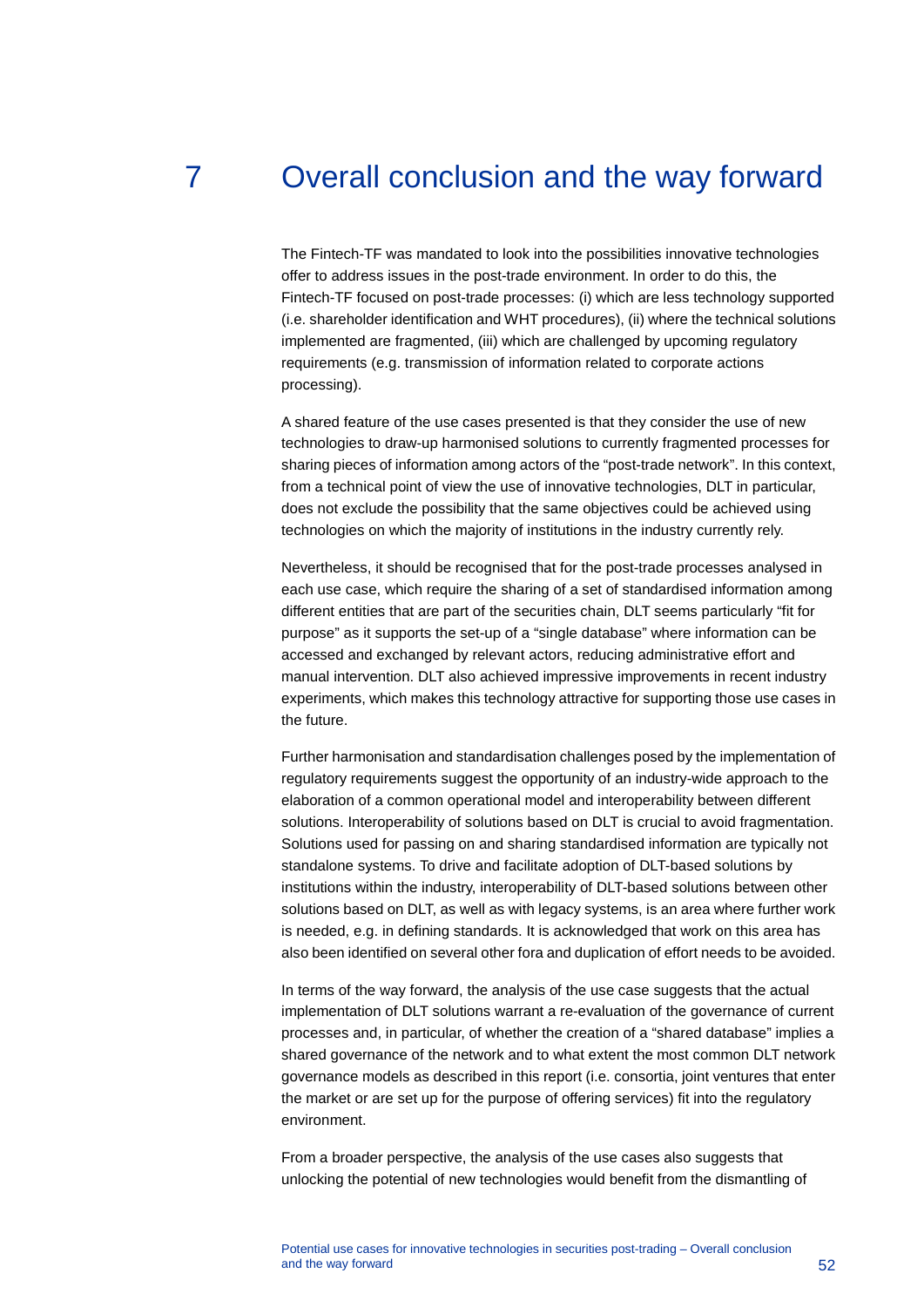outstanding harmonisation needs and barriers identified within other fora such as the EPTF and the Expert Group on Regulatory Obstacles to Financial Innovation (ROFIEG).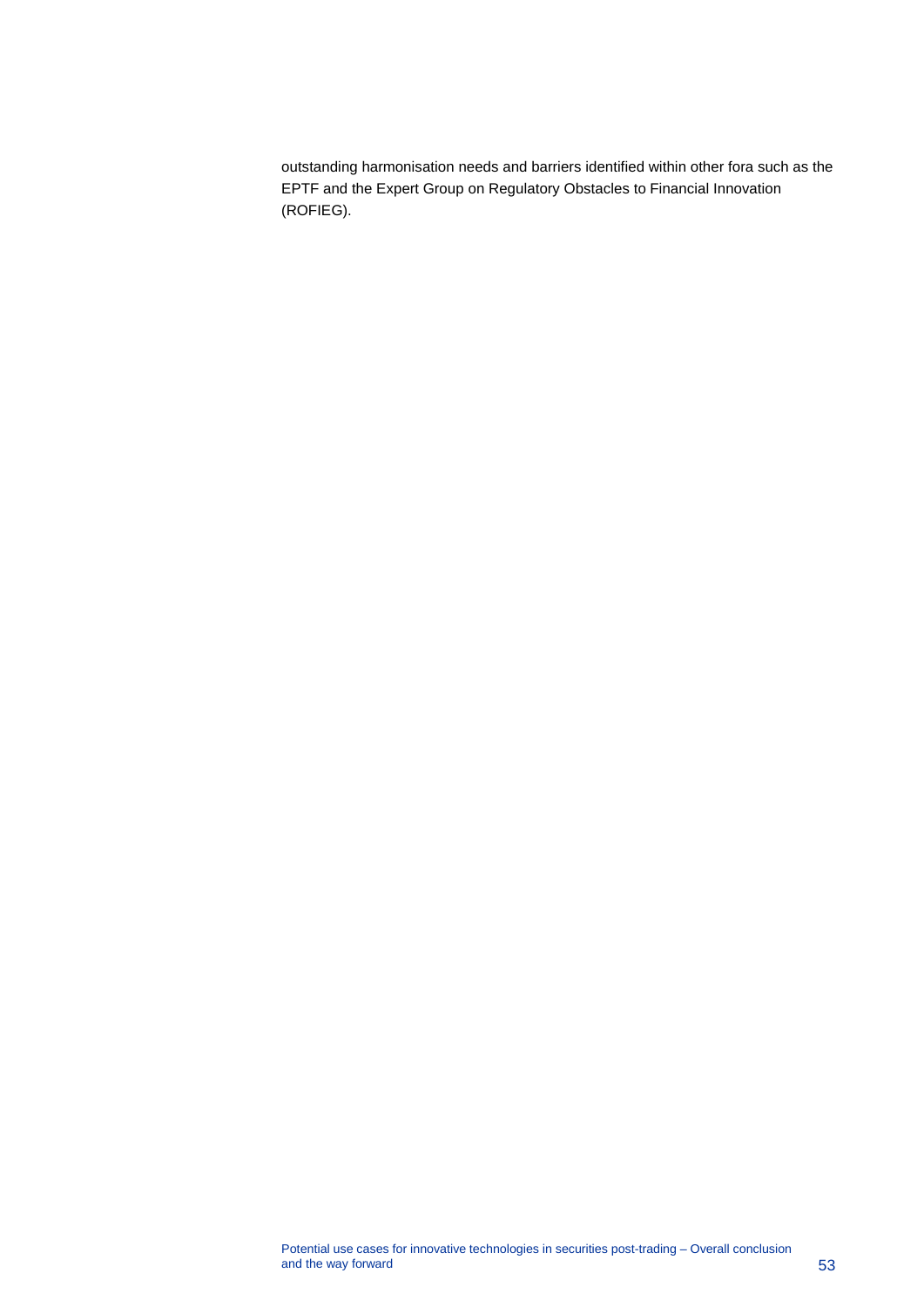# <span id="page-54-0"></span>Annex 1: Sketch of starting point for discussion of a Fintech-TF proposal on Investor Data Directory (IDD)

Investor Data Directory (IDD) would be a service for the efficient and confidential sharing of investors' data (e.g. to update shareholders' registers). Ledger would be updated either upon a business event, such as confirmation of settlement in the custody chain, at a request by an issuer, or at agreed time intervals to provide information on shareholders' and/or on the "last intermediary" responsible for providing such information.

[The Level 2 regulations of the SRD2](https://eur-lex.europa.eu/legal-content/EN/TXT/PDF/?uri=CELEX:32018R1212&from=EN) set the minimum requirements to transmit the information and the format of e.g. the request to disclose information regarding shareholder identity and of the response to such request.

Figure 5 presents a possible setup of the Investor Data Directory (IDD). The main legal reference for the IDD platform design is the SRD2. National applicable law for use in registration process should be that of the issuer.

- 1. The main responsibilities of the Investor Data Directory service operator, denoted in the figure with "IDD", would be to provide governance, standards, business logic (smart contracts) and the mapping between nodes in the IDD network and standard settlement accounts. The IDD service operator would also be responsible for maintaining static data in the IDD. Static data in the IDD could be e.g. contact details of intermediaries from all markets. The issuer could use the data to contact the intermediaries when necessary.
- 2. IDD service provider, denoted in the figure with "Issuer agent/CSD1", would instantiate smart contract for its ISIN(s) so that intermediaries can exchange tokens upon agreed event or time interval. Actors with this role would also provide IDD service to identify either (i) the contact details of last intermediary or, (ii) shareholder information. They could see info of their clients and on last layer of all holding chains but not necessarily info on intermediaries involved in all other layers.
- 3. In accordance with the SRD2 art.3a.3 para.1 Intermediaries in the middle of the holding chain (e.g. Investor CSD2, Sub-sub-custodian 1.2 and Sub-custodian 1.2.1) is responsible for providing information as requested by the issuer and for updating the distributed ledger without a delay upon agreed event or time interval.
- 4. Last intermediary in the holding chain (e.g. Custodian 1.2.1.2, Global Custodian 1.3.1.1.1) provides contact details of shareholders and communicates to the issuer or its agent information on shareholders' identities when requested meeting the requirement set in the SRD2 art.3a.2. In line with the SRD2 art.3a.1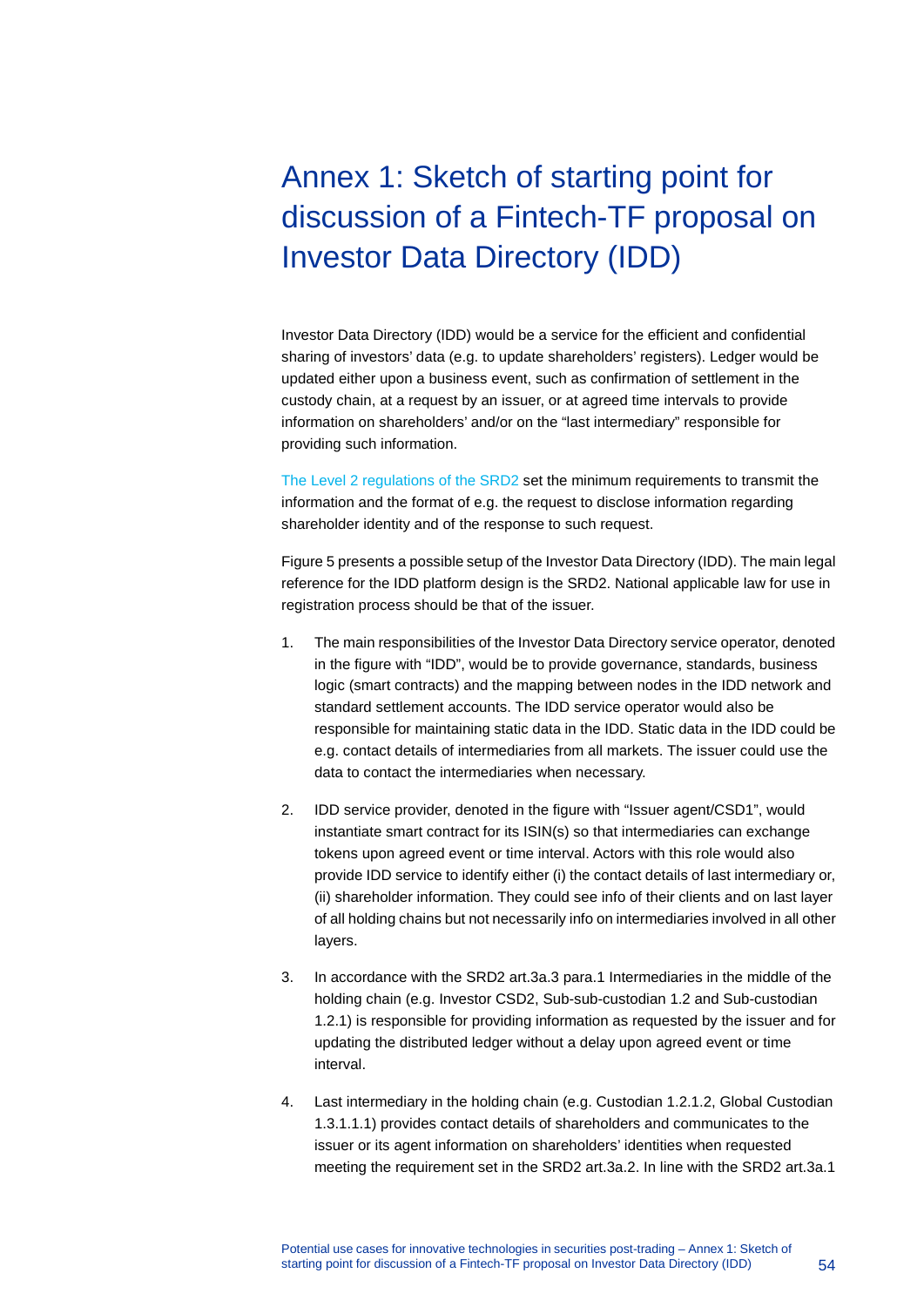the last intermediary does not, however, report holdings lower than threshold set in issuer's national legislation. This threshold would be encoded in ISIN-specific smart contracts. The last intermediary does not store shareholder information on distributed ledger and is responsible for managing such data on internal systems or by updating records in a separate database held by the issuer or its agent. This would be necessary to meet the requirement set in the SRD2 art. 3a. 4-5.

5. The shareholder information on the end investors could in theory be kept in the IDD. This does not seem proportionate, however, as the issuer is likely to store the information elsewhere.

#### **Figure 5**

#### A possible setup of the Investor Data Directory (IDD)

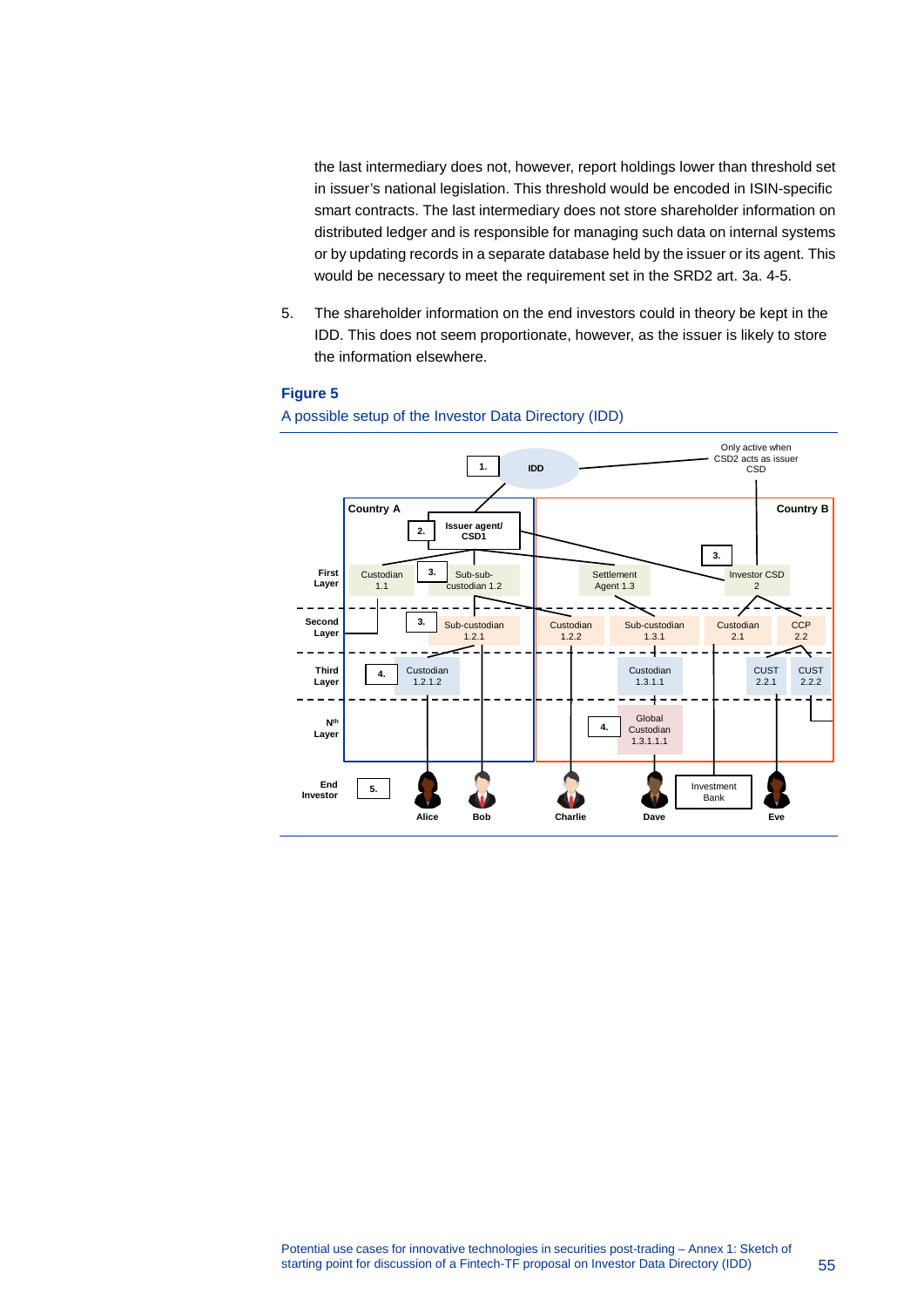# <span id="page-56-0"></span>Annex 2: Proposals made by the ST-TF to address issues related to shareholder registration process and transparency

#### I) CSD disclosure service

The first model is building on the existing link between an Issuer CSD and an Investor CSD, either of which could be the main actor in the process. The issuer or Issuer Agent would make a Shareholder Disclosure Request (SD request) via Issuer CSD, to receive from any of its Investor CSDs the breakdown of account holders in their omnibus accounts (first layer information). Based on this breakdown, a second request would then be sent to obtain information on the breakdown of account holders further down the holding chain (second layer information) either a) by the Issuer CSD to participants of the Investor CSDs or b) by the Investor CSDs to their own participants (as described in Figures 6 and 7 below). The Issuer CSD or, in case (b), the investor CSD, would then need to follow the same procedure to collect the subsequent layers of information all the way down to the end investors.

#### **Figure 6**

CSD disclosure service via Issuer CSD



Potential use cases for innovative technologies in securities post-trading – Annex 2: Proposals made by the ST-TF to address issues related to shareholder registration process and transparency that is a state of the state of the state of the state of the state of the state of the state of the state of the state of the state of the state of the state of the state of the state of the state of the stat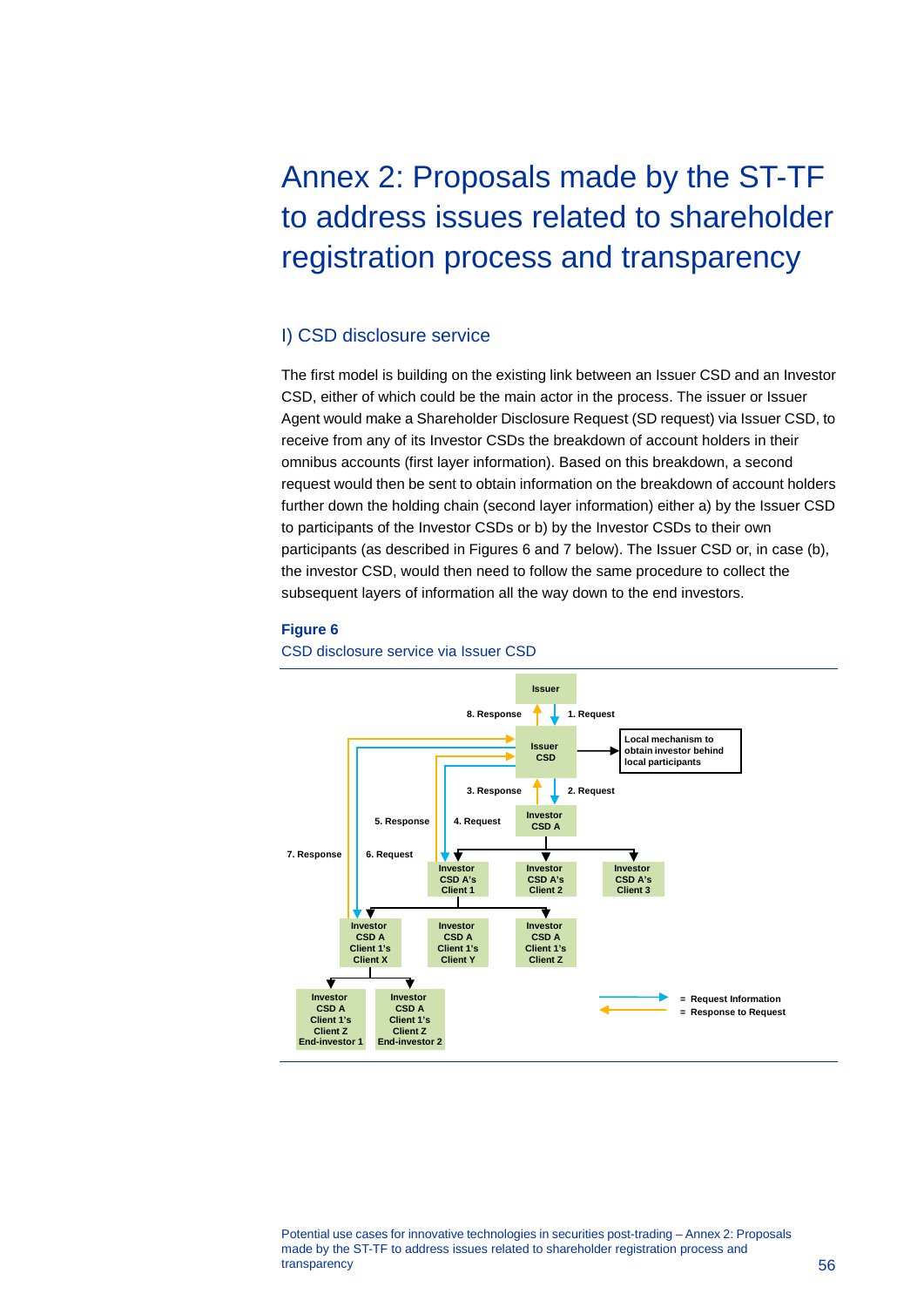#### **Figure 7**

CSD disclosure service via Investor CSD

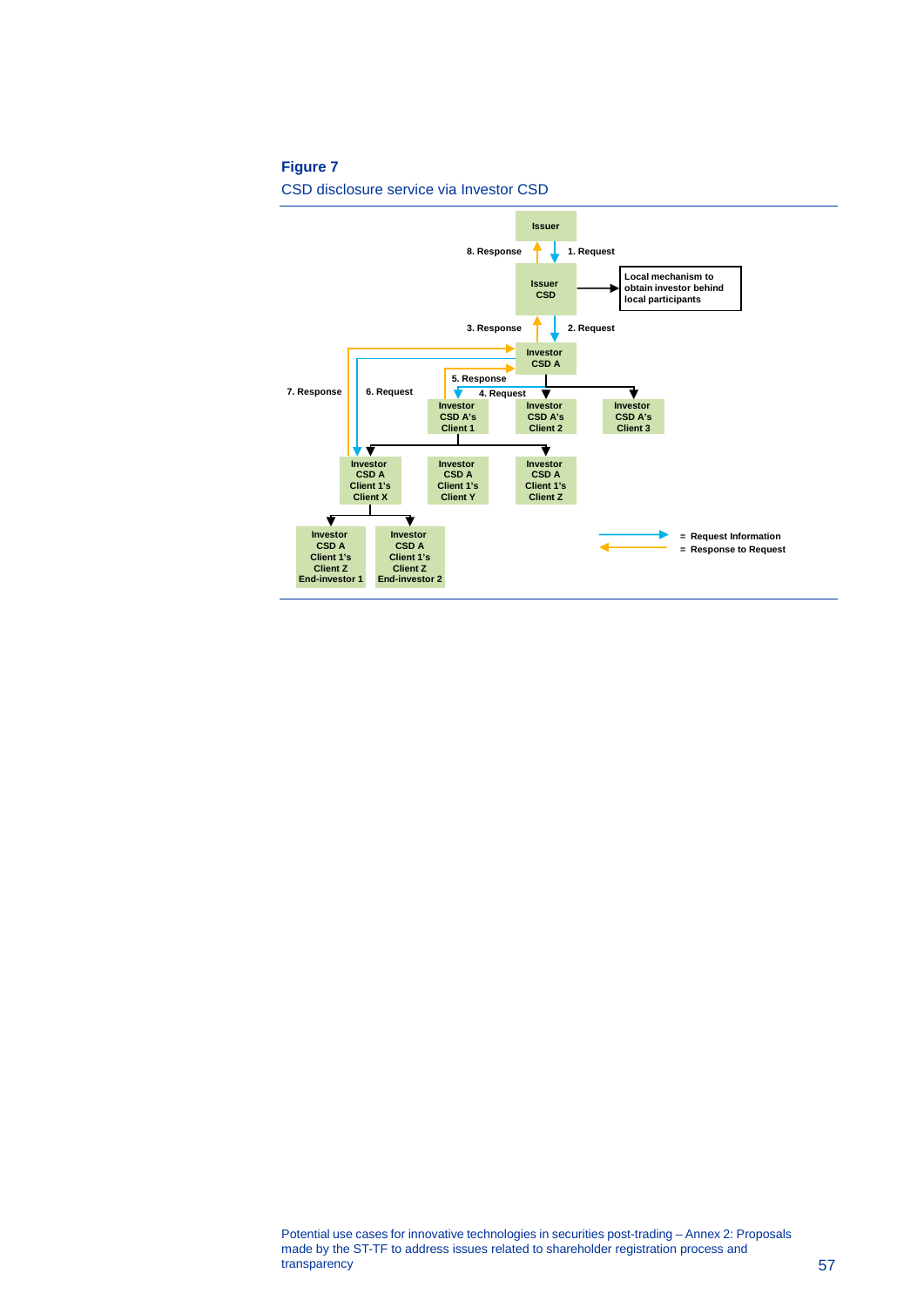### II) Issuer agent disclosure service

In the second model (described in Figure 8 below) the Issuer Agent substitutes the role of the Issuer CSD in making the initial SD request to the Investor CSD, as well as to the Issuer CSD, to obtain first layer information. All the characteristics applying to the first model are practically identical for the second one.

#### **Figure 8**

Issuer agent disclosure service

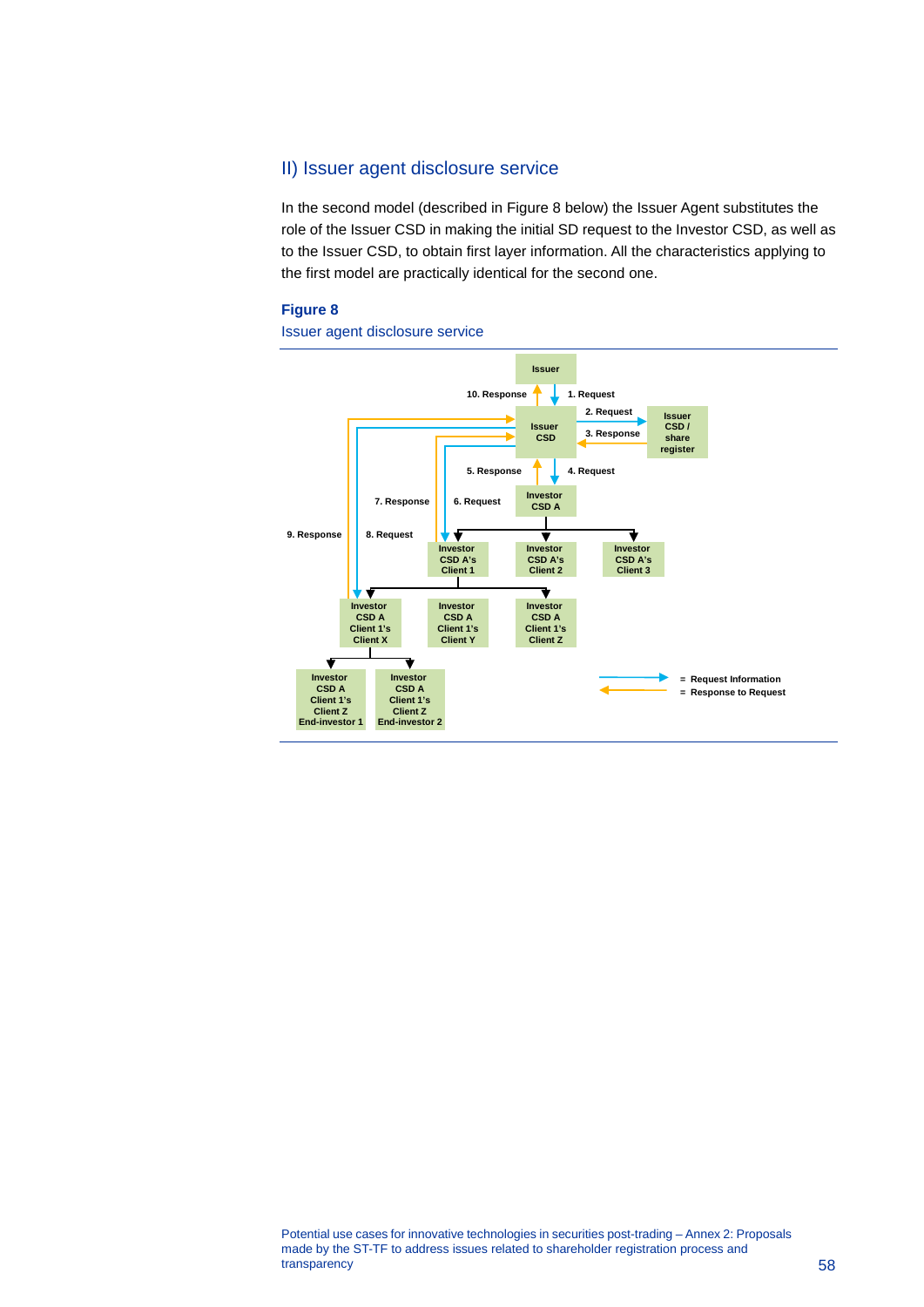### III) T2S data extraction model

In the third model (described in Figure 9 below) the T2S Shareholder Disclosure Requesting Party (SDRP), i.e. Issuer or Issuer Agent/CSD, can obtain all Issuer CSD and Investor CSDs' account level information directly from T2S, which updates information on holding balances at the level of Issuer CSD and at the first layer of the holding chain (i.e. breakdown of holdings of participants of Investor CSDs) in real time. There is therefore no need for the Issuer CSD or Agent to contact the investor CSDs and their participants. To contact and obtain registration information from entities from the second layer of the holding chain all the way down to the end investor, the accounts of which are not available in T2S, the SDRP would still need to use one of the two models previously described.

#### **Figure 9**



#### T2S data extraction model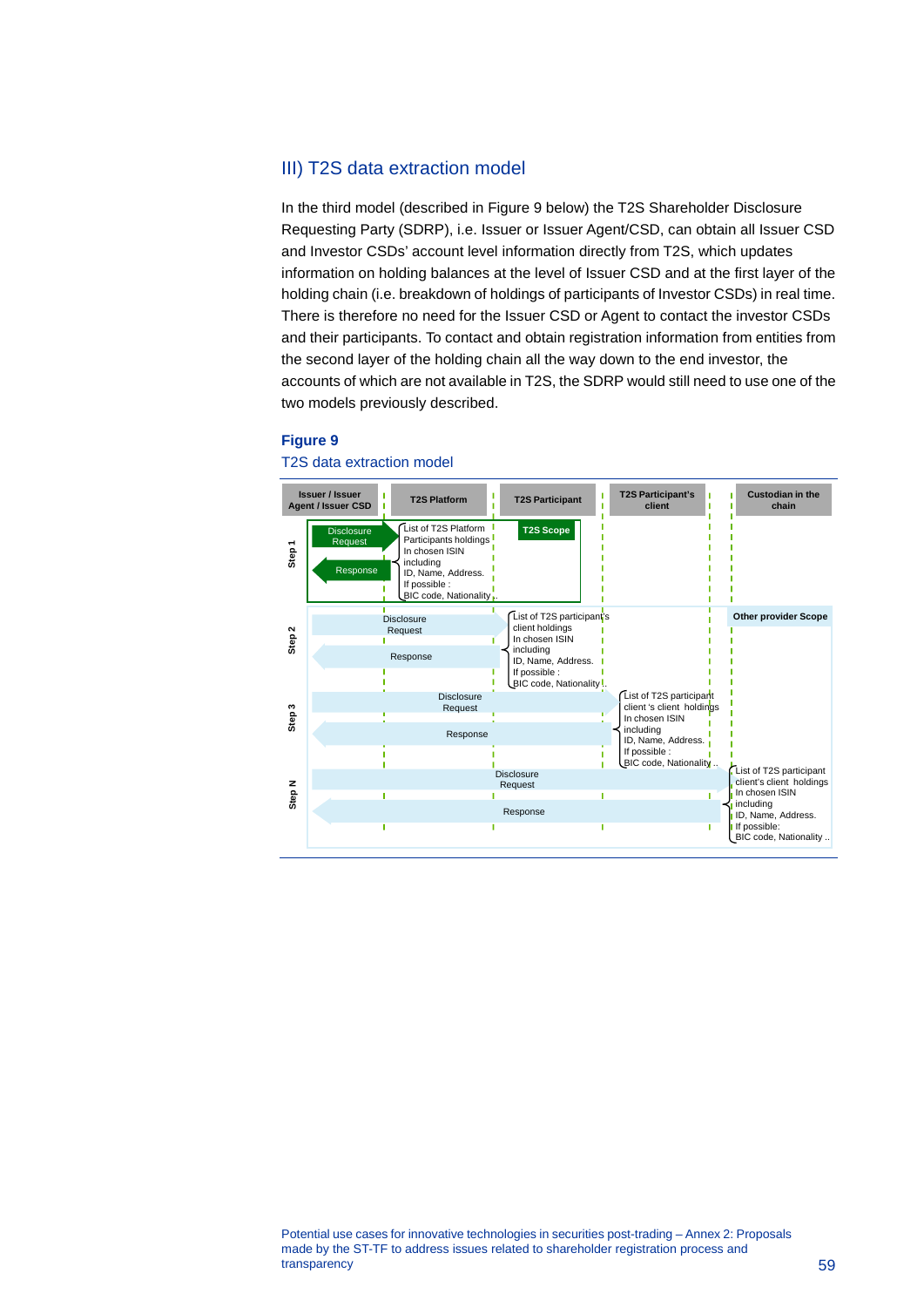### IV) T2S messaging hub

Finally, in the fourth model (see Figure 10) the T2S SDRP can obtain all Issuer CSD and Investor CSDs' account level information directly from the platform. However, T2S messages of the type "Corporate Actions announcement" are used to obtain such information up to the level of clients of T2S participants. To contact and obtain registration information from entities at lower layers of the holding chain, the accounts of which are not available via parties connected to the T2S platform, the SDRP would still need to use one of the two models previously described.

#### **Figure 10**



#### T2S messaging hub model

#### V Messaging standard

Regardless of the models used for shareholder disclosure, the ST-TF found that market participants needed an ISO disclosure message standard that could apply both to local and to cross-border disclosure requests. At the first layer of information (i.e., CSD account holder) it is expected that the issuers would be able to request all accounts and their balances for a specific ISIN at the end of day, or all accounts that have changed during the day for a specific ISIN at the end of day. At subsequent layers of information, the SDRP sends a request (message 1) to the Investor CSD/Custodian who would then return details of holdings of their respective clients (message 2). After processing the information, the SDRP may choose to request the same breakdown from any of the holders at the subsequent layers and the process continues in the same way until the issuer confirms that it has received all the required information[. A proposal was made to ISO by ST-TF members.](https://www.iso20022.org/sites/default/files/documents/BJ/BJ079/ISO20022BJ_TransparencyHoldings_v2.pdf)

Potential use cases for innovative technologies in securities post-trading – Annex 2: Proposals made by the ST-TF to address issues related to shareholder registration process and transparency **60**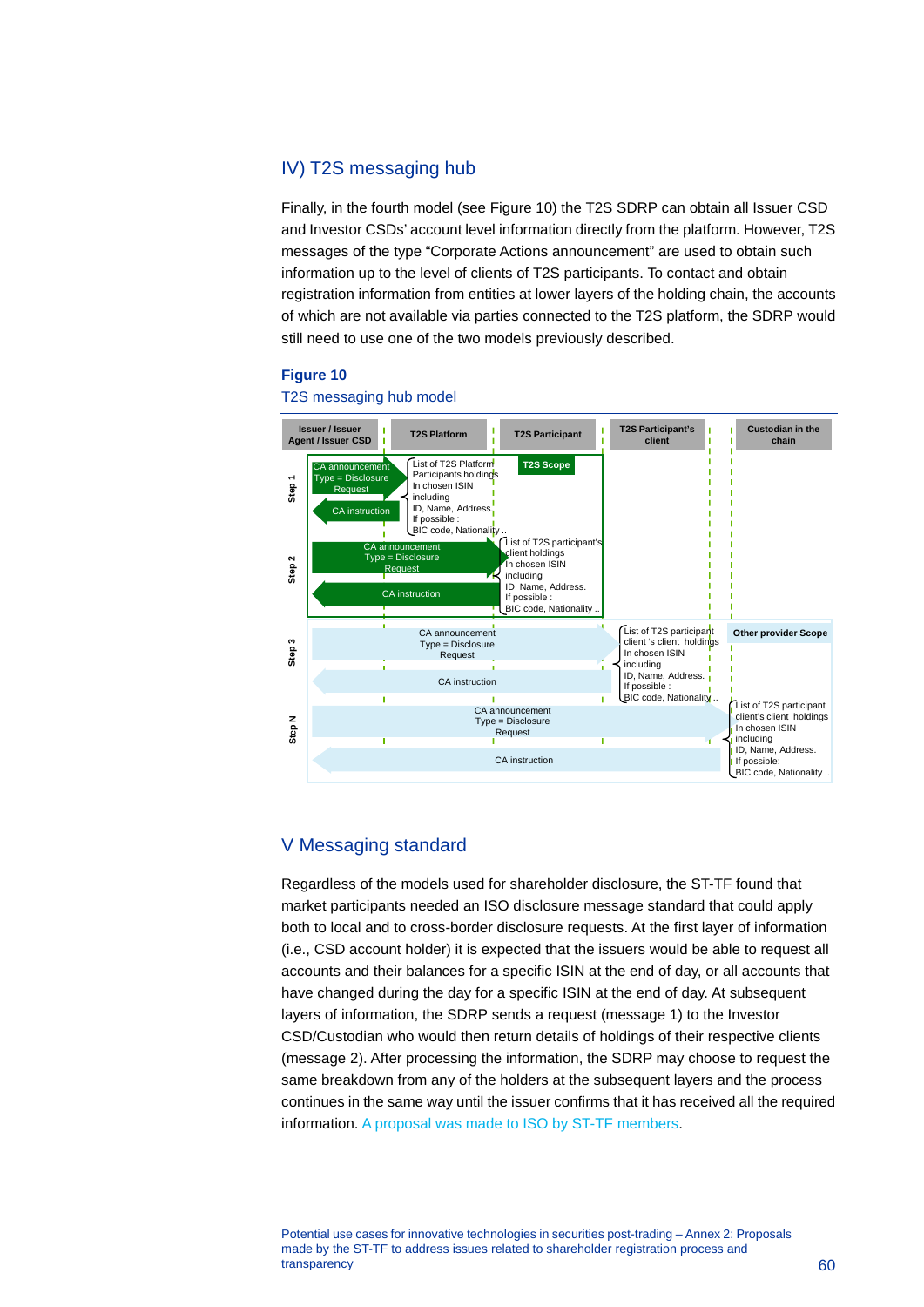## <span id="page-61-0"></span>Annex 3: List of contributors

Composition of the HSG Task Force on Technological Innovation in Securities Post-Trading (Fintech-TF) that prepared the AMI-SeCo report.

#### **Participant's organisation Name of participant**

#### **Members**

ABN AMRO Clearing **Mr Ton Van Andel** AFME Mr Emmanuel Le Marois BNP Paribas Securities Services Mr Uwe Dreger BNY Mellon Mr Dirk Ooms Citi Citi Citi Annual Citi and Citi Annual Citi Annual Citi Annual Citi Annual Citi Annual Citi Annual Citi Annual Citi Annual Citi Annual Citi Annual Citi Annual Citi Annual Citi Annual Citi Annual Citi Annual Citi Annual Clearstream Banking SA Mr Robert Somogyi Deutsche Bank AG Mr Stephen Lomas

EuroCCP Mr Björn Svensson Euroclear Mr Edwin De Pauw European Banking Federation Mr Daniele De Gennaro

European Central Bank Mr Andrea Pinna HSBC Trinkaus Burkhardt AG MIT MIT Götz Röhr Iberclear Ms Lara Cortes JP Morgan Mr Alex Dockx KBC Mr Dirk Hermans SIX-SIS Switzerland Mr Georg Imboden State Street Ms Ines Cieslok

#### **Observers**

European Securities and Markets Authority Ms Anne Choné European Commission **Ms Giovanna Caratozzolo** 

Monte Titoli – LSEG Ms Chiara Rossetti (Chairperson) European Central Bank Mr Mikko Olli (Rapporteur)

> Mr Marko Niederheide Ms Noémie Papp

Mr Thomas Thorsén